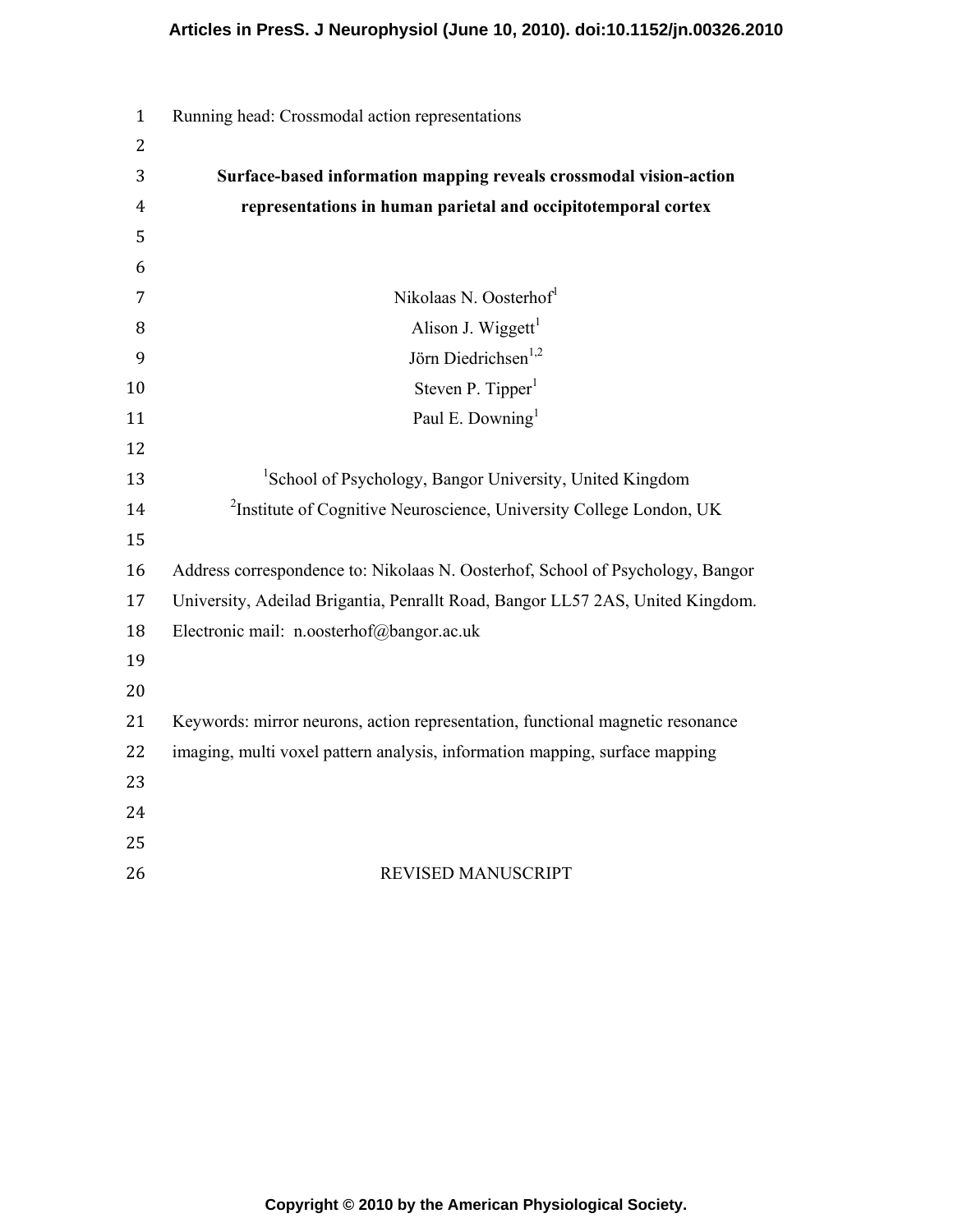| 27 | <b>Abstract</b>                                                                         |
|----|-----------------------------------------------------------------------------------------|
| 28 | Many lines of evidence point to a tight linkage between the perceptual and              |
| 29 | motoric representations of actions. Numerous demonstrations show how the visual         |
| 30 | perception of an action engages compatible activity in the observer's motor system.     |
| 31 | This is seen for both intransitive actions (e.g. in the case of unconscious postural    |
| 32 | imitation) and for transitive actions (e.g. grasping an object). While the discovery of |
| 33 | "mirror neurons" in macaques has inspired explanations of these processes in human      |
| 34 | action behaviours, the evidence for areas in the human brain that similarly form a      |
| 35 | crossmodal visual/motor representation of actions remains incomplete. To address        |
| 36 | this, in the present study, participants performed and observed hand actions while      |
| 37 | being scanned with fMRI. We took a data-driven approach by applying whole-brain         |
| 38 | information mapping using a multi-voxel pattern analysis (MVPA) classifier,             |
| 39 | performed on reconstructed representations of the cortical surface. The aim was to      |
| 40 | identify regions in which local voxel-wise patterns of activity can distinguish among   |
| 41 | different actions, across the visual and motor domains. Experiment 1 tested             |
| 42 | intransitive, meaningless hand movements, while Experiment 2 tested object-directed     |
| 43 | actions (all right-handed). Our analyses of both experiments revealed crossmodal        |
| 44 | action regions in the lateral occipitotemporal cortex (bilaterally) and in the left     |
| 45 | postcentral gyrus/anterior parietal cortex. Furthermore, in Experiment 2 we identified  |
| 46 | a gradient of bias in the patterns of information in the left hemisphere postcentral /  |
| 47 | parietal region. The postcentral gyrus carried more information about the effectors     |
| 48 | used to carry out the action (fingers vs whole hand), while anterior parietal regions   |
| 49 | carried more information about the goal of the action (lift vs punch). Taken together,  |
| 50 | these results provide evidence for common neural coding in these areas of the visual    |
| 51 | and motor aspects of actions, and demonstrate further how MVPA can contribute to        |
| 52 | our understanding of the nature of distributed neural representations.                  |
|    |                                                                                         |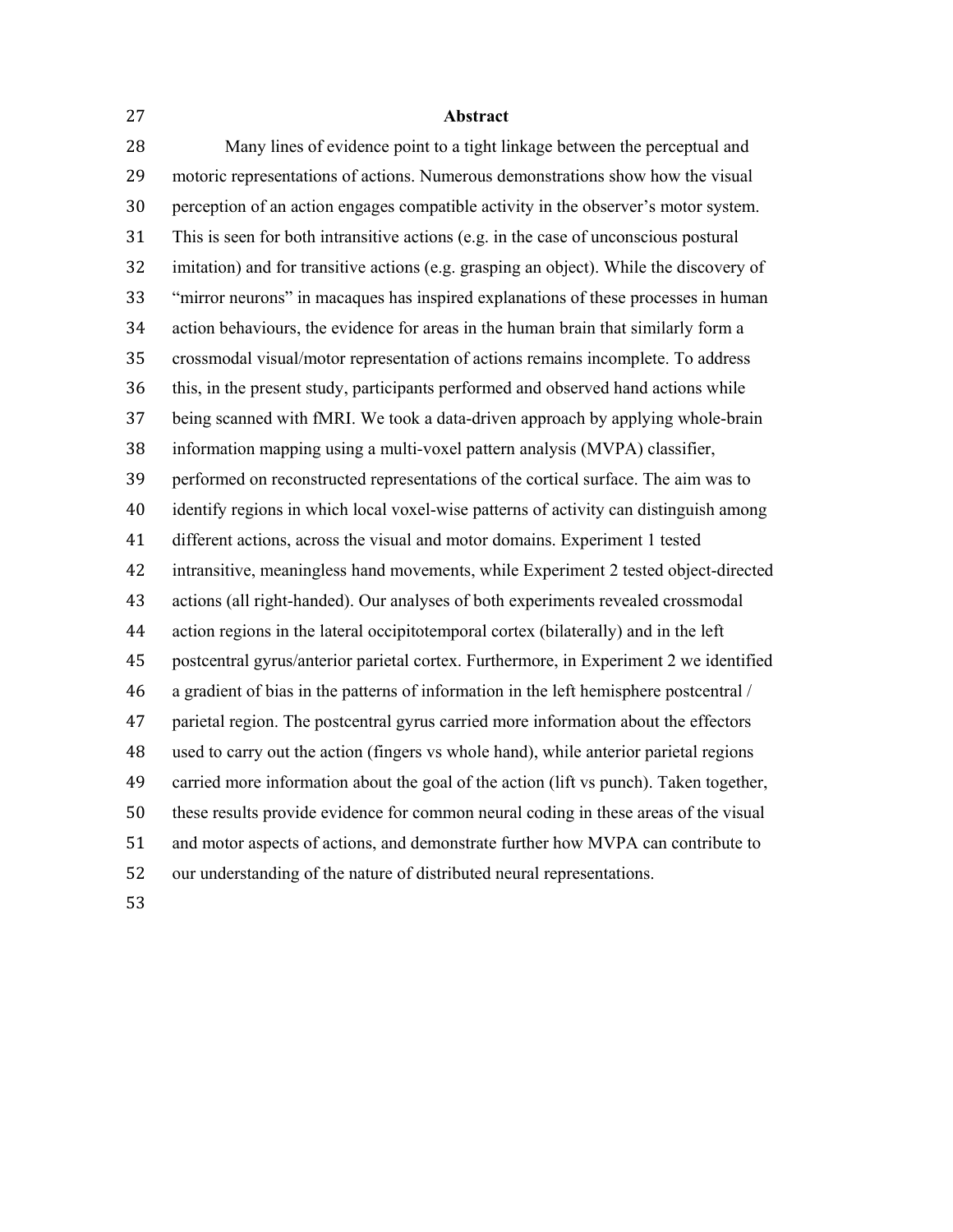#### **Introduction**

There is increasing evidence for a direct link between perception and action: perceiving another person's action activates the same representations as does the actual performance of the action. Such common codes between perceiving and producing actions enable humans to embody the behavior of others and to infer the internal states driving it (e.g., Barsalou et al. 2003). That is, by creating common representations between ourselves and another person, we have a deeper understanding of their current states, and are better able to predict their future behaviour, facilitating complex social interactions. However, the basis of the brain's crucial ability to relate one's own actions to those of others remains poorly understood.

One possible contributing neural mechanism is found in macaque single-cell studies of so-called "mirror neurons" (di Pellegrino et al. 1992), which have inspired many theories of the neural basis of a range of human social processes such as theory of mind, language, imitation, and empathy (Agnew et al. 2007; Corballis 2009; Rizzolatti and Fabbri-Destro 2008). Surprisingly, given the extent of such theorizing, the evidence for a human "mirror system" – that is, for brain areas in which the visual and motor aspects of actions are represented in a common code -- is weak (Dinstein et al. 2008b).

Numerous functional neuroimaging studies have identified brain regions that are active during both the observation and the execution of actions (e.g. Etzel et al. 2008; Iacoboni et al. 1999). While these studies show spatial overlap of frontal and parietal activations elicited by action observation and execution, they do not demonstrate representational overlap between visual and motor action representations. That is, spatially overlapping activations could reflect different neural populations in the same broad brain regions (Gazzola and Keysers 2009; Morrison and Downing 2007; Peelen and Downing 2007b). Spatial overlap of activations per se cannot establish whether the patterns of neural response are similar for a given action (whether it is seen or performed) but different for different actions, an essential property of the "mirror system" hypothesis. Several recent studies have addressed this problem with fMRI-adaptation designs (Grill-Spector and Malach, 2001). Dinstein et al. (2007) used this approach to identify areas (such as the anterior intraparietal sulcus; aIPS) in which the BOLD

response was reduced when the same action was either seen or executed twice in a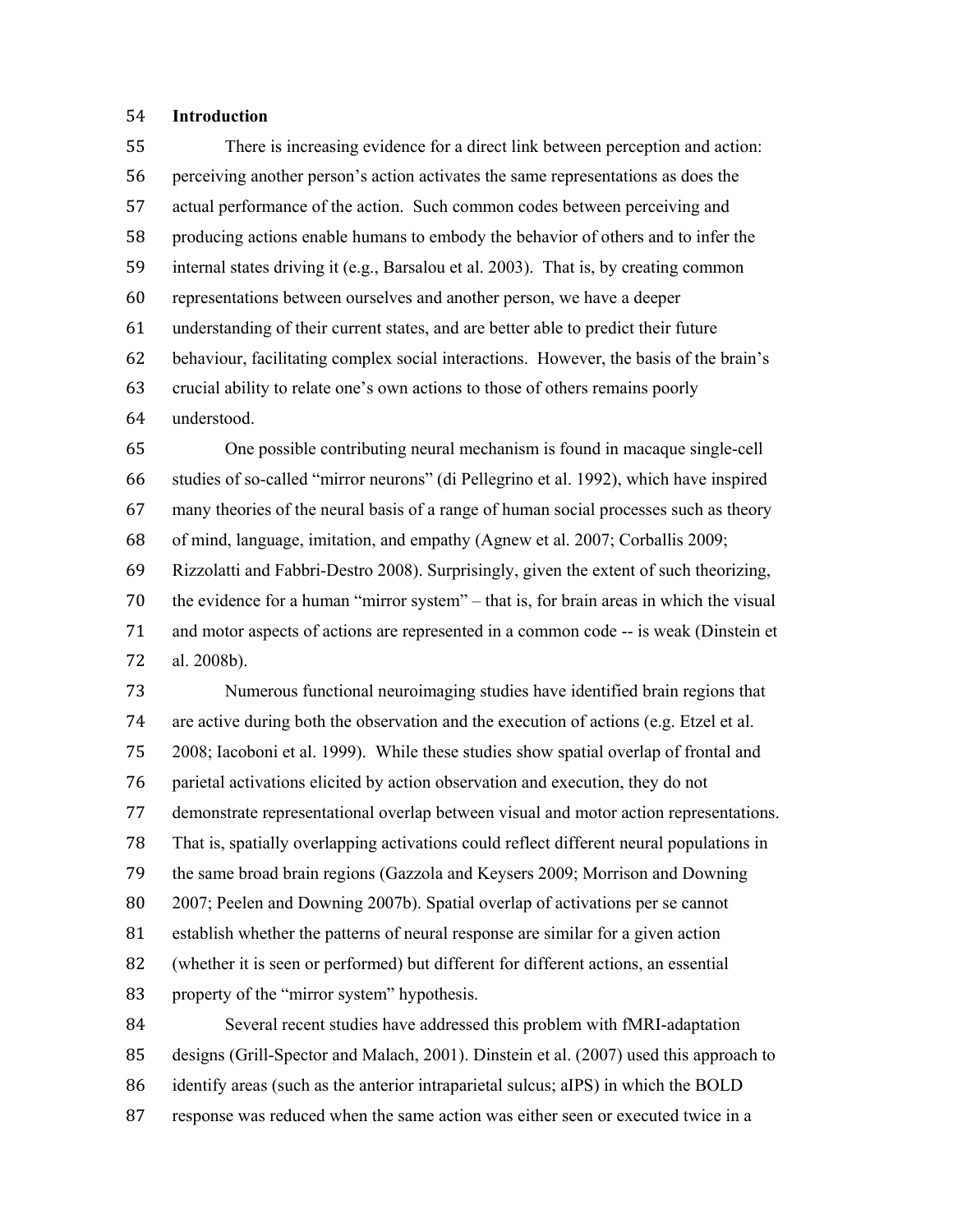row. However, none of the areas tested showed adaptation from perception to performance of an action, or vice versa. Two subsequent studies revealed adaptation from performance to observation (Chong et al. 2008), or vice versa (Lingnau et al. 2009), but neither showed bidirectional adaptation across the visual and motor modalities. Most recently, Kilner et al. (2009), using a task that involved goal-directed manual actions, showed adaptation effects bi-directionally in the inferior frontal gyrus (superior parietal cortex was not measured).

Other recent studies have applied multi-voxel pattern analyses (MVPA; Haynes and Rees 2006; Norman et al. 2006) of fMRI data to approach this problem. For example, Dinstein et al. (2008a) found that patterns of activity in aIPS could discriminate, within-modality, among three actions in either visual or motor modalities. However, patterns of activity elicited by viewing actions could not discriminate among performed actions (nor vice versa).

To summarize, neuroimaging studies to date using univariate methods do not provide clear evidence for a brain area (or areas) in which a common neural code represents actions across the visual and motor domains. Likewise, studies using adaptation or MVPA methods also have produced limited and conflicting evidence.

In the present study, in order to identify brain areas in which local patterns of brain activity could discriminate among these actions both within and across modalities, we used MVPA. Unlike the previous MVPA studies reviewed above, each participant's data were analyzed with a whole-cerebrum information mapping ("searchlight") approach (Kriegeskorte et al. 2006). Furthermore, in contrast to the volume-based approach used by most MVPA "searchlight" studies to date, we used surface-based reconstructions of the cortex. This approach improves both the classification accuracy and spatial specificity of the resulting information maps (Oosterhof et al., in press). In this way, we were able to map brain areas that carry crossmodal action representations, without restricting our analysis to pre-defined regions of interest, and in a way that respects cortical anatomy.

Participants were scanned with fMRI while performing and viewing different hand actions. In the first experiment, these were intransitive movements of the hand. Participants viewed a short movie of one of three actions, and then repeatedly either viewed or performed (with their own unseen hand) that action over the length of a block. The aim of this first experiment was to use a simple stimulus set in order to test our methods and to identify candidate visual/motor action representations. This was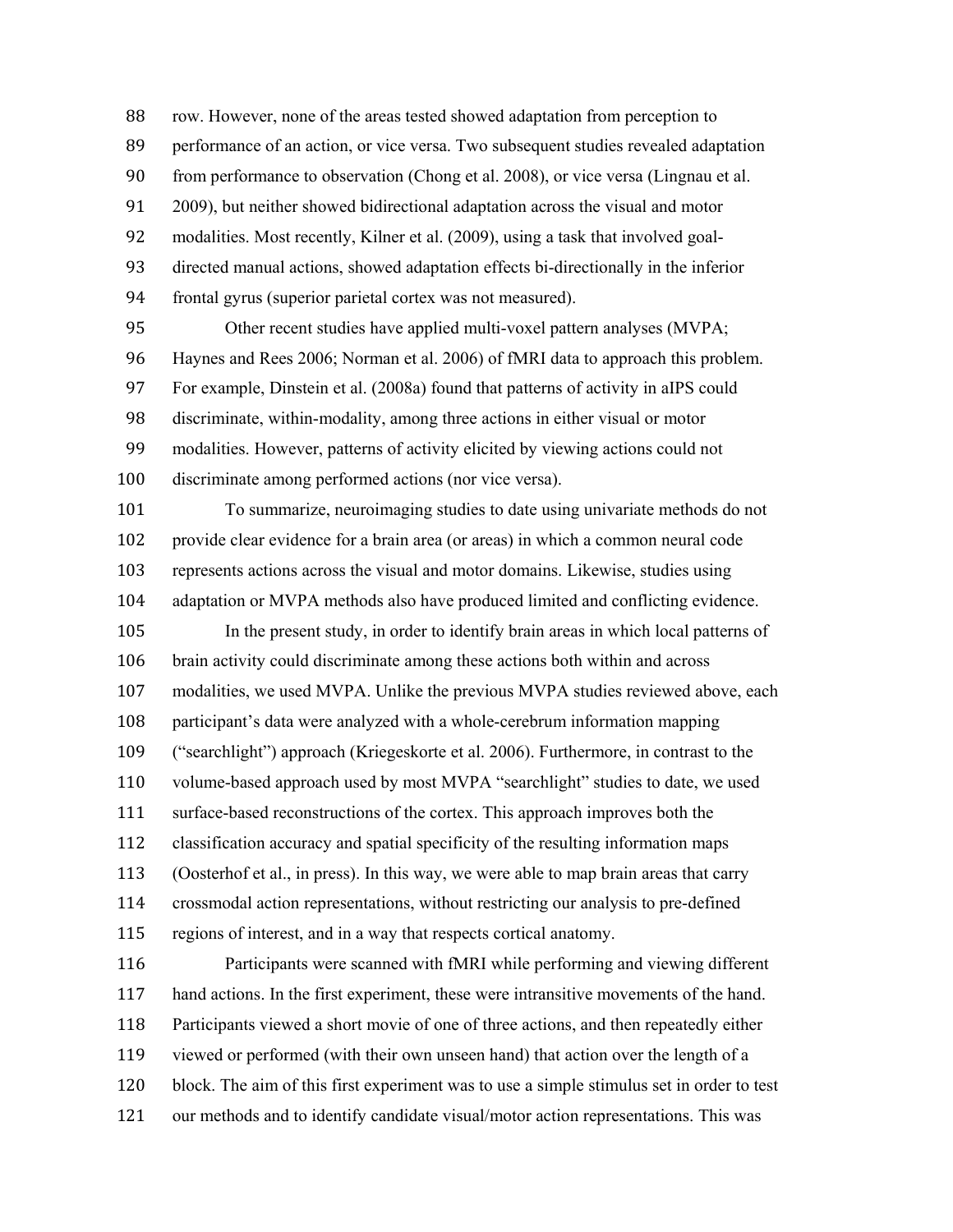- followed by a second experiment, in which participants performed or viewed one of
- four manual actions directed at an object. In this event-related experiment, the actions
- defined a factorial design, in which either a lift or a punch goal was executed with
- either the whole hand or with the thumb and index finger. We adopted this design
- with two aims in mind: to encourage activity in the mirror system by testing actions
- with object-directed goals (Rizzolatti and Sinigaglia, 2010); and to identify regions in
- which the local pattern of activity more strongly represents action goals or action
- effectors.
- 
-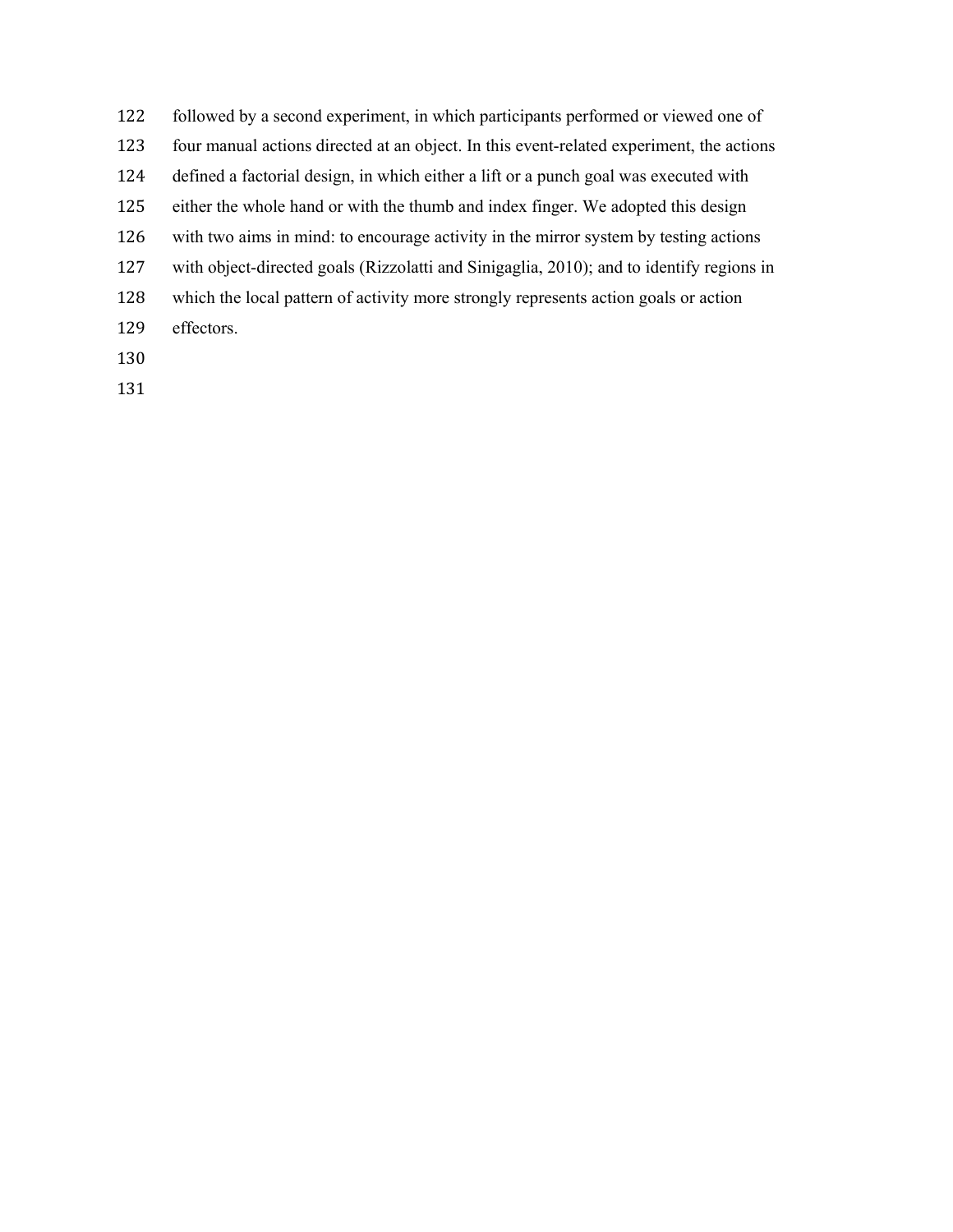| 132 | <b>Experiment 1</b>                                                                       |
|-----|-------------------------------------------------------------------------------------------|
| 133 | <b>Methods</b>                                                                            |
| 134 | Subjects. Six right-handed, healthy adult volunteers (mean age 29; range $= 24$ -         |
| 135 | 35; 1 female, 5 male) were recruited from the Bangor University community. All            |
| 136 | participants had normal or corrected-to-normal vision. Participants satisfied all         |
| 137 | requirements in volunteer screening and gave informed consent approved by the             |
| 138 | School of Psychology at Bangor University. Participation was compensated at £30.          |
| 139 |                                                                                           |
| 140 | Insert Figure 1 about here                                                                |
| 141 |                                                                                           |
| 142 | Design and procedure. Participants watched short movies (1.5 seconds, 60                  |
| 143 | frames/second) of simple hand actions, and also performed these actions in the            |
| 144 | scanner. Supplementary Figure 1 shows the three actions used (labelled A, B, and C).      |
| 145 | The data were collected across two sessions per subject. There were seven conditions      |
| 146 | in the main experiment: do-A, do-B, do-C, see-A, see-B, see-C, and null (fixation)        |
| 147 | trials. Each trial (Figure 1) started with a 500 msec blank screen followed by a 500      |
| 148 | msec black rectangle, signifying the beginning of a new trial. For the null trials, a     |
| 149 | black screen was presented for 24s. For the do and see trials, one of the three actions   |
| 150 | $(A, B, or C)$ was shown once, followed by an instruction on the screen ("see" or "do")   |
| 151 | for 2s. After an interval (3.5s), the movie was either repeated eight times ("see"        |
| 152 | condition), or the participant performed the action eight times ("do" condition). To      |
| 153 | match the "see" and "do" conditions temporally, a pulsating fixation dot was              |
| 154 | presented in the middle of the screen during the "do" trials. This fixation dot was       |
| 155 | presented from 8 until 24 seconds after trial onset and repeatedly changed size with a    |
| 156 | phase of 2 seconds (large for $1.5$ s, followed by small for $0.5$ s). Participants were  |
| 157 | instructed to execute the hand movements in time with the dot. Participants were not      |
| 158 | able to see their own hand movements while in the scanner.                                |
| 159 | Each participant was scanned during two sessions, with 8 functional runs per              |
| 160 | session. Within each of the two sessions, participants were scanned on two sets of        |
| 161 | four runs, each one preceded by an anatomical scan. Each run started and ended with       |
| 162 | a 16 s fixation period. The first trial in each run was a repeat of the last trial in the |
| 163 | previous run (in runs 1 and 5, it was a repeat of the last trial of runs 4 and 8,         |
| 164 | respectively) and was not of interest (i.e. regressed out in the analysis; see below).    |
| 165 | There were 14, 13, 13, and 13 remaining trials of interest (49 in total) for runs 1-4     |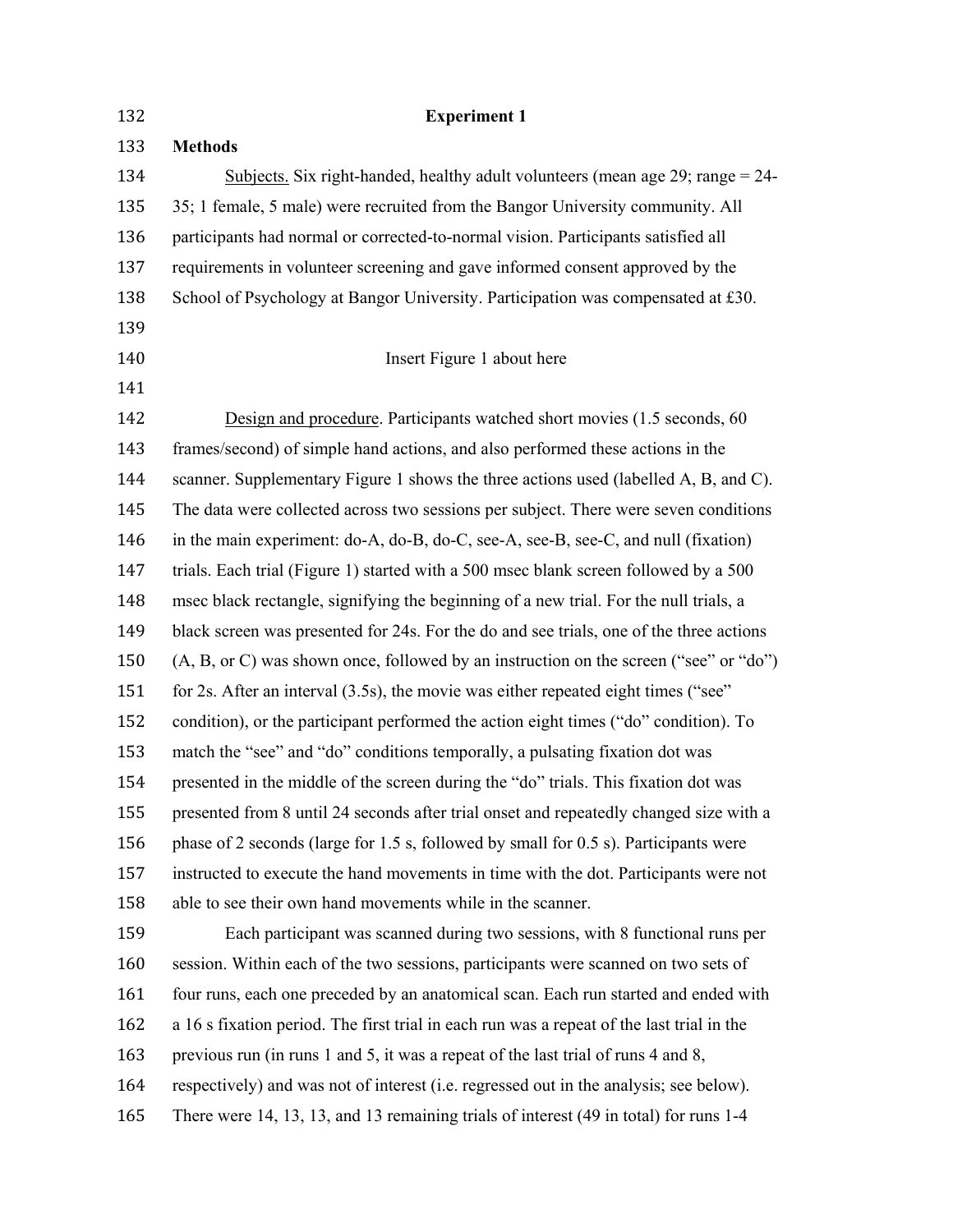(respectively), and similarly for runs 5-8. For each set of four runs, the seven conditions were assigned randomly with the constraints that (1) each of the seven trial conditions was preceded by each of the seven trial conditions exactly once, and (2) each condition was present in each of the four runs at least once. Participants completed 16 runs with (in total) 2x2x7x6=168 "do" and "see" trials of interest, that is 28 trials for each action with each task.

To ensure that the actions were executed correctly, participants completed a practice run of the experiment before going in the scanner. They were specifically instructed not to move during "see" and null trials, and to move only their hand and arm during "do" trials. They were told during training to use the viewed actions as a model and to match these as closely as possible during their own performance. Furthermore, we used an MR-compatible video camera (MRC Systems, Heidelberg, Germany) to record participants' hands throughout the scanning session to verify that

the actions were carried out correctly and that no movements were executed in the

"see" condition and null trials, or during the first 8s of a trial.

Data acquisition. The data were acquired using a 3T Philips MRI scanner with a SENSE phased-array head coil. For functional imaging, a single shot echo planar imaging sequence was used (T2\*-weighted, gradient echo sequence; TR=2000 ms, TE=35 ms; flip angle 90°) to achieve near-whole cerebrum coverage. The scanning parameters were as follows: repetition time 2000 ms; 30 off-axial slices; slice pixel 186 dimensions  $2 \times 2$  mm<sup>2</sup>; slice thickness 3 mm, no slice gap, FOV 224 x 224 mm<sup>2</sup>, matrix 112 x 112, phase encoding direction A-P, SENSE factor = 2. For participants with large brains, where the entire cerebrum could not be covered, we gave priority to covering the superior cortex (including the entire primary motor and somatosensory areas and parietal cortex) at the expense of the inferior cortex (mainly temporal pole). The frontal lobes were covered in all participants. Seven dummy volumes were acquired before each functional run to reduce possible effects of T1 saturation. 193 Parameters for T1-weighted anatomical scans were:  $288 \times 232$  matrix; 1 mm<sup>3</sup> 194 isotropic voxels; TR=8.4 ms, TE= 3.8 ms; flip angle =  $8^\circ$ . Volume preprocessing. Using AFNI (Cox 1996), for each participant and each

functional run separately, data was despiked (using AFNI's 3dDespike with default settings), time-slice corrected, and motion corrected (relative to the "reference volume": the first volume of the first functional run) with trilinear interpolation. The percent signal change was computed by dividing each voxel's time-course signal by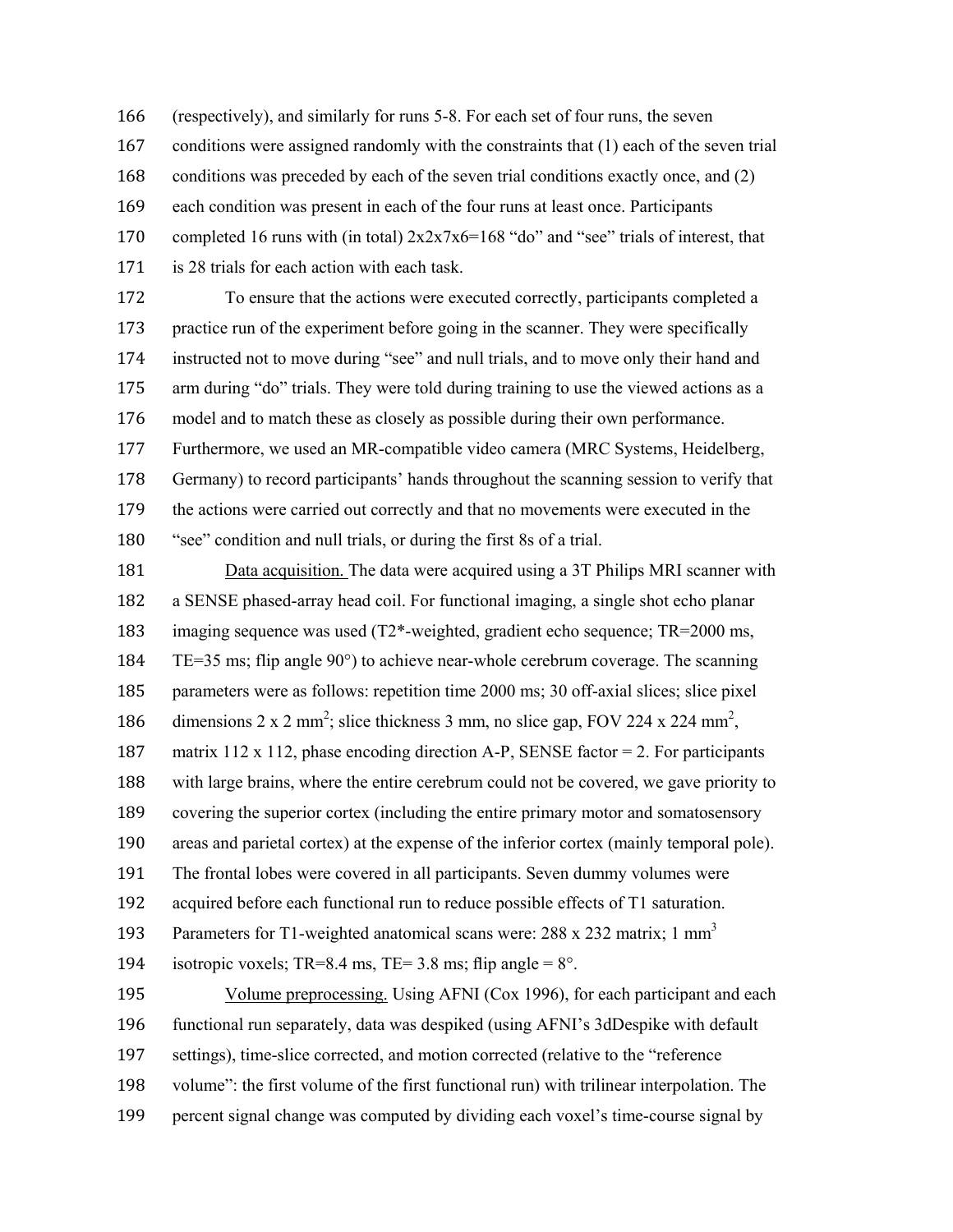the mean signal over the run and multiplying the result by a hundred. The four anatomical volumes were aligned with 3dAllineate, averaged, and aligned to the reference volume (Saad et al. 2009).

Although we took measures to limit motion-related artifacts including data "spikes" (e.g. by using short-trajectory hand movements, as far from the head as possible) it is very likely that there were more movement artifacts in the "do" than "see" trials. However, one benefit of the crossmodal analyses on which we focus our attention is that such incidental uncontrolled differences between "see" and "do" trials can only work against our hypothesis. That is, they will tend to reduce the similarity between activity patterns elicited in the "see" and "do" conditions, and hence make it more difficult for a classifier to discriminate among actions crossmodally.

Univariate volume analyses. A General Linear Model analysis was performed using the AFNI 3dDeconvolve program in order to estimate the BOLD responses for each do and see action trial (16 s each). Beta coefficients were estimated separately for each of the do and see action trials by convolving a boxcar function (16 s on, starting 8 s after trial onset) with the canonical hemodynamic response function (HRF). The beta coefficients from the first trial in each run were not of interest (see above), while beta coefficients from the other trials were used in the multi-voxel pattern analysis (MVPA; see below). For each run, predictors of no interest were included to regress out potential effects from the instruction part from each trial, also by convolving a boxcar function (3.5 s on, starting 1.0 s after trial onset) with the canonical HRF. To remove low frequency trends, predictors of no interest for constant, linear, quadratic, and cubic trends were included in the model as well.

Surface preprocessing. For each participant and hemisphere, anatomical surface meshes of the pial-grey matter ("pial") and smoothed grey matter-white 225 matter ("white") boundaries were reconstructed using Freesurfer (Fischl et al. 2001), and these were used to generate an inflated and a spherical surface. Based on surface curvature, the spherical surfaces of all participants were aligned to a standard spherical surface (Fischl et al. 1999). Using AFNI's MapIcosehedron, these spherical surfaces were resampled to a standardized topology (an icosehedron in which each of the twenty triangles is subdivided into 10,000 triangles), and the pial, white, and inflated surfaces were then converted to the same topology. This ensured that each node on the standardized surfaces represented a corresponding surface location across participants; therefore, group analyses could be conducted using a node-by-node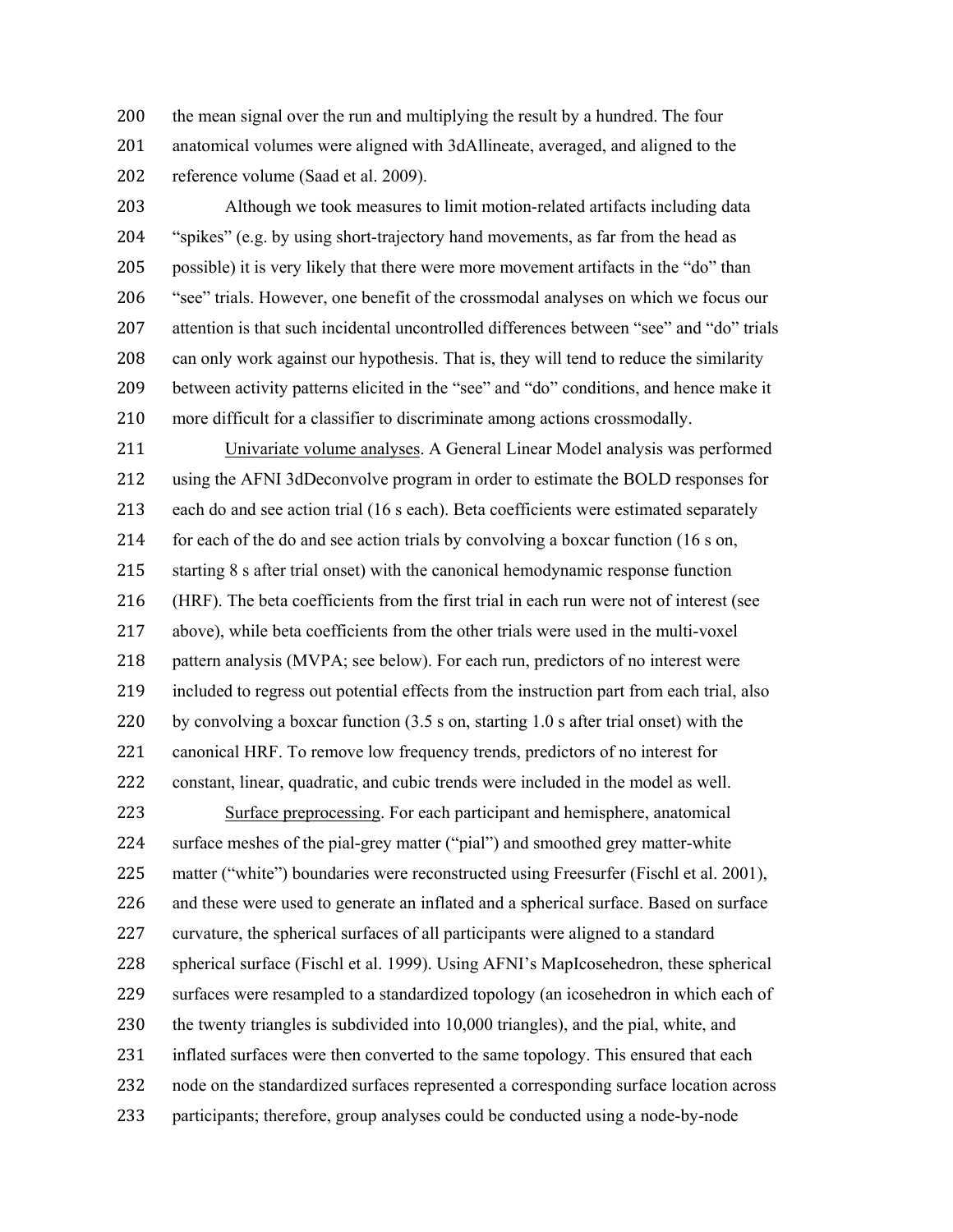analysis. The affine transformation from Freesurfer's anatomical volume to the aligned anatomical volume was estimated (using AFNI's 3dAllineate) and applied to the coordinates of the standardized pial and white surfaces to align them with the reference volume.

For each participant, we also estimated the required affine transformation to bring the anatomical volume into Talairach space (Talairach and Tournoux 1988), and applied this transformation to the surfaces. The pial and white surfaces in Talairach space were averaged to construct an intermediate surface, that was used to measure distances (described below) and surface areas in a manner that was unbiased to the participants brain size. To limit our analysis to the cortex, and to improve statistical power when correcting for multiple comparisons, an exclusion mask covering the subcortical medial structures was drawn on the group map. This mask was subsequently used in the searchlight analyses.

Intra-participant surface-based "searchlight" multi-voxel pattern analyses. To investigate which regions represent information about which of the three actions (A, B, and C) was perceived or performed, we combined a searchlight (Kriegeskorte et al. 2006) with multi-voxel pattern analysis (MVPA; Haynes and Rees 2006; Norman et al. 2006) implemented in Matlab® (the Mathworks Ltd., Cambridge, UK) using a geodesic distance metric on the surface meshes (see Figure 2). For each participant and hemisphere, in the intermediate surface a "center node" was chosen and all nodes within a 12 mm radius circle on the surface (using a geodesic distance metric; Kimmel and Sethian 1998) were selected using the Fast Marching Toolbox (Peyre 2008). For each selected node on the intermediate surface, a line was constructed that connected the corresponding nodes on the standardized pial and white surfaces, and on each line, ten equidistant points were constructed. The searchlight contained all voxels that intersected at least one point from at least one line.

- 
- 

#### Insert Figure 2 about here

Each selected voxel in the searchlight was associated with 168 beta estimates, one from the final 16 s of each "do" or "see" trial of interest. These beta estimates were partitioned into 56 chunks (2 modalities x 28 occurrences of each action), so that each chunk contained three beta estimates of action A, B and C in that modality. To account for possible main effect differences between modalities or specific trials, for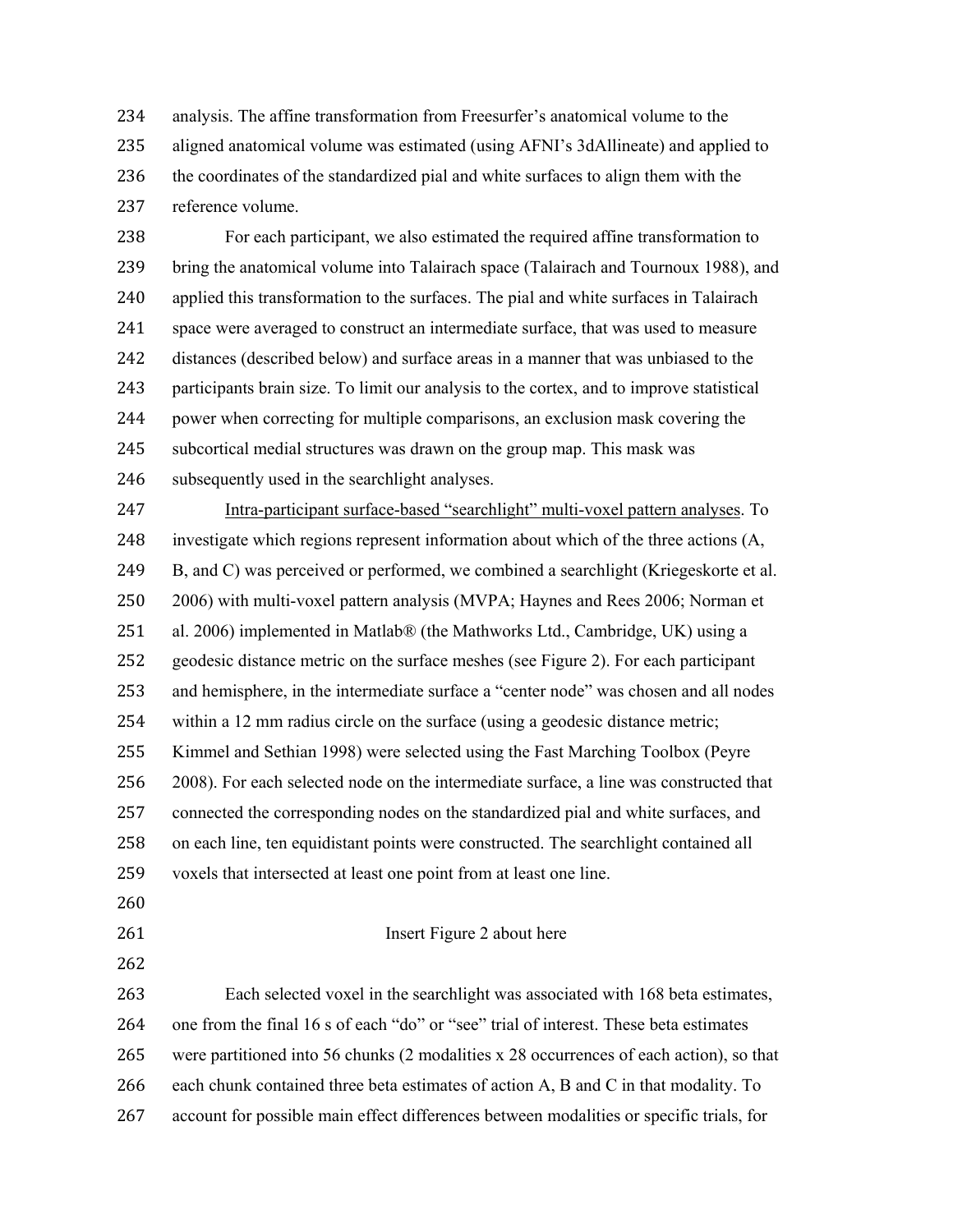each voxel and chunk separately, the three beta esimates were centered by subtracting 269 the mean of three beta estimates.

Based on these centered responses, a multiclass Linear Discriminant Analysis classifier was used to classify trials using 28-fold cross validation. Because typically the number of voxels in selected regions was larger than the number of beta-estimates from the GLM, the estimate of the covariance matrix is rank deficient. We therefore regularized the matrix by adding the identity matrix scaled by one percent of the mean of the diagonal elements. For each of the two modalities, the classifier was trained on the beta estimates from 27 chunks in that modality, and tested on the remaining chunk in the same modality (unimodal classification), and also tested on the corresponding chunk in the other modality (crossmodal classification). This procedure was repeated for all 28 chunks.

For each of the four combinations of train and test modality (train ("do","see") x test ("do","see")), raw accuracies were computed by dividing the number of correctly classified trials by the total number of trials. For statistical inference in the group analysis (see below), raw accuracies were converted to z-scores based on their binomial distribution under the null-hypothesis of chance accuracy (1/3). For the crossmodal classification, accuracies from the two cross-modal classifications (train on "see", test on "do"; and vice versa) were combined before computing the z-score. This procedure was repeated for all of the 100,002 nodes in the intermediate surface. That is, each node was taken as the center of a circle and classification accuracy was computed using the surrounding nodes within the selection radius.

Surface-based group analysis. A random effects analysis was used to find regions where classification accuracy was above chance, by applying (for each node) a t-test against the null hypothesis of zero mean of the accuracy z-score (i.e. 293 classification accuracy at chance level) and applying a node-wise threshold of  $p=0.05$ (two-tailed).To find clusters that were significant while correcting for multiple comparisons, we employed a bootstrap procedure (Nichols and Hayasaka 2003). For a single bootstrap sample, we took six individual participant maps randomly (sampled with replacement). For each of the six maps, the sign of the z-score was negated randomly with probability of 50%, which is allowed under the null hypothesis of chance accuracy (z-score of 0). We note that the data in the bootstrap sample is unbiased with respect to the spatial autocorrelation structure in the original group map. A t-test was conducted on the resulting six maps and the resulting map was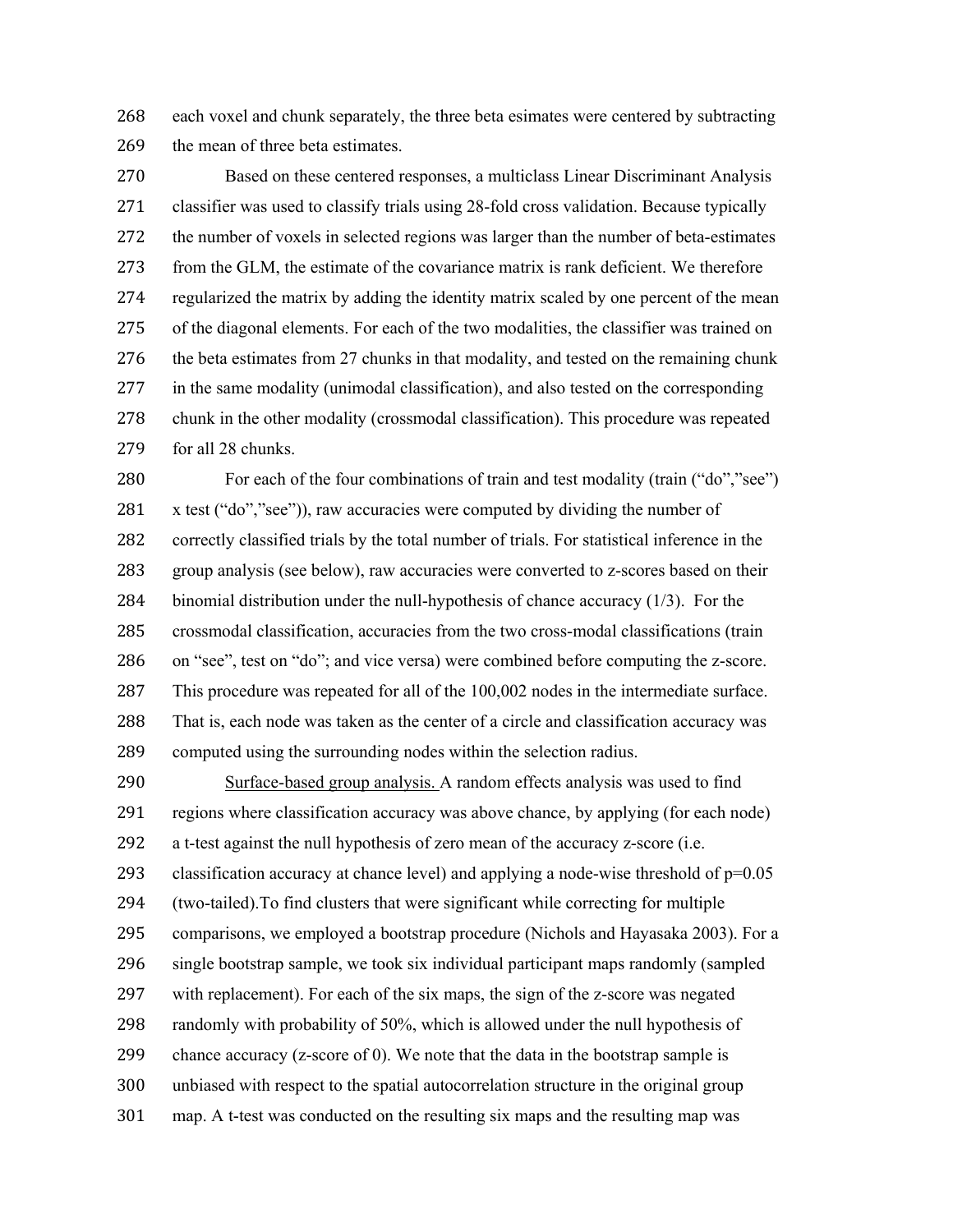- clustered with the same threshold as the original data. This procedure was repeated a hundred times (i.e. we took a hundred bootstrap samples), and for each bootstrap
- 
- 304 sample the maximum cluster extent  $(\text{in mm}^2)$  across the surface was computed,
- yielding a distribution of maximum cluster extent values under the null hypothesis of
- 306 chance accuracy. For each cluster in the original group results map, the  $\alpha$ -level
- (significance) was set at the number of times that the maximum cluster extent value
- across bootstrap samples was larger than the observed cluster extent, divided by the
- number of bootstrap samples (100). Clusters are only reported for which α≤0.05. For
- each cluster, its center-of-mass coordinates were computed by taking the average
- coordinates of its nodes, relatively weighted by each node's area.
-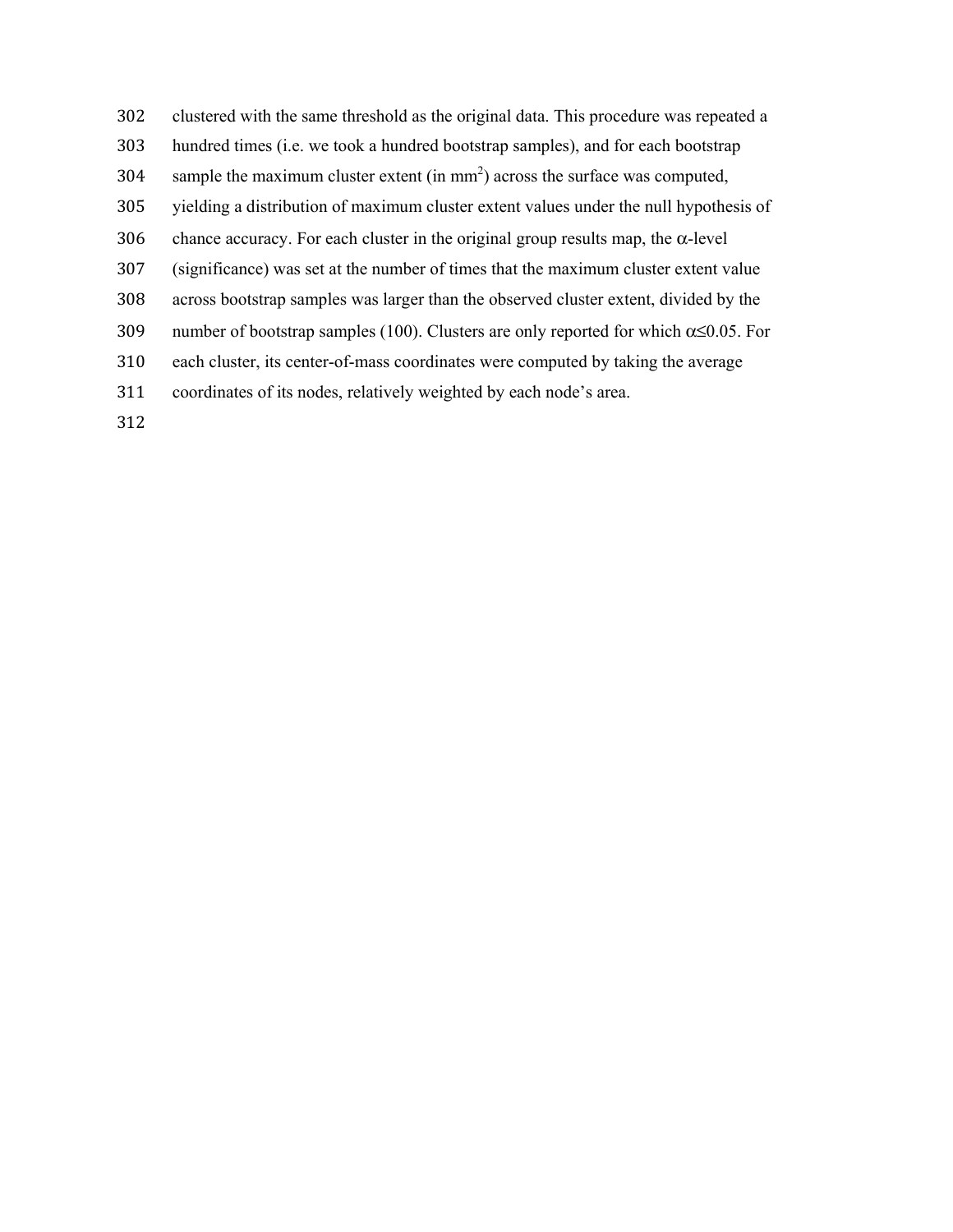### **Results**

| 314 | The crossmodal information map revealed significant clusters of crossmodal           |
|-----|--------------------------------------------------------------------------------------|
| 315 | information about intransitive actions in and around the junction of the left        |
| 316 | intraparietal and postcentral sulci, and also in the lateral occipitotemporal cortex |
| 317 | bilaterally (Figure 3a; Table 1). Two smaller below-chance clusters were also found, |
| 318 | possibly due to the small number of subjects tested. For reference, in Figure 3b we  |
| 319 | show unthresholded t-maps, and in Figures 3c and 3d we present the data in terms of  |
| 320 | mean raw accuracy (chance $=$ 33.3%). We found approximately equivalent              |
| 321 | crossmodal information when classifiers trained with "see" data and tested with "do" |
| 322 | data, and <i>vice versa</i> , were tested separately (Supplementary Figure 2).       |
| 323 |                                                                                      |
| 324 | Insert Figure 3 about here                                                           |
| 325 | Insert Table 1 about here                                                            |
| 326 |                                                                                      |
| 327 | For the unimodal information maps, we found that both for observing and for          |
| 328 | performing actions, large areas in the brain contained distributed above-chance      |
| 329 | information about which action was seen or performed. The highest classification     |
| 330 | accuracies were found in the expected visual and motor regions for "see" and "do"    |
| 331 | trials respectively (Supplementary Figure 3).                                        |
| 332 |                                                                                      |
| 333 |                                                                                      |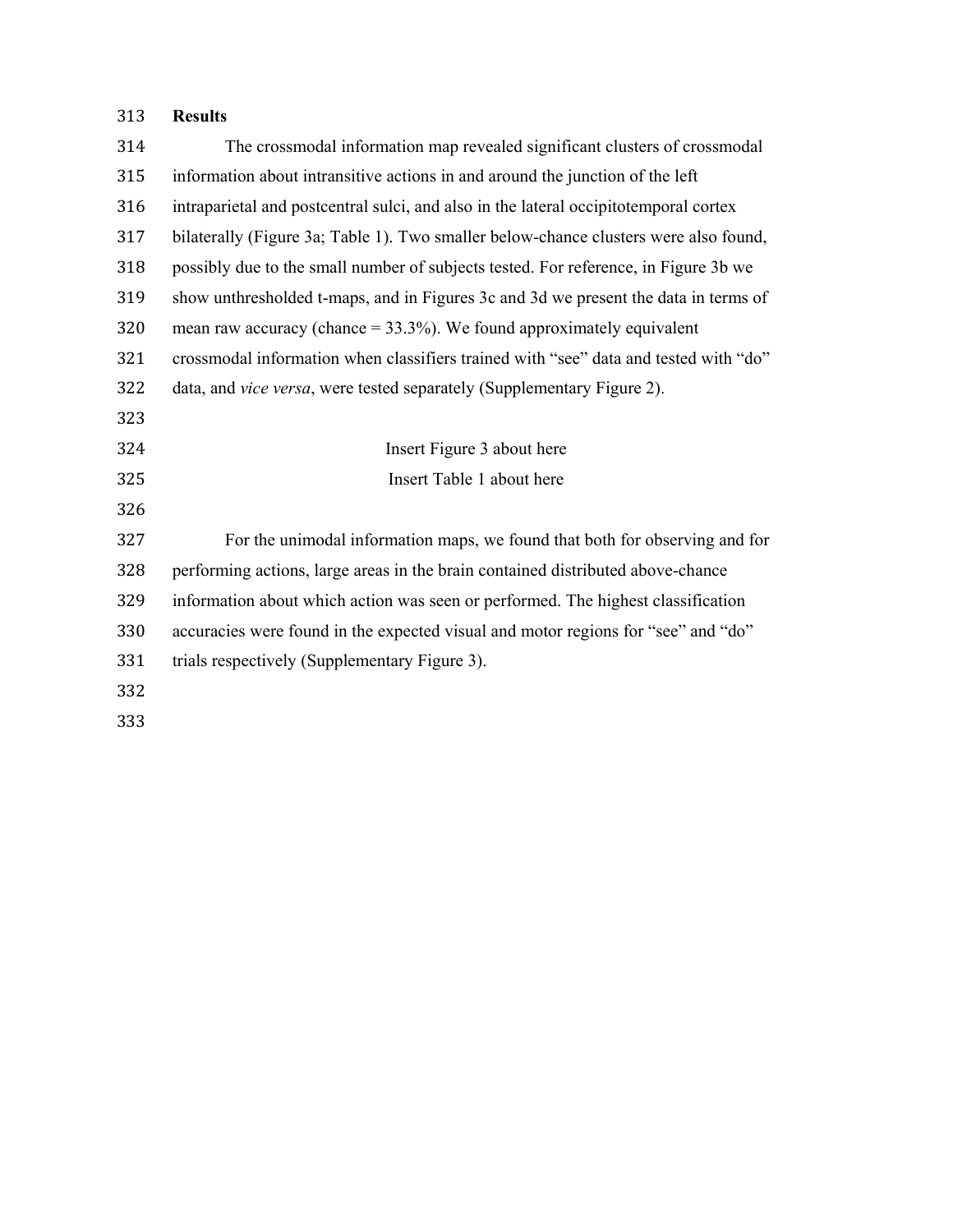#### **Discussion**

Patterns of BOLD activity in the left anterior parietal cortex, and in lateral occipitotemporal cortex bilaterally, carry information that can discriminate among meaningless intransitive actions across the visual and motor domains. These findings suggest that in these areas the distinguishing properties of actions are represented in a distributed neural code, and that at least some aspects of this code are crossmodal. That is, some features of the patterns that code the actions must be common across the visual and motor modalities. Because the actions were meaningless and intransitive, it is unlikely that these codes reflect action semantics, and the results of Experiment 1 could not have been driven by the features of a target object (cf. Lingnau et al. 2009).

The property of representing intransitive actions in a common vision/action code may be functional in its own right, e.g. to support the learning of movements by observation alone. Aside from explicit, intentional learning, there are several demonstrations of what might be called social "contamination" effects – e.g. situations in which an observer spontaneously adopts the postures or movements of another individual. These automatic mirroring responses appear to facilitate social interactions and social bonding (Chartrand and Bargh 1999; Van Baaren et al. 2003) and may mediate interactive or collaborative actions. Additionally, crossmodal intransitive representations may contribute to the understanding of object-directed actions, for which the underlying movements may themselves be key elements.

Our analyses of unimodal information identified widespread areas that carried weak but significantly above-chance information about either which action was viewed or was performed. Importantly, in contrast to the critical crossmodal test, in the unimodal analyses the stimulus (or motor act) was essentially identical across training and test data sets. In such situations, MVPA can be a highly sensitive method, potentially making use of many sources of congruency between the neural events elicited by repeated instances of a given stimulus (and not necessarily the sources of interest to the investigators) such as commonalities in motion (Kamitani and Tong 2006; Serences and Boynton 2007), thoughts (Stokes et al. 2009), intentions (Haynes et al. 2007) or stimulus orientation (Kamitani and Tong 2005). This means that in general, proper interpretation of an informative brain region requires control conditions that test to what extent representations generalize. In the present study, this is much less a concern in the crossmodal conditions, given the great differences at the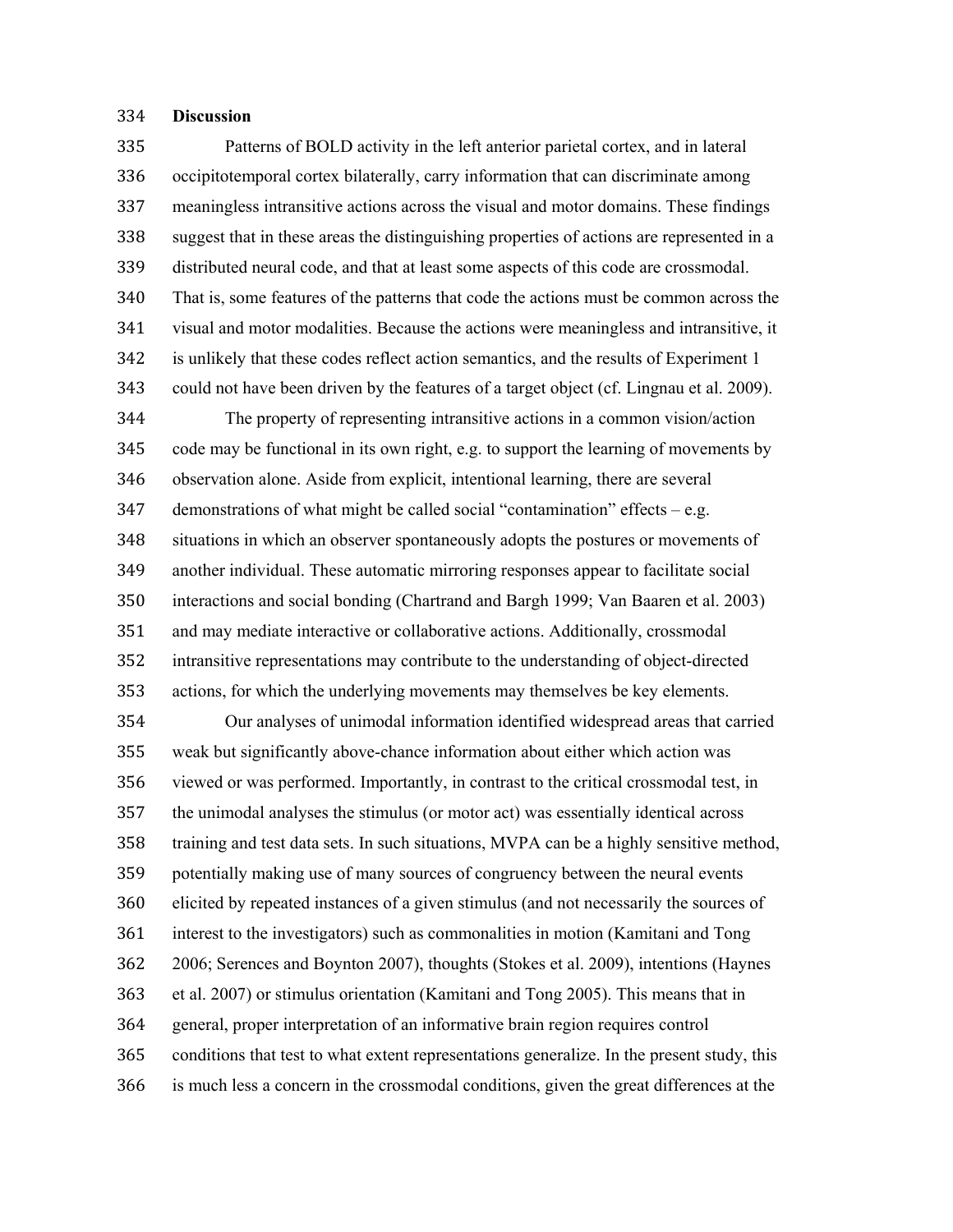sensory / motor level between seeing an action and performing that action out of view.

Because of the novelty of our methods and of some of the findings (e.g. crossmodal action information in lateral occipitotemporal cortex) we set out to replicate and extend the results of Experiment 1 before attempting to interpret them. First, in order to extend our findings to goal-directed behaviours, in Experiment 2 we tested transitive actions. It has been proposed that the "mirror" system is more effectively engaged by object-directed actions (e.g., Rizzolatti et al. 1996a) and we speculated that testing such actions could increase the recruitment of ventral premotor cortex. Second, we adopted an event-related design. Although such a design carries the risk of reducing statistical power, we reasoned that it would greatly increase participants' engagement in the task (compared to Experiment 1) by requiring more frequent attention to task cues and more frequent switching between conditions. Third, we tested more participants, which increases statistical power in the random effects and bootstrap analyses. Finally, we introduced a monitoring task in the "see" conditions, which required participants to attend actively to the viewed hand movements, as compared to passive viewing, as in Experiment 1.

Beyond these largely methodological improvements, we introduced new variables to the design of Experiment 2. We orthogonally varied two aspects of the actions that were viewed and performed by participants. One factor concerned the *effectors* used to make contact with the object during action execution. Half of the actions involved the tips of the thumb and index finger, while the other half involved the whole hand. Orthogonally, we manipulated action *goals*. Half of the actions involved grasping and lifting an object on to a platform in front of the participant. The other half of the actions required the participant to "punch" the side of the object so that it leaned away from the participant before returning to the upright position. By virtue of this factorial manipulation, we were able to test not only for brain regions in which patterns carried crossmodal visuo-motor action representations, but also to further test the nature of these representations (cf. similar efforts in extrastiate cortex, e.g. Aguirre 2007; Haushofer et al. 2008; Op de Beeck et al. 2008). Specifically, we tested whether a given area carries relatively more (crossmodal) information about the effector used to manipulate the object or about the goal of actions on the object. In Figure 4, we illustrate a simple scheme for thinking about how patterns of

cortical activity relate to different types of informational content in a given region.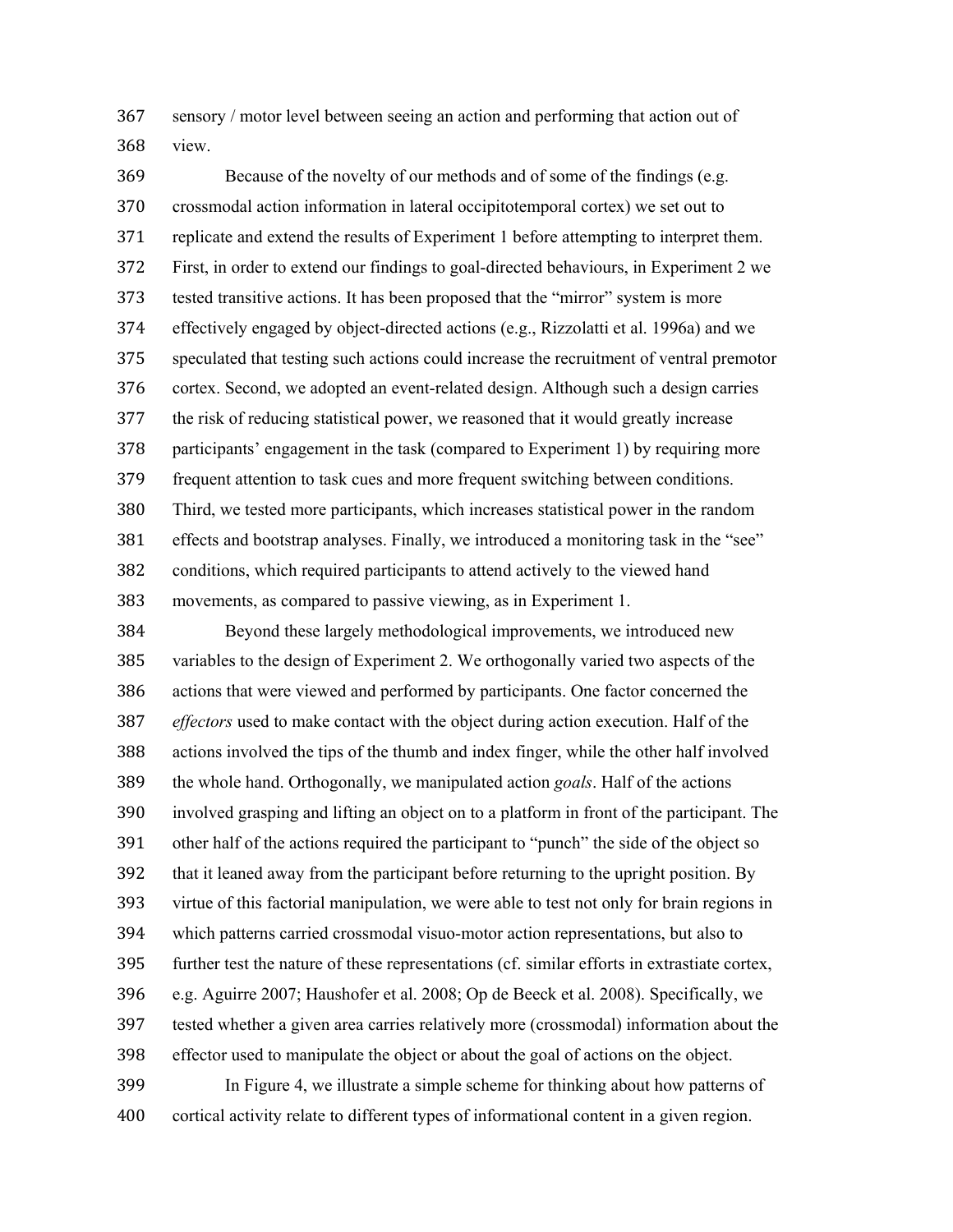The scheme centres on assessing the similarity of patterns elicited by particular combinations of seen and performed actions in Experiment 2. (We note that the matrices in Figures 4a-c are congruent with how accuracies were computed in Experiment 1, but with three actions instead of four). Each row and each column (for training set and test set, respectively) represents one of the eight conditions in the experiment, formed by the combination of modality (see, do) x effector (finger, hand) x goal (lift, punch). Where fMRI activity patterns are predicted to be similar (across training and test set, for a given brain region and a given participant), a cell matrix is marked with a pink square. Conversely, trials that were used in the cross-validation scheme but where no similarity between patterns is predicted, are indicated with a grey square. Different matrix arrangements illustrate predicted similarity patterns for within-modality representations (Figure 4a,b), for a visual / motor crossmodal representation (Figure 4c), and for representations biased in favour of either action effectors or goals (Figures 4d,e,f). Insert Figure 4 about here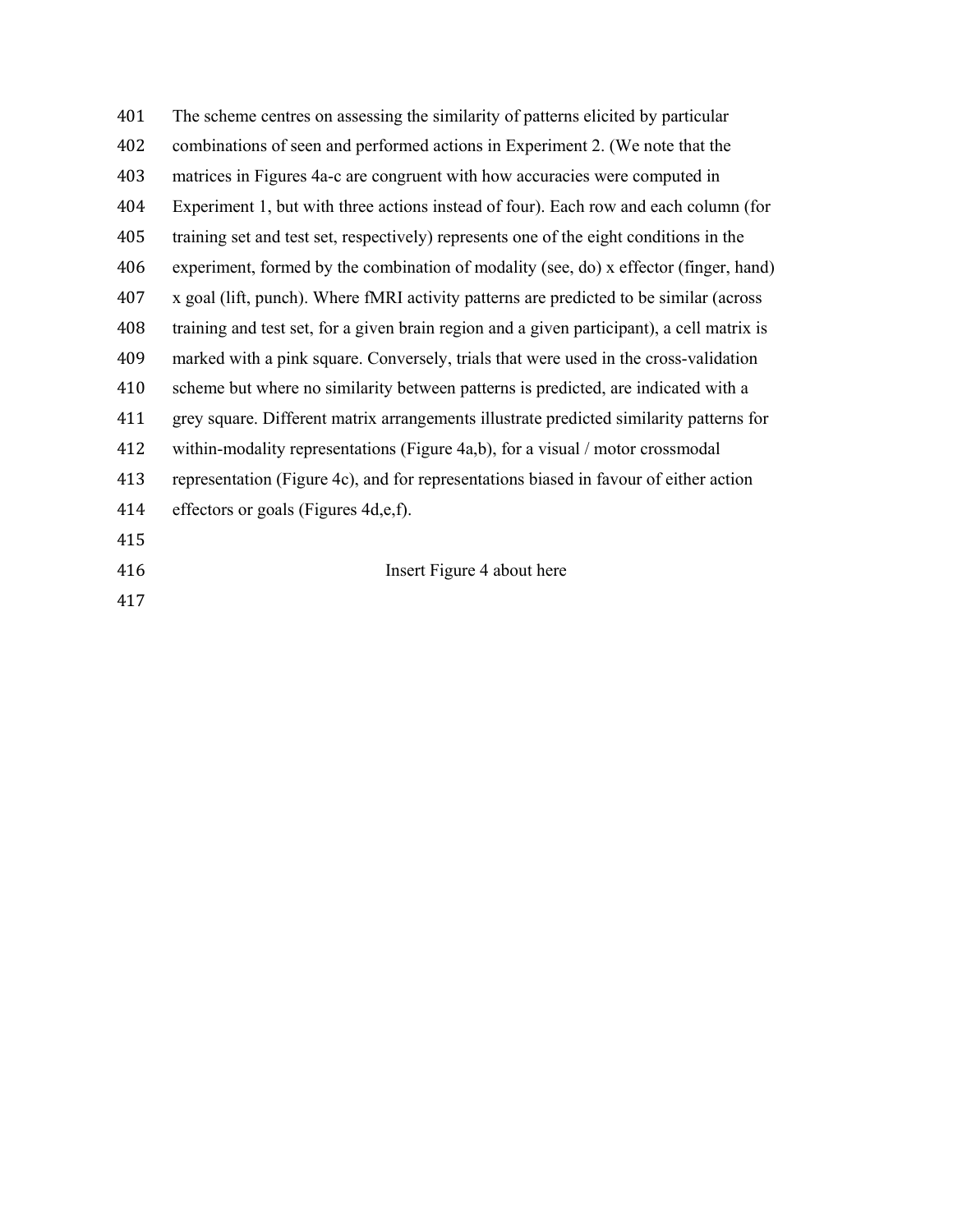| 418 | <b>Experiment 2</b>                                                                  |
|-----|--------------------------------------------------------------------------------------|
| 419 | <b>Methods</b>                                                                       |
| 420 |                                                                                      |
| 421 | Subjects. 11 right-handed, healthy adult volunteers were recruited from the          |
| 422 | Bangor University community. All participants had normal or corrected-to-normal      |
| 423 | vision. Participants satisfied all requirements in volunteer screening and gave      |
| 424 | informed consent approved by the School of Psychology at Bangor University.          |
| 425 | Participation was compensated at £20.                                                |
| 426 | Design and Procedure. Participants either performed or watched object-               |
| 427 | directed actions in the scanner (Figure 5). The object was cup-shaped and attached   |
| 428 | with an elastic string to a table located partially inside the scanner bore,         |
| 429 | approximately above the navel of the participant (Figure 5a,b). Earphones delivered  |
| 430 | auditory instructions to the participants, in the form of words spoken by Apple Mac  |
| 431 | OS X 10.5 text-to-speech utility "say" using the voice of "Alex". Participants could |
| 432 | see the table and the object through a forward-looking mirror mounted on the scanner |
| 433 | coil. An experimenter of the same gender as the participant (AJW or NNO) was         |
| 434 | present in the scanner room to perform real-time actions on the object, which were   |
| 435 | then observed by the participant through the mirror. Visual instructions for the     |
| 436 | experimenter were projected on a wall in the scanner room, invisible to the          |
| 437 | participant.                                                                         |
| 438 |                                                                                      |
| 439 | Insert Figure 5 about here                                                           |
| 440 |                                                                                      |
| 441 | The action instructions varied orthogonally on the effector used ("finger" for       |
| 442 | thumb and index finger, or "hand" for the whole hand) and on the goal of the action  |
| 443 | ("lift" to raise the object, or "punch" to push the object on its side). Thus, the   |
| 444 | experimental design was 2 (modality: "do" vs. "see") x 2 (effector: "finger" vs.     |
| 445 | "hand" x 2 (goal: "lift" vs. "punch"). Figure 5c shows the four actions, from the    |
| 446 | approximate perspective of the participant while executed by the experimenter.       |
| 447 |                                                                                      |
| 448 | Insert Figure 6 about here                                                           |
| 449 |                                                                                      |
| 450 | There were nine conditions in the main experiment: eight for which an action         |
| 451 | was seen or performed, and one null (no action) condition. Each trial (Figure 6)     |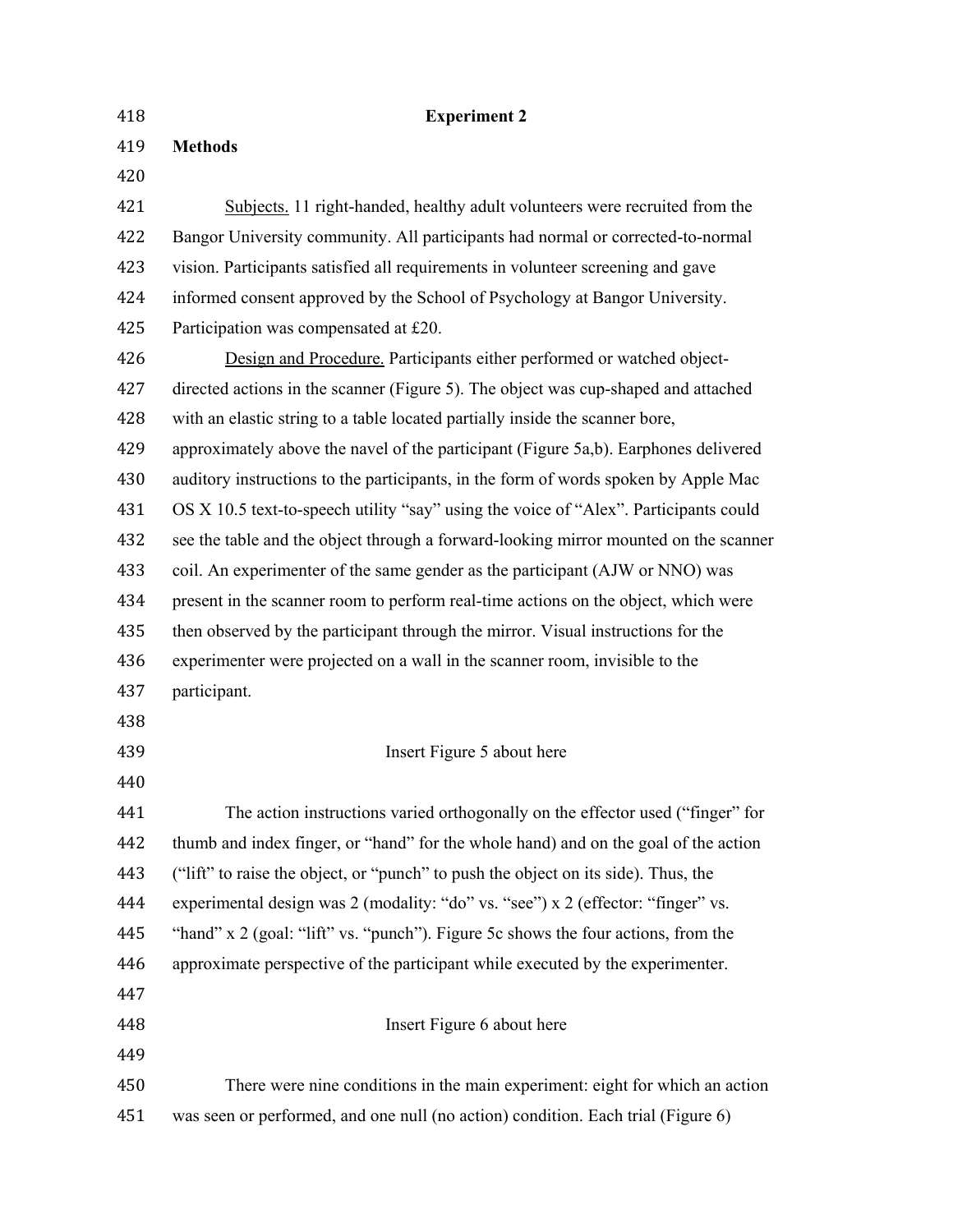started with an auditory instruction "close" (for "do" and null trials), or "open" (for "see" trials). Participants were instructed to open or close their eyes according to the instruction, and compliance was monitored using a scanner-compatible eye tracking system. Simultaneously, a visual instruction was given to the experimenter to indicate whether or not (s)he should perform an action. Two seconds after trial onset, for "do" trials, another auditory instruction was given to the participant to indicate the specific action to be executed, in the order goal-effector (e.g. "lift finger", "punch hand"). For "see" trials, no auditory instruction was given to the participant, but they had to monitor the action executed by the experimenter. To ensure the attention of the participant during these trials, occasionally (twice per run, on average) the experimenter repeated the action twice in rapid succession ("catch trial"), and participants were instructed to knock on the table to indicate that they had observed such a repeat. For both "do" and "see" trials, the names of the action goal and effector were presented visually to the experimenter: for "do" trials, so that (s)he could verify that the participant executed the correct action, and for "see" trials, so that (s)he knew which action to execute. Each trial lasted for seven seconds.

Each participant was scanned during a single session with eight functional (F) runs and three anatomical (A) scans, in the order AFFFAFFFAFF. For two participants, only six functional runs could be acquired due to participant discomfort and technical difficulties with the table-object attachment, respectively. First order counterbalancing was achieved by partitioning the functional runs in (three or four) sets of two runs each. For each set of two runs, the order of the conditions was randomly assigned with the constraints that (1) each of the nine conditions was preceded by each of the nine conditions exactly once, and (2) each condition was present in each of the two runs four or five times. To reinstate potential carryover effects from one trial the next at run boundaries, the first four and last four trials in a run were a repeat of the last four and first four trials, respectively, of the other run in the same set. The first two and last two trials in each run, trials during which participants executed the wrong action, and catch trials were all marked as trials of no interest and modelled separately in the General Linear Model (see below). The first trial started two seconds after the beginning of the run. Participants were instructed as follows: to rest their right hand on the table, on the right-hand side of the object (from their perspective); to only move their right

hand during "do" trials; to leave enough space in between their hand and the object so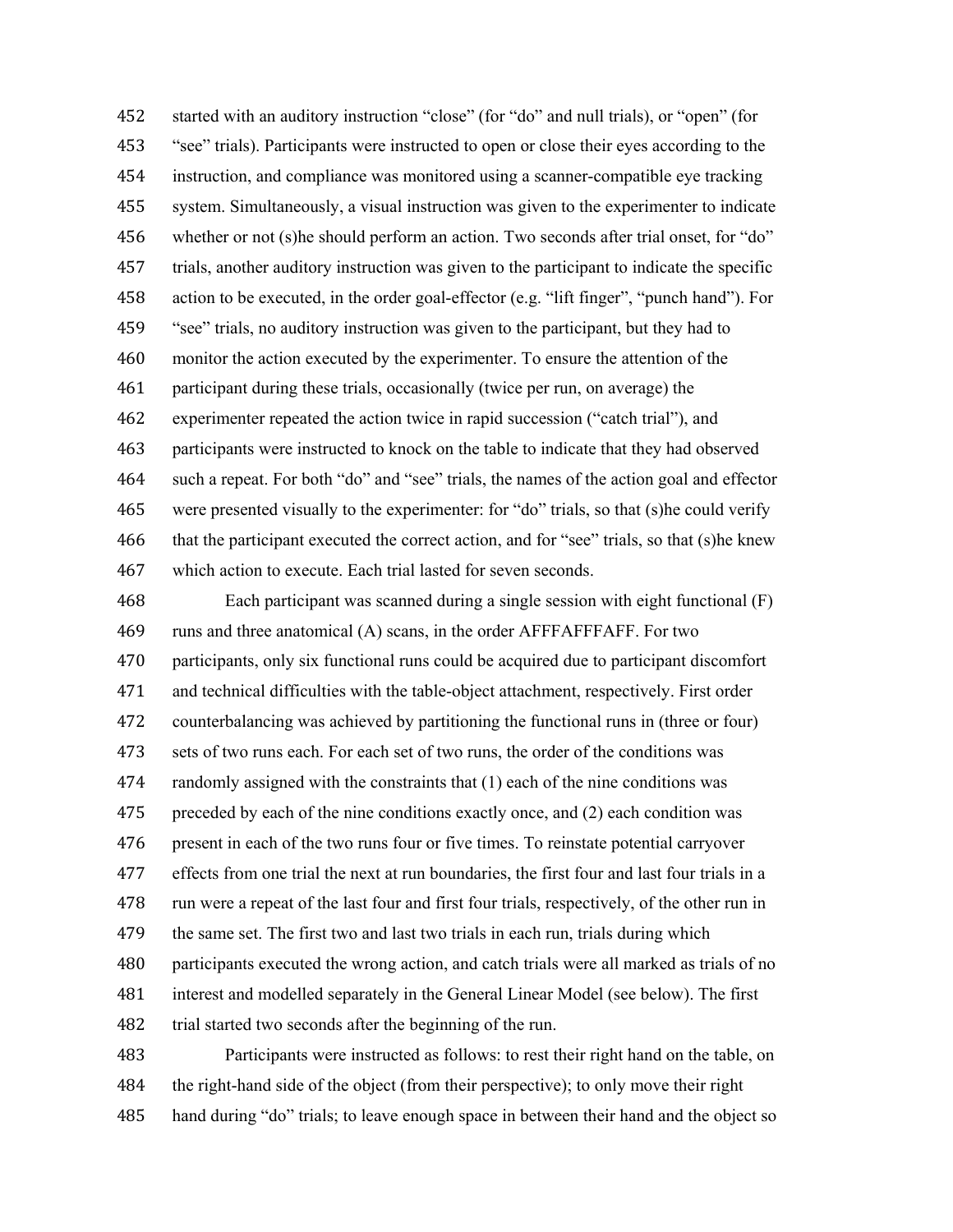that the experimenter could execute the actions on the object without touching their hand; to keep their left hand and arm under the table, out of view; and after a "close" instruction, to keep their eyes closed until they were instructed to open them again. To ensure that participants followed the instructions correctly, they completed two practice runs of the experiment: the first before going in the scanner, the second in the scanner during the first anatomical scan. Participants were told during training to use the viewed actions as a model and to match these as closely as possible during their own performance.

Data acquisition. The data were acquired as in Experiment 1, with a variation in some of the scanning parameters for functional imaging: repetition time 2500 ms;  $\,$  40 off-axial slices; 2.5 mm<sup>3</sup> isotropic voxels, no slice gap, FOV 240 x 240 mm<sup>2</sup>, matrix 96 x 96.

Univariate volume analyses. Volume preprocessing was identical to Experiment 1, and univariate analyses very similar to Experiment 1 except for the following. For each run separately, eight beta coefficients of interest (corresponding to the four "do" and four "see" action conditions) were estimated with a General Linear Model by convolving a boxcar function (3 s on, starting 2 s after trial onset) with the canonical hemodynamic response function (HRF). Each trial of no interest (see above) was regressed out with a separate regressor of the same shape. To remove low frequency trends, predictors of no interest for constant, linear, quadratic, and cubic trends were included in the model as well.

Intra-participant surface-based "searchlight" multi-voxel pattern analyses. Before MVPA, surfaces were preprocessed as in Experiment 1. Surface-based MVPA was also performed similarly to Experiment 1, with the only difference that the beta estimates were partitioned in two chunks per run corresponding to the two modalities ("do" and "see"), so that cross-validation was 8-fold for both unimodal and crossmodal classification. In other words, data from one run was used to test the classifier, while data from the other runs was used to train it. Based on the matrices in Figure 4, accuracies were computed as follows. Trials for which the combination of corresponding (training and test) condition in the matrix was coloured red were considered as correctly classified; those for which this combination was marked (red or grey) were counted to yield the total number of trials. Raw accuracy and accuracy z-scores were computed as Experiment 1, while taking into account the chance level 519 ( $\frac{1}{4}$  or  $\frac{1}{2}$ , depending on the contrast: the number of red squares divided by the number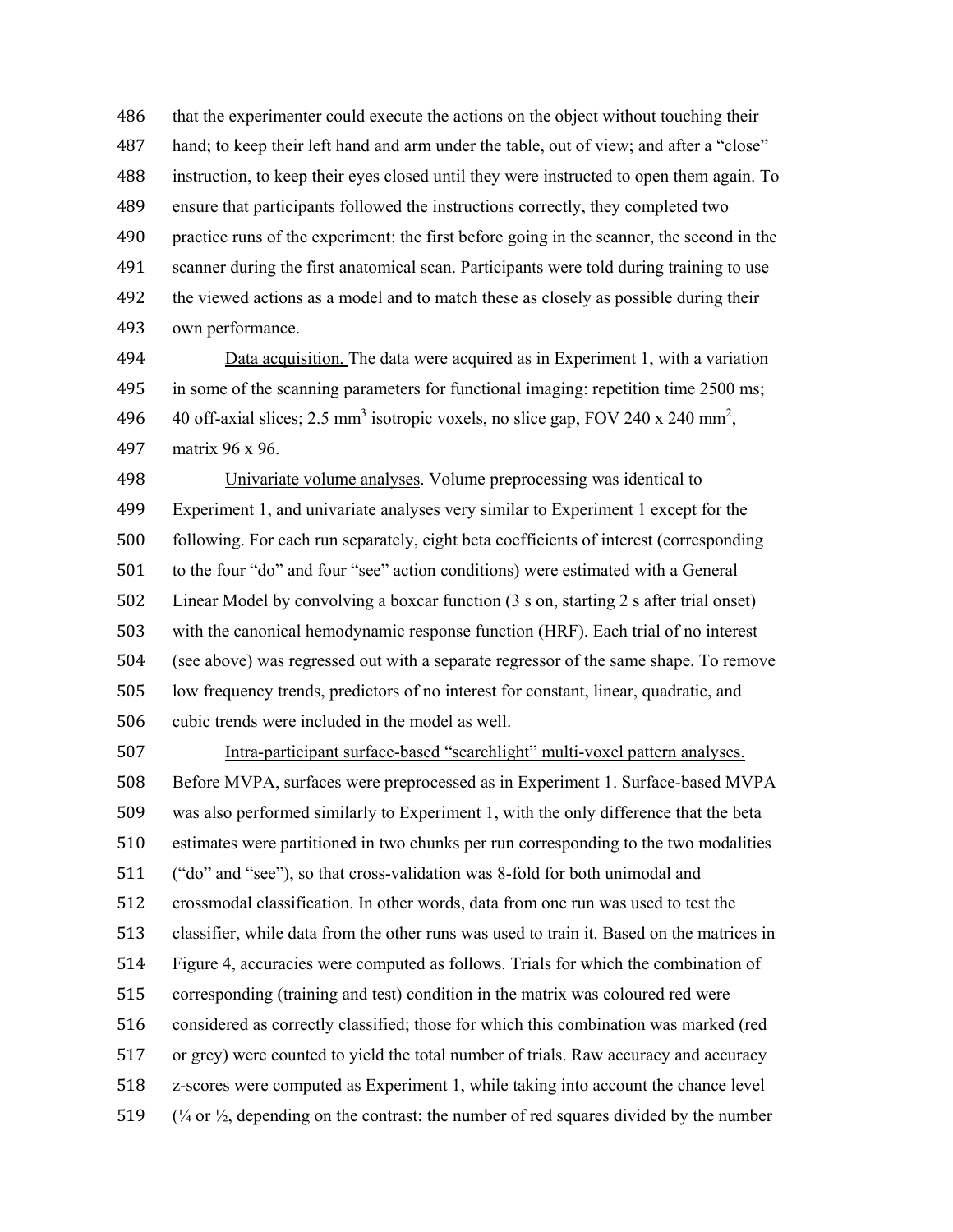| 520 | of marked squares in each column). Accuracy z-scores for the "effector" vs. "goal"       |  |  |  |  |
|-----|------------------------------------------------------------------------------------------|--|--|--|--|
| 521 | contrast (Figure 4f) were the node-wise difference of accuracy z-scores for "effector"   |  |  |  |  |
| 522 | and "goal" (Figures 4d and 4e). Surface-based group-level analyses were carried out      |  |  |  |  |
| 523 | as in Experiment 1.                                                                      |  |  |  |  |
| 524 |                                                                                          |  |  |  |  |
| 525 | <b>Results</b>                                                                           |  |  |  |  |
| 526 | In Experiment 2, we identified significant clusters of crossmodal action                 |  |  |  |  |
| 527 | information in the left hemisphere, in and around the anterior parietal cortex including |  |  |  |  |
| 528 | the postcentral gyrus. We also observed clusters bilaterally in the lateral              |  |  |  |  |
| 529 | occipitotemporal cortex (Figure 7; Table 2). This result was similar when the two        |  |  |  |  |
| 530 | train-test directions (train with "see" data, test with "do" data, and vice versa) were  |  |  |  |  |
| 531 | examined separately (Supplementary Figure 4). Unlike Experiment 1, however, the          |  |  |  |  |
| 532 | unimodal "do" but not the "see" analysis revealed areas carrying within-modality         |  |  |  |  |
| 533 | information about the actions (Supplementary Figures 5 and 6).                           |  |  |  |  |
| 534 |                                                                                          |  |  |  |  |
| 535 | Insert Figure 7 about here                                                               |  |  |  |  |
| 536 | Insert Table 2 about here                                                                |  |  |  |  |
| 537 |                                                                                          |  |  |  |  |
| 538 | In order to identify regions in which the crossmodal information content was             |  |  |  |  |
| 539 | biased either for action goals or for effectors, we first applied a mask to include only |  |  |  |  |
| 540 | locations for which crossmodal information, averaged across both train-test              |  |  |  |  |
| 541 | directions, was significant (as in Figure 7). Each remaining vertex was coloured         |  |  |  |  |
| 542 | (Figure 8) according to whether it showed stronger discrimination of: effectors (blue,   |  |  |  |  |
| 543 | cyan); goals (red, yellow); or no bias (green). In the left hemisphere parietal and      |  |  |  |  |
| 544 | postcentral gyrus regions, this map revealed a gradient of biases in crossmodal action   |  |  |  |  |
| 545 | information. Specifically, posteriorly, similarity patterns favoured the distinction     |  |  |  |  |

between action *goals* over *effectors*. That is, the patterns for lift and punch goals were less similar to each other relative to the patterns for finger and whole hand actions. In

contrast, moving anteriorly towards the precentral gyrus, activation patterns favoured

- the representation of effectors. Finally, in the lateral occipitotemporal clusters, the
- representations appeared to show no strong bias. Supplementary Figure 7 provides
- maps showing separately areas that are biased for either the representation of goals or
- of effectors.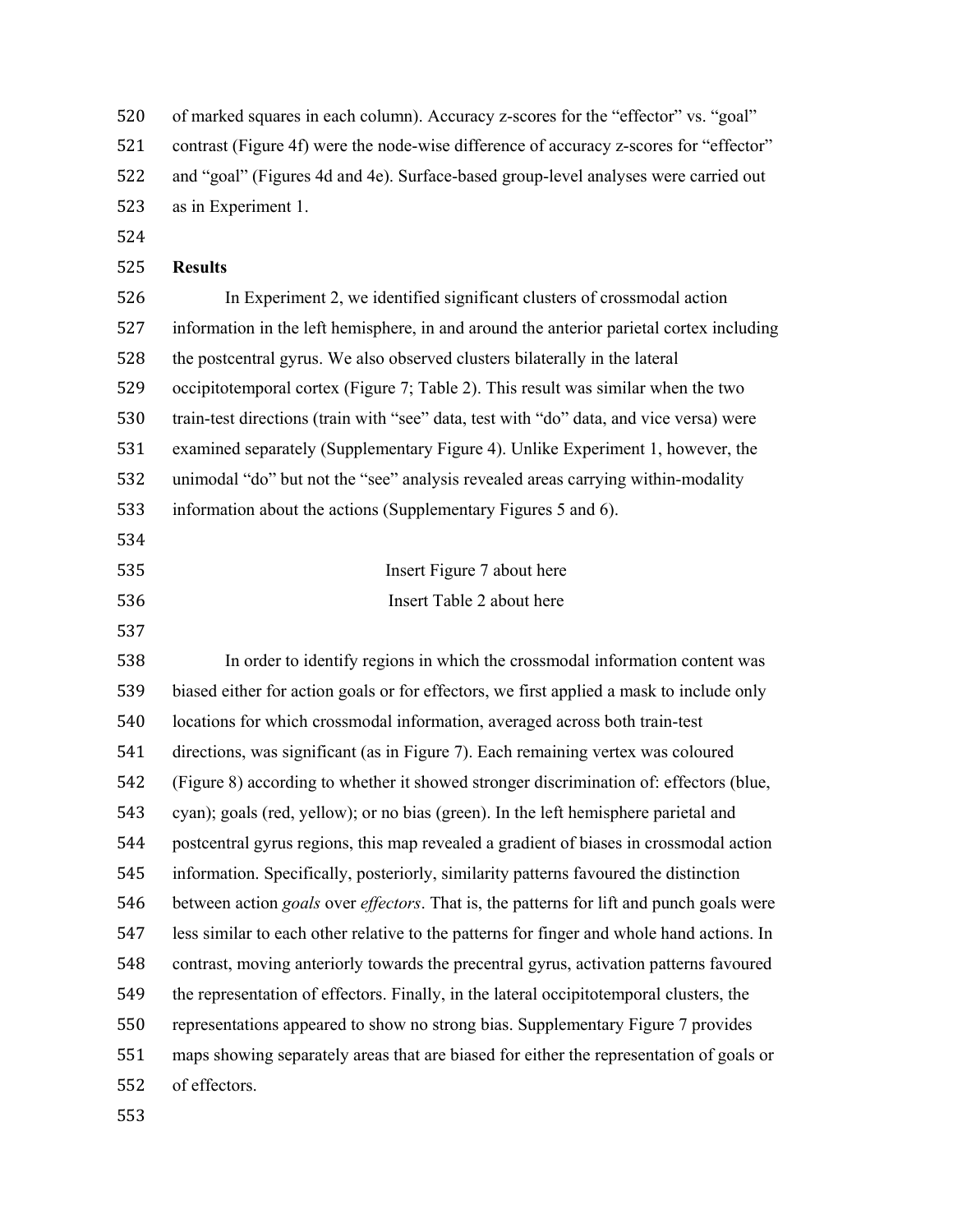#### Insert Figure 8 about here

#### **Discussion**

The main results of Experiment 2 were highly similar to those of Experiment 1, in spite of several changes to the experimental task, design, and stimuli. (Note however that these differences preclude direct statistical comparisons of the two experiments). We were able to achieve these results with MVPA in spite of the reduced statistical power provided by an event-related design (which may nonetheless have improved the psychological validity of the task). Our principal finding was that patterns of activity across the dorsal and anterior parietal cortex, postcentral gyrus, and lateral occipitotemporal cortex carry significant crossmodal information about transitive actions. The lateral occipitotemporal regions were significant in both hemispheres in both studies, suggesting a crossmodal action representation that is perhaps not tied to the laterality of the specific limb used to perform the task. In contrast, the parietal/postcentral clusters were largely confined to the left hemisphere. It may be that the action representations identified here are specific to the hand that was used to perform the actions, rather than being abstracted across the midline. However, previous reports have identified left-lateralized activity in response to the planning and execution of goal-directed actions performed by either the left or right hand (e.g. Johnson-Frey et al., 2005). Further tests comparing left- and right-handed actions will be needed to resolve questions about the laterality of the regions identified here.

The other significant finding of Experiment 2 is that we were able to identify a gradient of information content extending across the anterior parietal cortex and the postcentral gyrus. This was achieved by using a factorial design that independently varied the effector and the goal of the actions that were performed and observed. At the posterior edge of this gradient, patterns of fMRI activity showed more information about the goals of the action (lift vs punch), while towards the anterior edge, into the postcentral gyrus, the bias shifted to favour the effector used to execute this action (finger vs hand). Note that this pattern was observed for crossmodal analyses testing the similarity of patterns across vision and action. Generally this bias is consistent with previous conceptions of the postcentral gyrus as consisting of somatosensory representations (closely tied to the body surface), while anterior parietal areas represent actions in terms of more abstract hand-object interactions such as different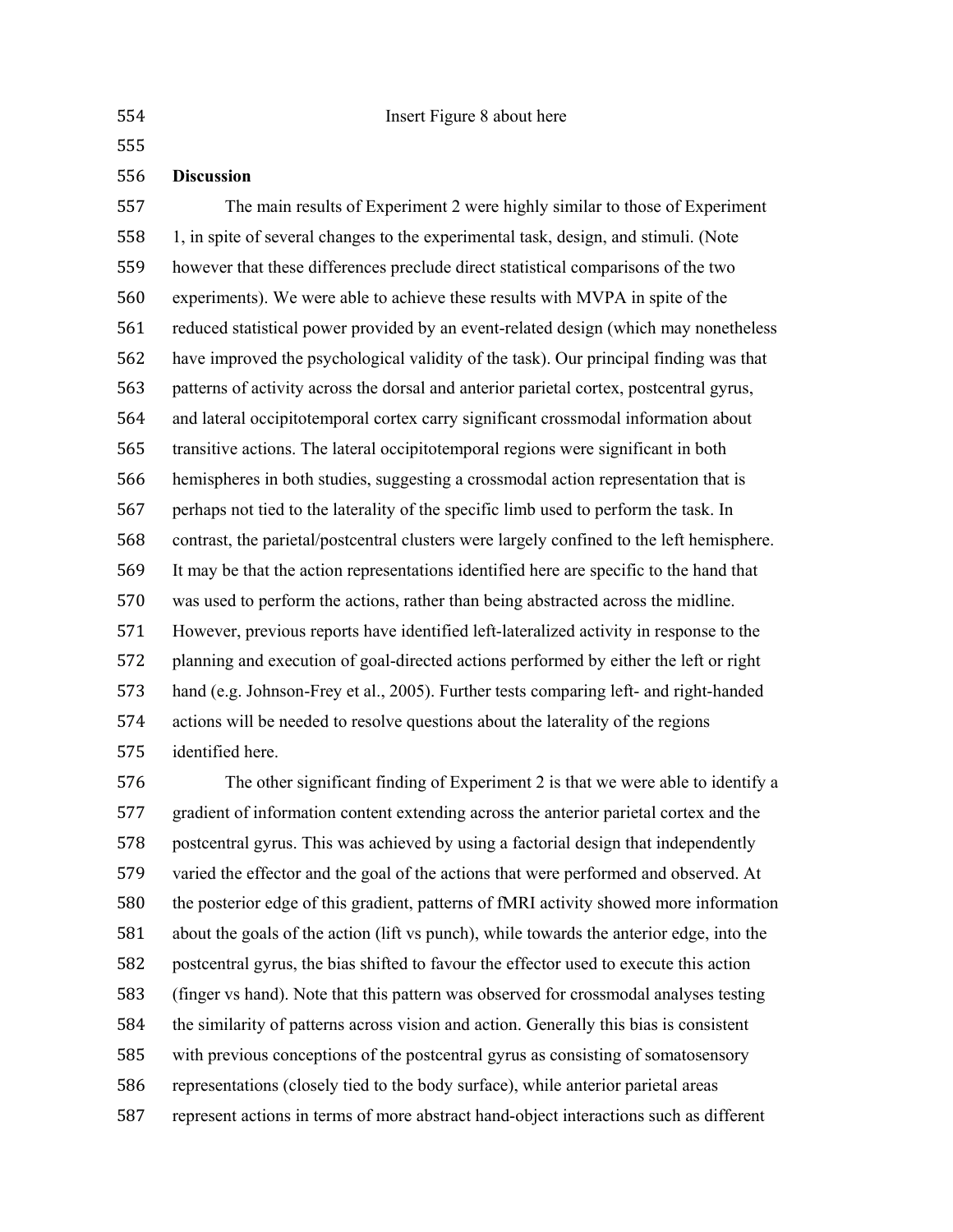- forms of grasp to achieve specific goals. More specifically the aIPS region in
- particular has been implicated in object-directed grasp as opposed to reach (e.g.
- Culham et al., 2003, Frey et al., 2005), comparable to the "lift" vs "punch" distinction
- tested here. This finding shows that the techniques devised here have the potential to
- reveal not only regions in which actions are coded similarly across the visual and
- motor domains, but also to reveal more detailed information about these
- representations.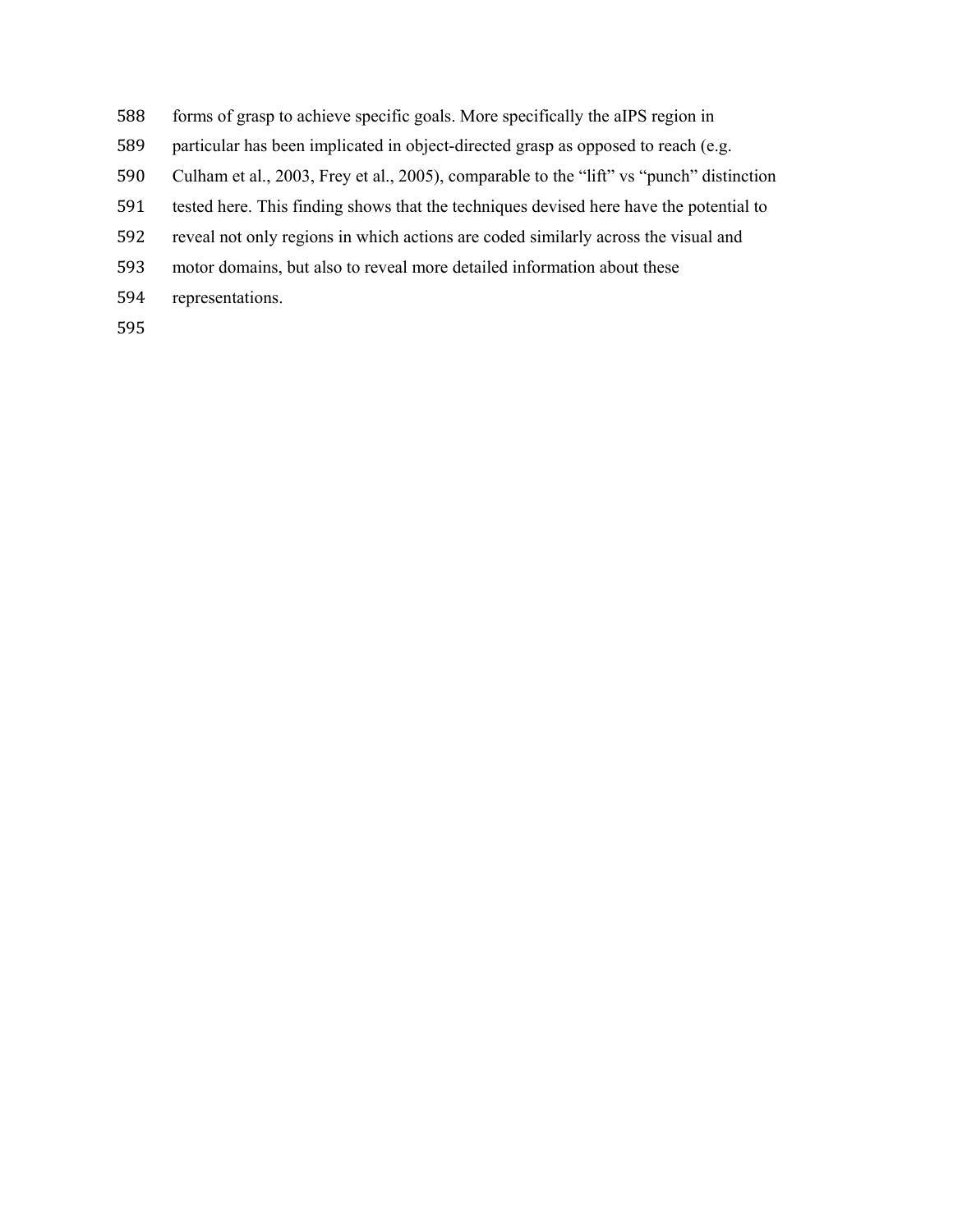The present results succeed in the aim to use fMRI to identify human brain regions that construct, at the population level, representations of actions that cross the visual and motor modalities. Specifically, we show that the distributed neural activity in the regions identified here encodes both seen and performed actions in a way that is at least partially unique for different actions. Thus these broad codes share an essential property of macaque mirror cells – although given the grossly different measures employed, any comparison between the present findings and mirror neurons can only be at an abstract level.

Although the nature of the MVPA technique prevents pinpointing the anatomical source of the crossmodal information with great precision, previous findings shed some light on the neural representations that are likely to underlie the crossmodal clusters identified here. The left lateral occipitotemporal region has long been implicated in the understanding of action (Martin et al. 1996). Also, the clusters identified here fall close to a number of functionally-defined brain regions that are found bilaterally, including: the dorsal/posterior focus of the lateral occipital complex (LO; Grill-Spector et al. 1999) which is involved in visual object perception; the body-selective extrastriate body area (EBA; Downing et al., 2001; Peelen and Downing 2007a); and motion-selective areas including proposed human homologues of MT (Tootell et al. 1995) and MST (Huk et al. 2002). Accordingly it is difficult to assess which of these neural populations, if any, may contribute to the crossmodal information identified here. For example, area MST, which responds to both visual motion and tactile stimulation (Beauchamp et al. 2007), may carry neural responses that are crossmodally informative about actions. Further, EBA has been proposed to have a role in the guidance of unseen motor behaviour and even to play a part in the human mirror "network", and hence might play a crossmodal role in action representation (Astafiev et al. 2004; Jackson et al. 2006; but see Candidi et al., 2008; Kontaris et al. 2009; Peelen and Downing 2005; Urgesi et al., 2007). Many findings converge on the idea that the parietal cortex generally codes aspects both of the position of the body and its movements, and of visual information, particularly regarding stimuli that are the targets of action. In human neuroimaging

studies, activations in the general region of aIPS have frequently been identified in

tasks involving either executing or observing human actions, typically those that are

object-directed (Tunik et al. 2007; Van Overwalle and Baetens 2009). Evidence of

## **General Discussion**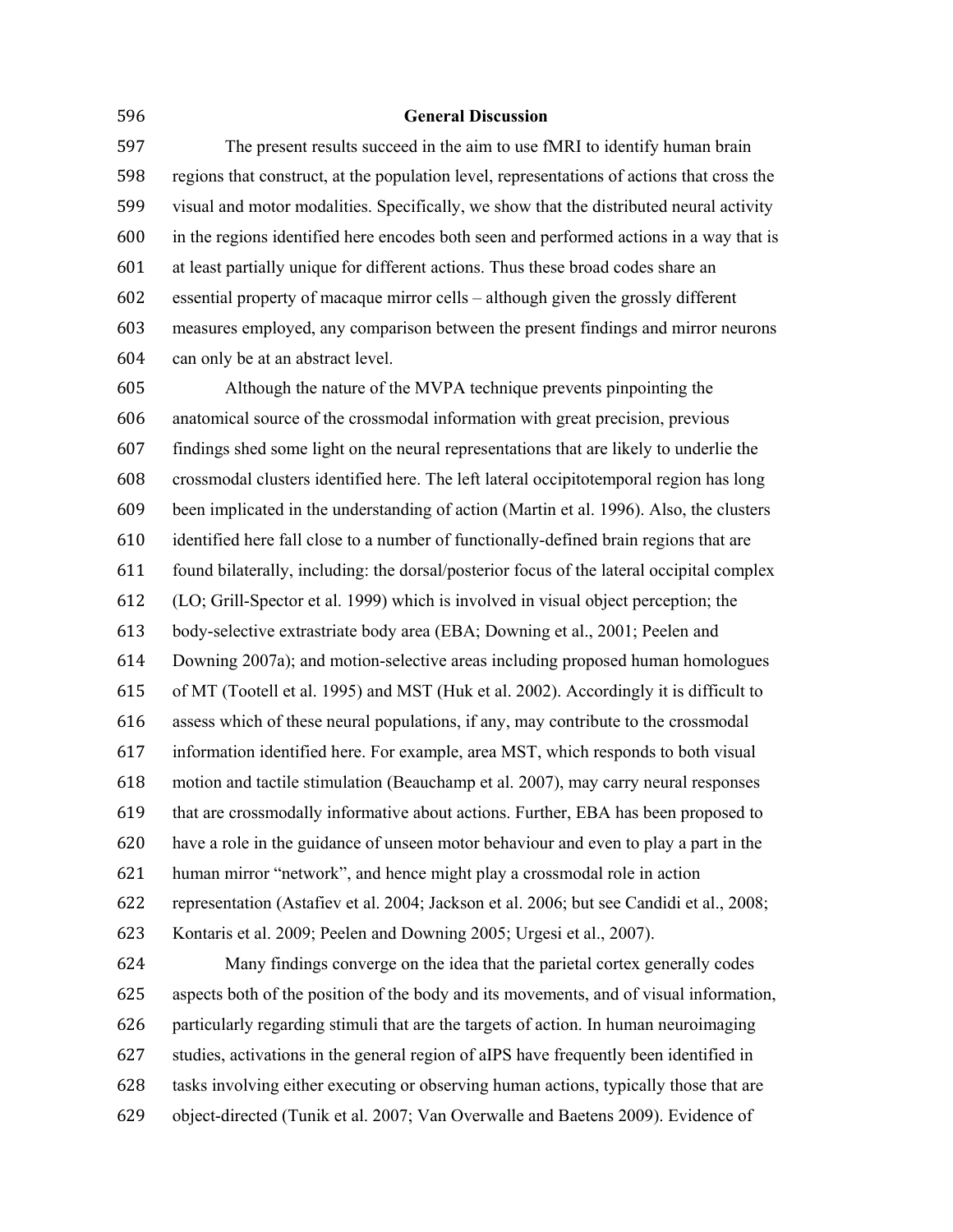this kind has led some researchers to the conclusion that this region is part of a human mirror system, although recent work with adaptation and MVPA methods has not supported this hypothesis (Dinstein et al. 2007, 2008a). The present results provide positive evidence for anterior parietal cortex carrying a genuinely crossmodal action code.

The left parietal crossmodal clusters extend substantially into the postcentral gyrus, implicating a role for somatosensory representations in the visual/motor representation of actions. This pattern was especially apparent in Experiment 2, which (unlike Experiment 1) required finely controlled actions as the hand interacted with the object in different ways. Previous work has shown somatosensory activation by seeing others reach for and manipulate objects (e.g. Avikainen et al. 2002; Cunnington et al. 2006), as well as during passive touch (e.g., Keysers et al. 2004).

The role of somatosensation in representing sensory aspects during haptic object exploration (e.g., Miquee et al. 2008) suggests its role in action simulation during observation is based on the sensory-tactile aspects of skin-object interactions (e.g., Gazzola and Keysers 2009; see also Keysers et al., 2010).

In Experiment 2 we tested the hypothesis that meaningful, object-directed actions would be more effective than intransitive actions in engaging the ventral premotor cortex (PMv), as found in previous single-unit studies of the macaque and in univariate fMRI studies of the human (e.g., Rizzolatti et al. 1996a, b, 2001). This hypothesis was not confirmed, and indeed in neither experiment did we find significant crossmodal information in PMv. Previous evidence for common coding of vision and action in human PMv was based on overlapping activations in univariate analyses, and as noted above, this could be due to separate but overlapping neural codes for visual and motor action properties in the same brain region.

On its face, however, that argument is not consistent with the findings of Kilner et al. (2009), who found adaptation in PMv from vision to action and vice versa. Note, however, that the visual stimuli in Kilner et al (2009) were depicted from an egocentric view that matched the participant's own viewpoint, rather than the typical view seen of another person's actions. In contrast, in our study the visual stimuli were clearly views of another person's actions. Further studies should test whether MVPA approaches detect crossmodal action information in PMv when the visually-presented actions are seen egocentrically (and also whether adaptation effects are found when actions are presented allocentrically). If MVPA and adaptation effects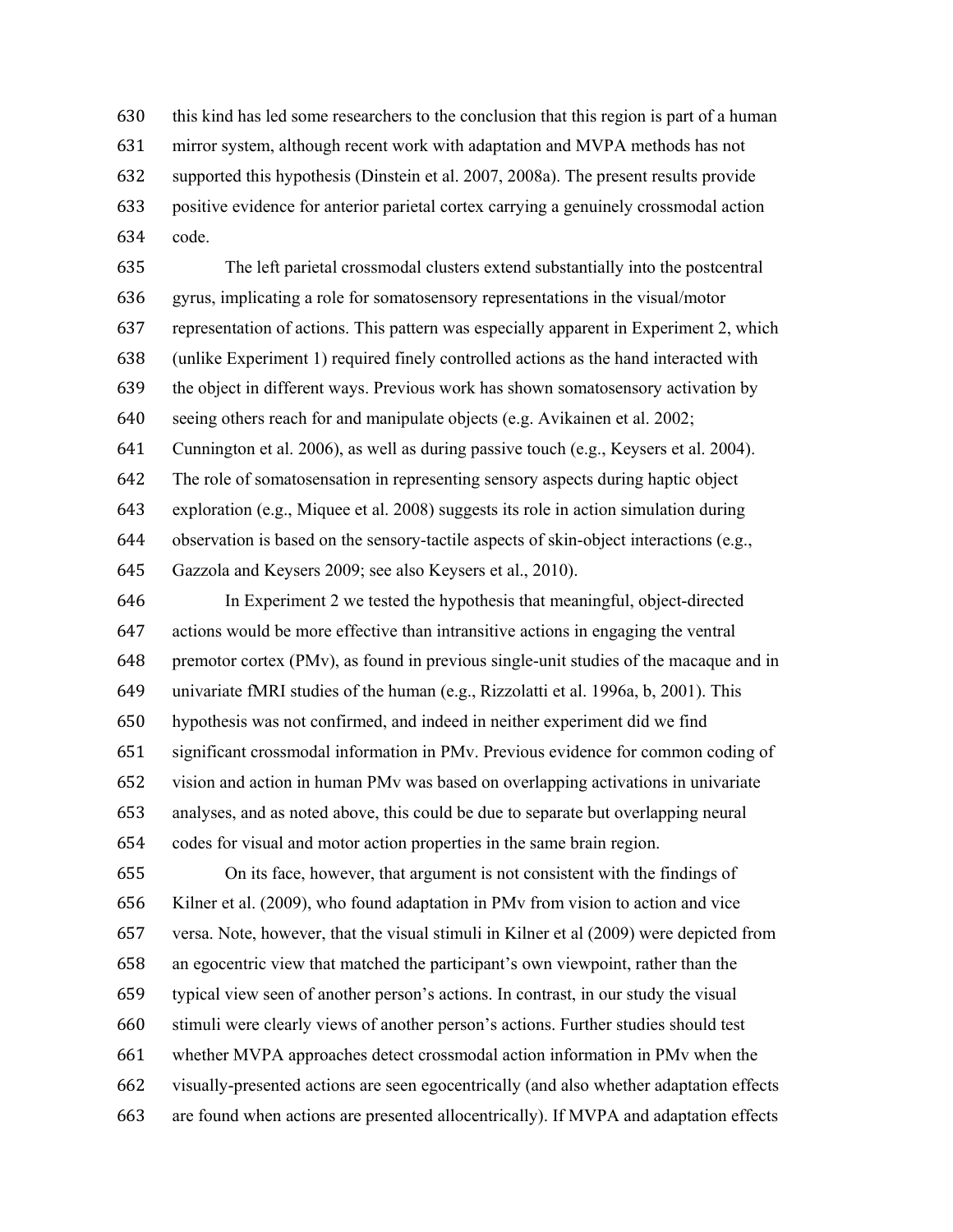in PMv are found only for egocentric views, this would limit the proposed homology between BOLD activity in this region in humans and single-cell findings in the macaque.

Setting aside the above considerations, it could of course be the case that crossmodal visual/motor action properties are represented jointly in human PMv from any viewing perspective, but on a spatial scale that is not well matched by the combination of imaging resolution and MVPA methods adopted here (cf. Swisher et al., 2010). It is difficult to draw conclusions from a null effect, and we do not take the absence of significant clusters in PMv (and other) regions in the present study as strong evidence against the presence of crossmodal visual-motor representations in those regions.

As reviewed in the Introduction, recent evidence on visual/motor action representations from repetition-suppression methods is mixed. One possible hypothesis is that the relevant neural populations may not adapt in the same way as do neurons in other regions such as visual cortex. Previous single-cell studies in macaques support this proposal. For example, Leinonen et al. (1979) measured neural activity in aIPS, noting that "Cells that responded to palpation or joint movement showed no marked habituation on repetitive stimulation". Similarly, Gallese et al. (1996) mentioned that for mirror neurons in frontal area F5, "[t]he visual stimuli most effective in triggering mirror neurons were actions in which the experimenter's hand or mouth interacted with objects. The responses evoked by these stimuli were highly consistent and did not habituate".

However, several imaging adaptation studies have shown within-modality adaptation effects, and/or unidirectional cross-modal adaptation (Chong et al. 2008; Hamilton and Grafton 2006). In some cases (e.g. Chong et al. 2008), this could reflect adaptation of semantic representations instead of (or in addition to) visuo-motor representations, although in other paradigms this possibility can be ruled out (Lingnau et al. 2009). Most recently, as noted above, Kilner et al. (2009) have shown fully crossmodal adaptation effects.

A potentially important consideration is that the repetition suppression studies to date have focused on short-term repetition, which relates in uncertain and potentially complex ways to single-unit spiking activity (Sawamura et al. 2006) and to long-term priming (Epstein et al. 2008). This emphasis on the short-term changes in activity resulting from repetition stands in contrast to the present approach of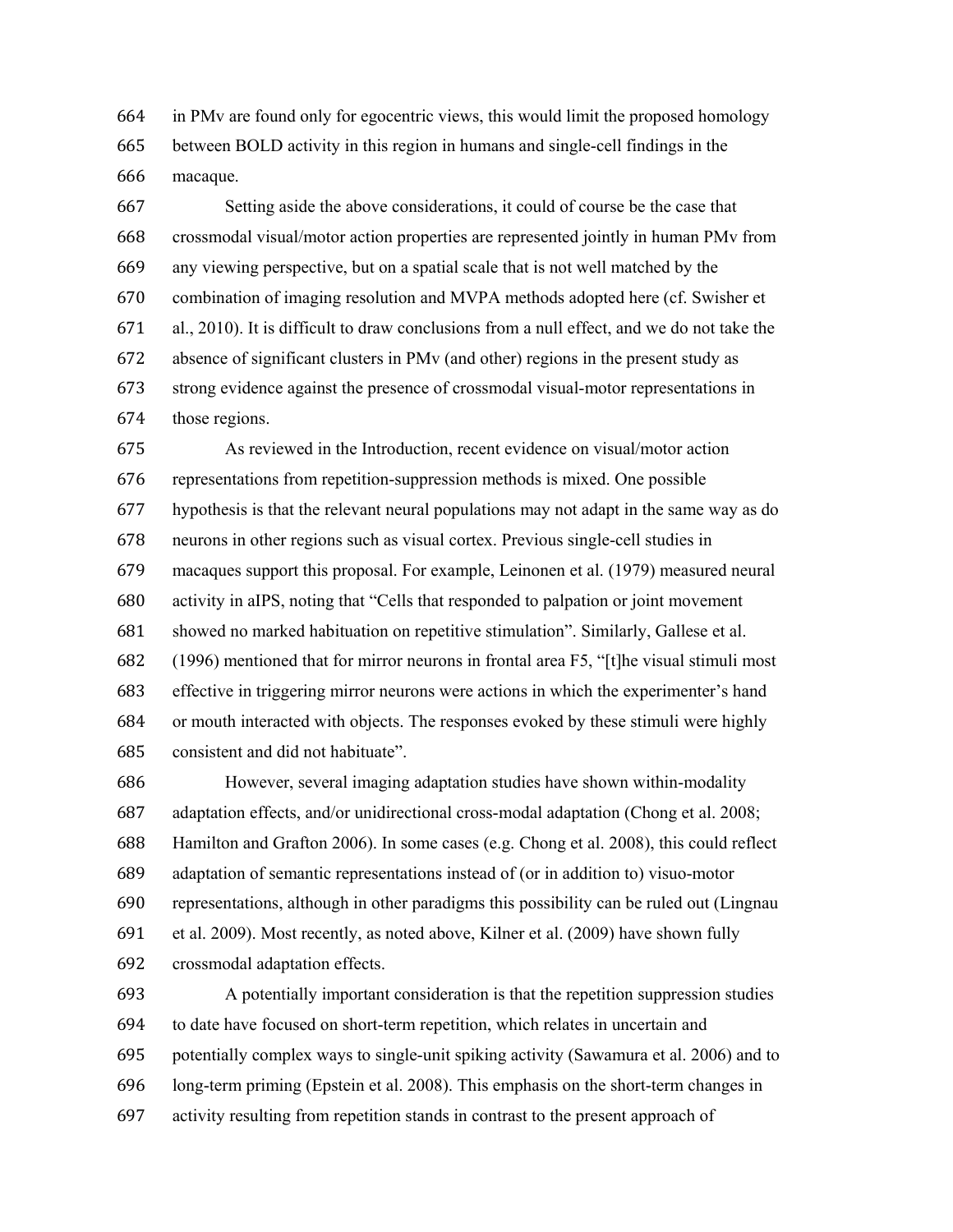identifying those aspects of activation patterns that remain constant over relatively long time scales on the order of tens of minutes. Clearly, further studies will need to directly compare MVPA and adaptation measures (both short-term and long-term) of crossmodal action representations.

As noted above, there have been previous attempts to identify crossmodal visual/motor action representations with MVPA, most notably by Dinstein et al. (2008a). That study used an event-related fMRI paradigm and a "rock-paper-scissors" task, in which participants freely chose to perform one of three actions on each trial in a simulated competition against a computer opponent. MVPA revealed that activity in left and right aIPS could discriminate, within-modality, among both perceived and performed actions, but in contrast to the present findings this did not extend to the crossmodal case. While there are some similarities between Dinstein et al (2008a) and the present study that can be excluded as causing the divergent results (e.g. both used similar linear discriminant analysis classifiers; both tested hand movements), there are several differences between the approaches used. For one, Dinstein et al (2008a) used functionally-defined regions of interest and so may have missed areas that do not necessarily exhibit strong responses in the univariate sense (see below). Alternatively, task characteristics may be important. The "rock-paper-scissors" task has the advantage over other paradigms that participants freely choose their own actions to perform. However, in it, actions are also performed in a competitive context, which may alter or inhibit representations of the opponent's actions.

Our findings underscore the benefits of whole-brain analyses for MVPA. The use of standardized coordinates does not take into account inter-subject variability in the anatomical structure of the brain, while the using functional localisers to identify *a priori* regions of interest relies on the assumption that higher gross activation levels (e.g., for doing and seeing actions) in a region are a necessary condition for identifying representations of individual actions in that region. Our novel combination of surface reconstruction and information mapping (Oosterhof et al., in press) provides a data-driven map for the whole brain, featuring voxel selection and inter-participant alignment that respect cortical anatomy (Fischl et al. 1999). In this way we have identified areas of potential interest – specifically the lateral occipitotemporal cortex – that were not examined by previous studies of crossmodal visual/motor action representation.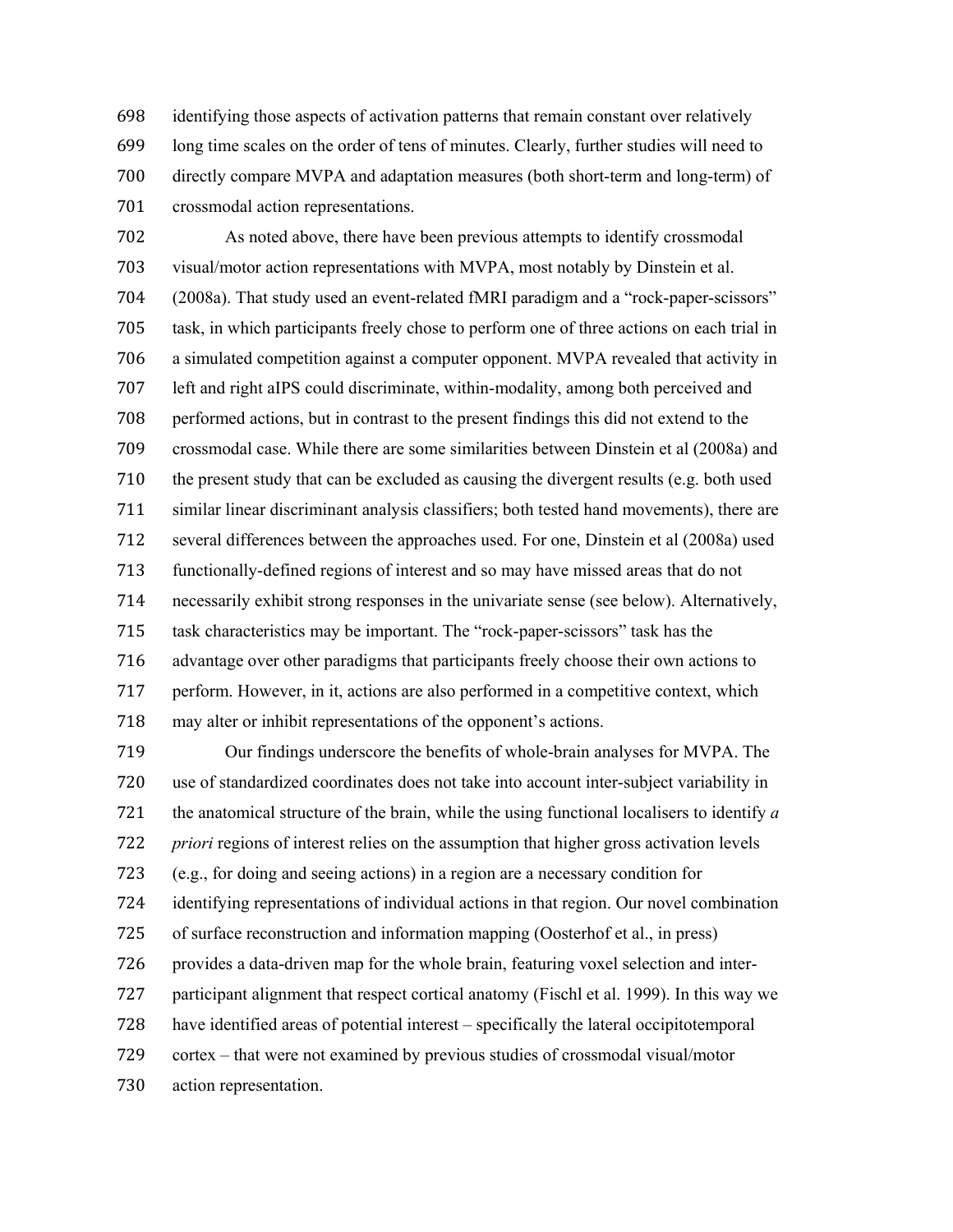Finally, one general issue that must be confronted is that of mental imagery. It is possible in principle that areas that appear to carry crossmodal vision/action information are actually unimodal, with the additional assumption that one type of task (e.g. performing actions) elicits imagery in another modality (e.g. visual imagery for actions) that is highly similar to a real-world percept (e.g. seeing actions performed). Indeed, studies that explicitly compare actual performance and imagined performance of actions do find overlapping areas of brain activity (e.g. in parietal cortex; Filimon et al., 2007; Lui et al., 2008). This issue is not only relevant to the present work but also to a wide range of previous studies on action perception / performance. Indeed it could apply still more generally across other studies of multimodal cognition: for example, brain areas active for reading words, or for hearing meaningful sounds, or for tactile perception of textures could all in principle reflect visual imagery for their referent objects. The present study does not resolve this question. One avenue for future research would be to adapt the methods used here to test for crossmodal action representations when visual action depictions are presented under conditions of divided attention (which would presumably make imagery more difficult) or even under subliminal conditions (which would make it impossible).

#### **Conclusion**

The present results open the way for future studies using MVPA to explore the neural "space" of action representation. Furthermore, the approach developed here could be adopted to test the boundaries of cross-modal action matching. For example, the preceding discussion raised a question about the extent to which the neural activity patterns elicited by observing actions is modulated by variations in viewpoint (cf. Vogt et al. 2003). Additionally, we can ask what role attention and task set play in the construction of crossmodal action representations (cf. Reddy et al., 2009; Esterman et al., 2009). Finally, combining transcranial magnetic stimulation with fMRI would open the possibility of disrupting information-bearing areas, such as those identified here, in order to assess the consequent effects on behaviour and on remote, interconnected brain regions.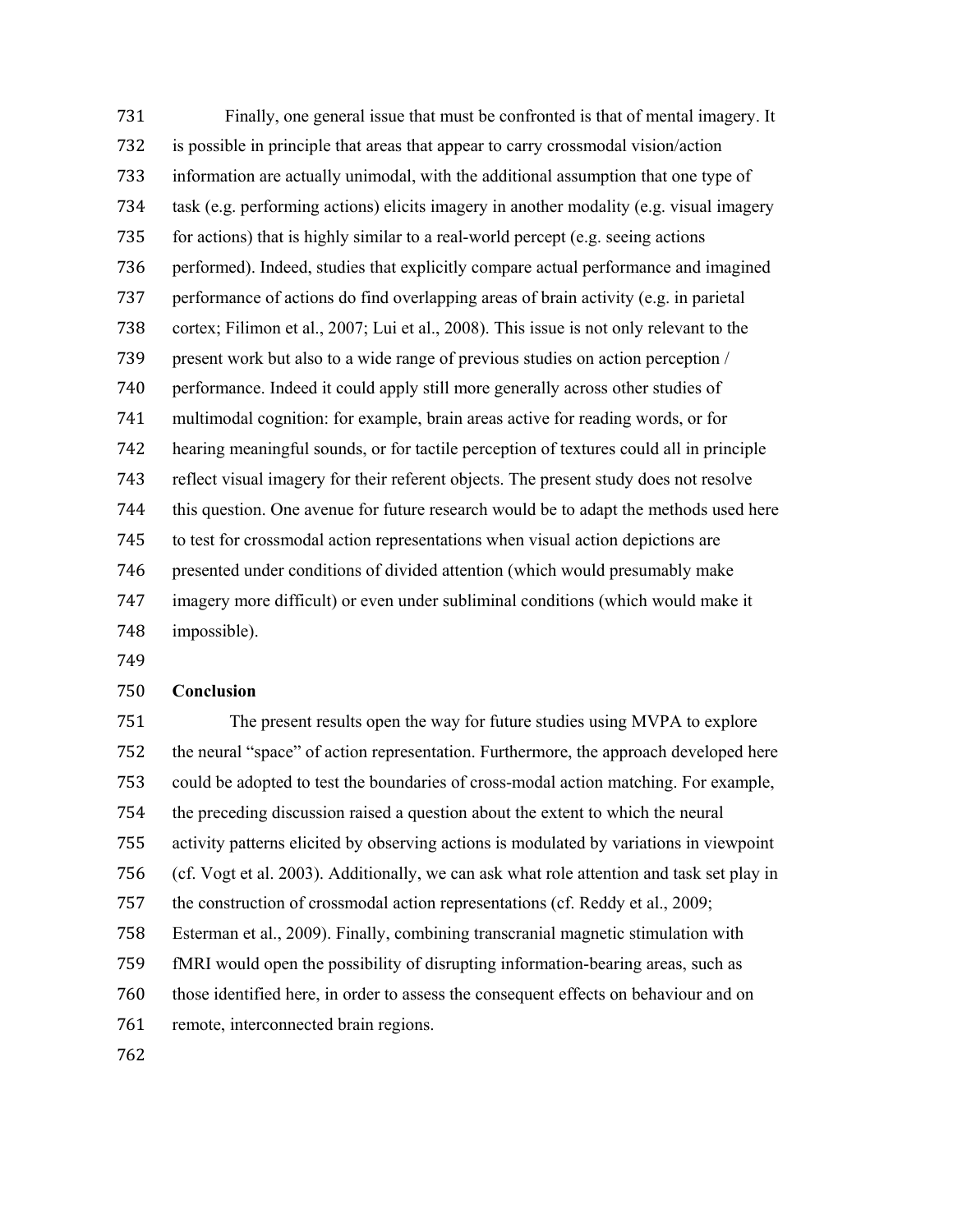| <b>Acknowledgments</b>                                                             |
|------------------------------------------------------------------------------------|
| This research was supported by the ESRC (grant to SPT and PED), the Wellcome       |
| Trust (grant to SPT), and the Wales Institute of Cognitive Neuroscience. NNO is    |
| supported by a fellowship awarded by the Boehringer Ingelheim Fonds. Thanks to     |
| Tobias Wiestler for help with MVPA, to Giuseppe di Pellegrino, Marius Peelen,      |
| Tobias Wiestler, and India Morrison for helpful discussions, to Marius Peelen for  |
| helpful comments on an earlier draft of this manuscript, and to Steve Johnston and |
| Paul Mullins for technical support.                                                |
|                                                                                    |
|                                                                                    |
|                                                                                    |
|                                                                                    |
|                                                                                    |
|                                                                                    |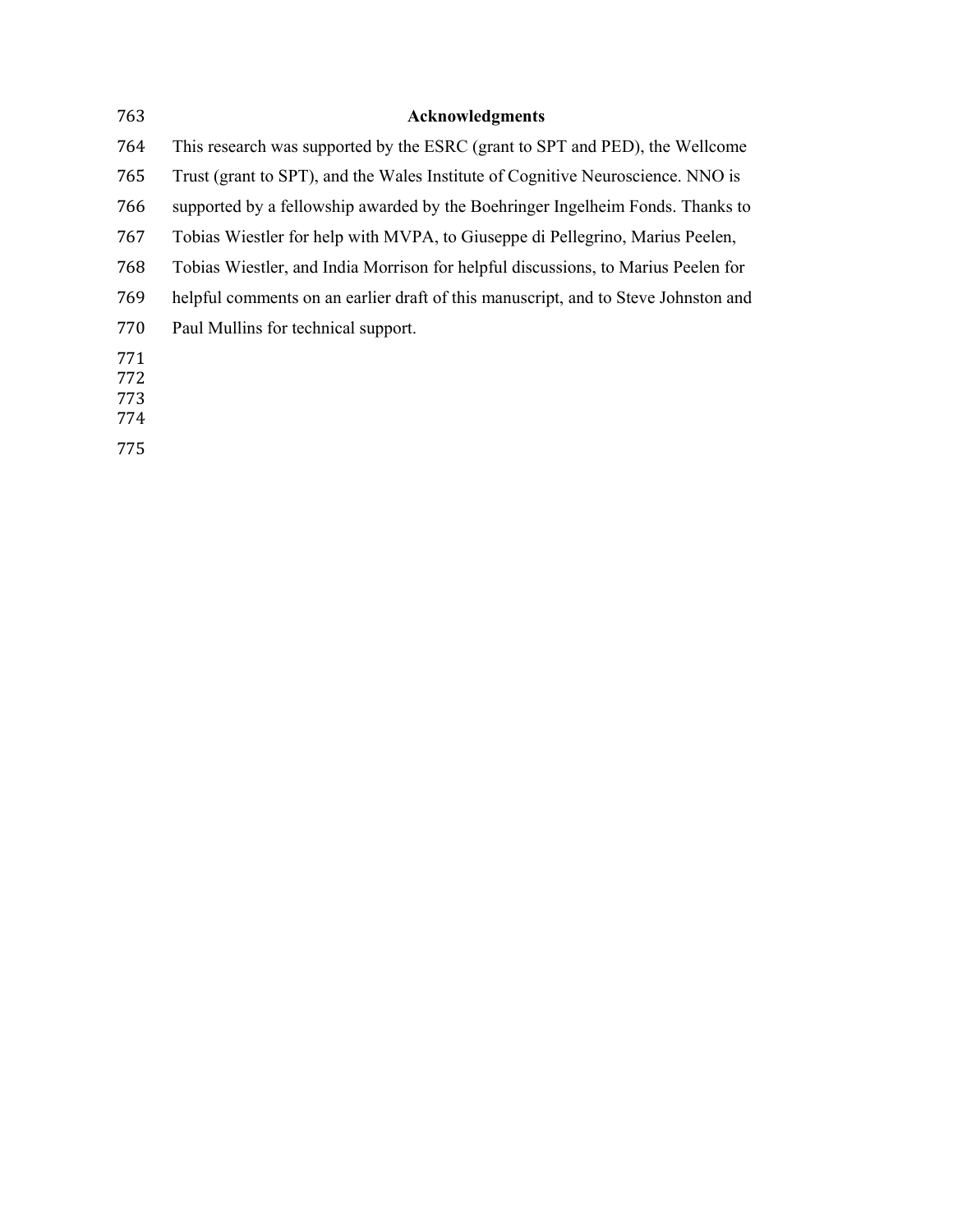| <b>References</b>                                                                      |
|----------------------------------------------------------------------------------------|
| Agnew ZK, Bhakoo KK, Puri BK. The human mirror system: a motor resonance               |
| theory of mind-reading. Brain Res Rev 54: 286-293, 2007.                               |
| Aguirre GK. Continuous carry-over designs for fMRI. Neuroimage 35: 1480-1494,          |
| 2007.                                                                                  |
| Astafiev SV, Stanley CM, Shulman GL, Corbetta M. Extrastriate body area in             |
| human occipital cortex responds to the performance of motor actions. Nat Neurosci 7:   |
| 542-548, 2004.                                                                         |
| Avikainen S, Forss N, Hari R. Modulated activation of the human SI and SII             |
| cortices during observation of hand actions. Neuroimage 15: 640-646, 2002.             |
| Barsalou LW, Niedenthal PM, Barbey AK, Ruppert JA. Social embodiment.                  |
| Psychology of Learning and Motivation 43: 43-92, 2003.                                 |
| Beauchamp MS, Yasar NE, Kishan N, Ro T. Human MST but not MT responds to               |
| tactile stimulation. <i>J Neurosci</i> 27: 8261-8267, 2007.                            |
| Candidi M, Urgesi C, Ionta S, Aglioti SM. Virtual lesion of ventral premotor cortex    |
| impairs visual perception of biomechanically possible but not impossible actions. Soc  |
| Neurosci 3: 388-400, 2008.                                                             |
| <b>Chartrand TL, Bargh JA</b> . The chameleon effect: the perception-behavior link and |
| social interaction. J Pers Soc Psychol 76: 893-910, 1999.                              |
| Chong TT, Cunnington R, Williams MA, Kanwisher N, Mattingley JB. FMRI                  |
| adaptation reveals mirror neurons in human inferior parietal cortex. Curr Biol 18:     |
| 1576-1580, 2008.                                                                       |
| Corballis MC. Mirror neurons and the evolution of language. Brain Lang 112:25-35,      |
| 2010.                                                                                  |
| Cox RW. AFNI: software for analysis and visualization of functional magnetic           |
| resonance neuroimages. Comput Biomed Res 29: 162-173, 1996.                            |
| Culham JC, Danckert SL, DeSouza JF, Gati JS, Menon RS, Goodale MA.                     |
| Visually guided grasping produces fMRI activation in dorsal but not ventral stream     |
| brain areas. Exp Brain Res 153: 180-189, 2003.                                         |
| Cunnington R, Windischberger C, Robinson S, Moser E. The selection of                  |
| intended actions and the observation of others' actions: a time-resolved fMRI study.   |
| Neuroimage 29: 1294-1302, 2006.                                                        |
|                                                                                        |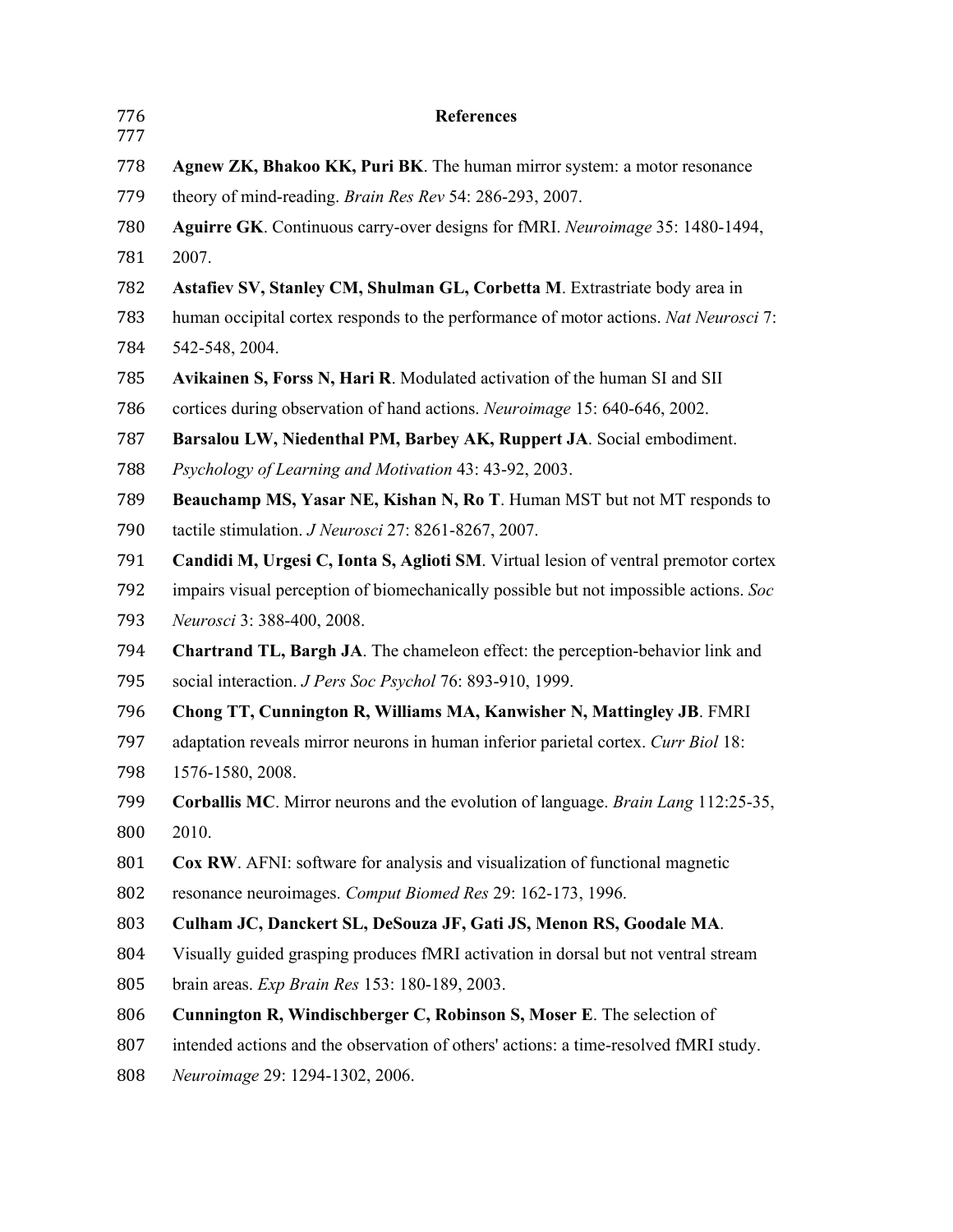- **di Pellegrino G, Fadiga L, Fogassi L, Gallese V, Rizzolatti G**. Understanding
- motor events: a neurophysiological study. *Experimental brain research*
- *Experimentelle Hirnforschung Expérimentation cérébrale* 91: 176-180, 1992.
- **Dinstein I, Gardner JL, Jazayeri M, Heeger DJ**. Executed and observed
- movements have different distributed representations in human aIPS. *J Neurosci* 28:
- 11231-11239, 2008a.
- **Dinstein I, Thomas C, Behrmann M, Heeger DJ**. A mirror up to nature. *Curr Biol*
- 18: R13-8, 2008b.
- **Dinstein I, Hasson U, Rubin N, Heeger DJ**. Brain areas selective for both observed
- and executed movements. *J Neurophysiol* 98: 1415-1427, 2007.
- **Downing PE, Jiang Y, Shuman M, Kanwisher NG**. A cortical area selective for

visual processing of the human body. *Science* 293: 2470-2473, 2001.

- **Epstein RA, Parker WE, Feiler AM**. Two kinds of FMRI repetition suppression?
- Evidence for dissociable neural mechanisms. *J Neurophysiol* 99: 2877-2886, 2008.
- **Esterman M, Chiu YC, Tamber-Rosenau BJ, Yantis S**. Decoding cognitive control
- in human parietal cortex. *Proc Natl Acad Sci U S A* 106: 17974-17979, 2009.
- **Etzel JA, Gazzola V, Keysers C**. Testing simulation theory with cross-modal
- multivariate classification of fMRI data. *PLoS ONE* 3: e3690, 2008.
- **Filimon F, Nelson JD, Hagler DJ, Sereno MI**. Human cortical representations for
- reaching: mirror neurons for execution, observation, and imagery. *Neuroimage* 37:
- 1315-1328, 2007.
- **Fischl B, Liu A, Dale AM**. Automated manifold surgery: constructing geometrically
- accurate and topologically correct models of the human cerebral cortex. *IEEE Trans*
- *Med Imaging* 20: 70-80, 2001.
- **Fischl B, Sereno MI, Tootell RB, Dale AM**. High-resolution intersubject averaging
- and a coordinate system for the cortical surface. *Hum Brain Mapp* 8: 272-284, 1999.
- **Frey SH, Vinton D, Norlund R, Grafton ST**. Cortical topography of human anterior
- intraparietal cortex active during visually guided grasping. *Brain Res Cogn Brain Res* 23: 397-405, 2005.
- **Gallese V, Fadiga L, Fogassi L, Rizzolatti G**. Action recognition in the premotor cortex. *Brain* 119: 593-609, 1996.
- **Gazzola V, Keysers C**. The observation and execution of actions share motor and
- somatosensory voxels in all tested subjects: single-subject analyses of unsmoothed
- fMRI data. *Cereb Cortex* 19: 1239-1255, 2009.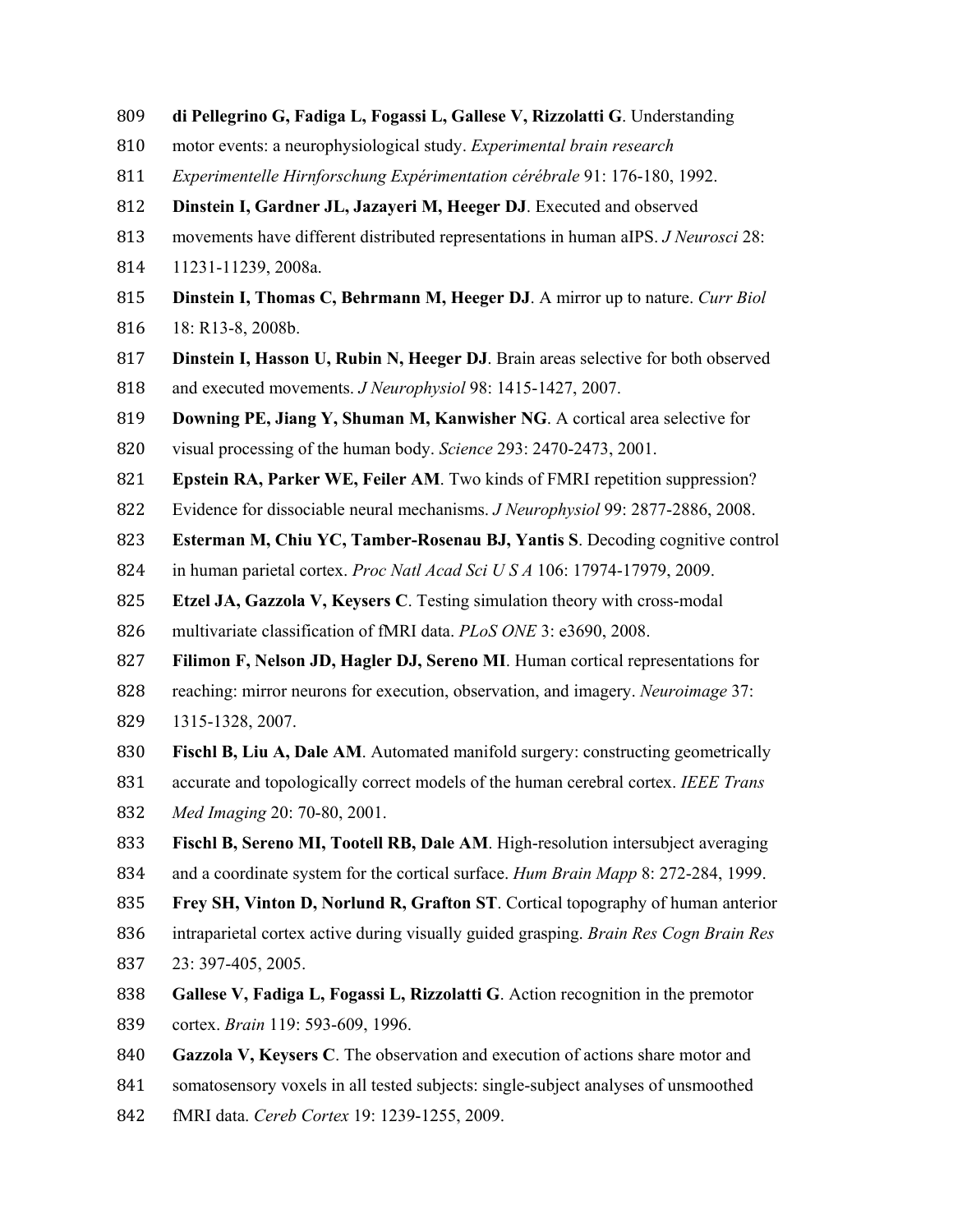- **Grill-Spector K, Kushnir T, Edelman S, Avidan G, Itzchak Y, Malach R**.
- Differential processing of objects under various viewing conditions in the human
- lateral occipital complex. *Neuron* 24: 187-203, 1999.
- **Grill-Spector K, Malach R**. fMR-adaptation: a tool for studying the functional
- properties of human cortical neurons. *Acta Psychol (Amst)* 107: 293-321, 2001.
- **Hamilton AF, Grafton ST**. Goal representation in human anterior intraparietal
- sulcus. *J Neurosci* 26: 1133-1137, 2006.
- **Haushofer J, Livingstone MS, Kanwisher NG**. Multivariate patterns in object-
- selective cortex dissociate perceptual and physical shape similarity. *PLoS Biol* 6:
- e187, 2008.
- **Haynes JD, Rees G**. Decoding mental states from brain activity in humans. *Nat Rev*
- *Neurosci* 7: 523-534, 2006.
- **Haynes JD, Sakai K, Rees G, Gilbert S, Frith C, Passingham RE**. Reading hidden
- intentions in the human brain. *Curr Biol* 17: 323-328, 2007.
- **Huk AC, Dougherty RF, Heeger DJ**. Retinotopy and functional subdivision of
- human areas MT and MST. *J Neurosci* 22: 7195-7205, 2002.
- **Iacoboni M, Woods RP, Brass M, Bekkering H, Mazziotta JC, Rizzolatti G**.
- Cortical mechanisms of human imitation. *Science* 286: 2526-2528, 1999.
- **Jackson PL, Meltzoff AN, Decety J**. Neural circuits involved in imitation and
- perspective-taking. *Neuroimage* 31: 429-439, 2006.
- **Johnson-Frey SH, Newman-Norlund R, Grafton ST**. A distributed left hemisphere
- network active during planning of everyday tool use skills. *Cereb Cortex* 15: 681-695,
- 2005.
- **Kamitani Y, Tong F**. Decoding the visual and subjective contents of the human
- brain. *Nat Neurosci* 8: 679-685, 2005.
- **Kamitani Y, Tong F**. Decoding seen and attended motion directions from activity in
- the human visual cortex. *Curr Biol* 16: 1096-1102, 2006.
- **Keysers C, Kaas JH, Gazzola V**. Somatosensation in social perception. *Nat Rev*
- *Neurosci* 11: 417-428, 2010.
- **Keysers C, Wicker B, Gazzola V, Anton JL, Fogassi L, Gallese V**. A touching
- sight: SII/PV activation during the observation and experience of touch. *Neuron* 42:
- 335-346, 2004.
- **Kilner JM, Neal A, Weiskopf N, Friston KJ, Frith CD**. Evidence of mirror neurons
- in human inferior frontal gyrus. *J Neurosci* 29: 10153-10159, 2009.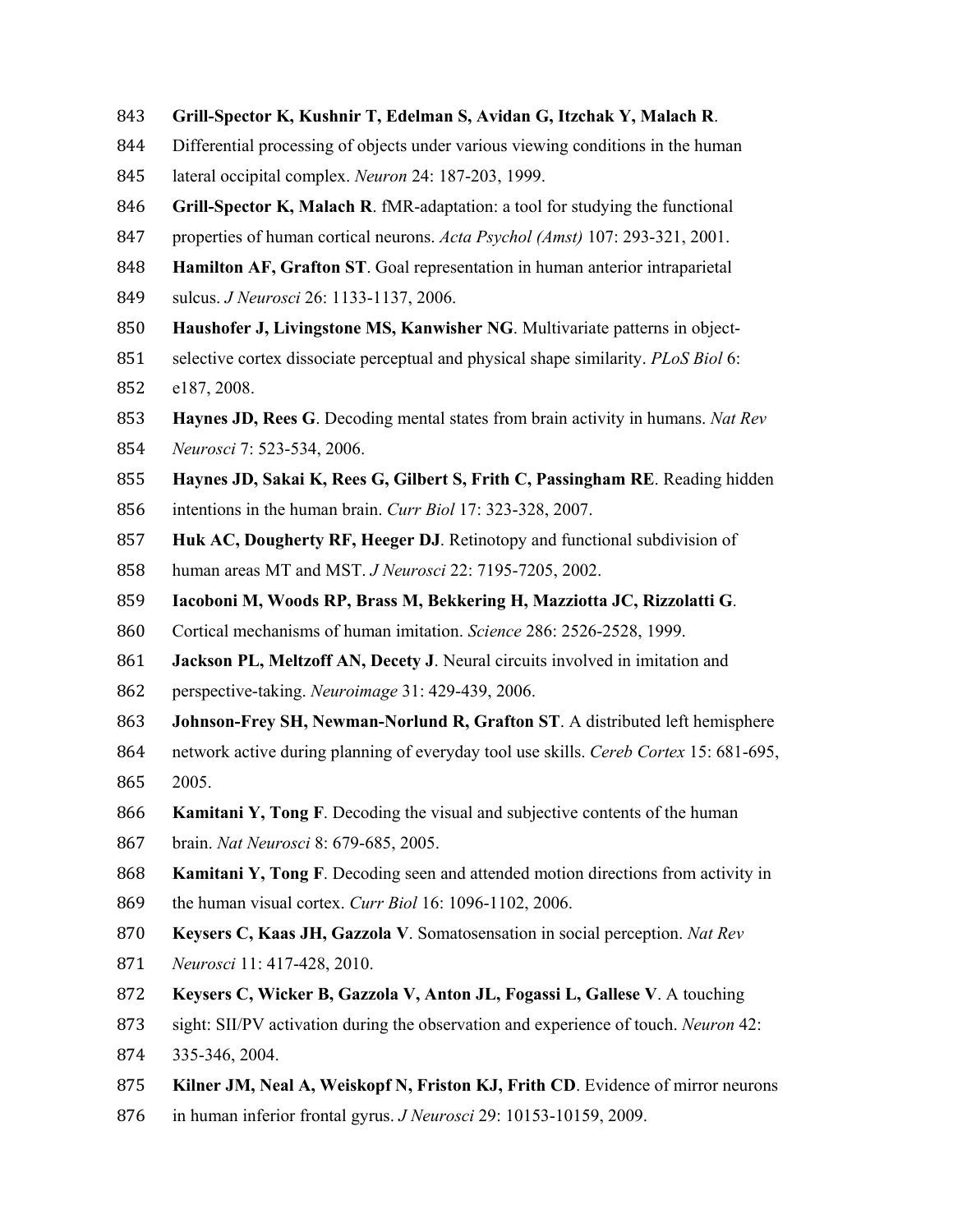- **Kimmel R, Sethian JA**. Computing geodesic paths on manifolds. *Proc Natl Acad Sci*
- *U S A* 95: 8431-8435, 1998.
- **Kontaris I, Wiggett AJ, Downing PE**. Dissociation of extrastriate body and
- biological-motion selective areas by manipulation of visual-motor congruency.
- *Neuropsychologia* 47: 3118-3124, 2009.
- **Kriegeskorte N, Goebel R, Bandettini P**. Information-based functional brain
- mapping. *Proc Natl Acad Sci U S A* 103: 3863-3868, 2006.
- **Leinonen L, Hyvarinen J, Nyman G, Linnankoski I**. I. Functional properties of
- neurons in lateral part of associative area 7 in awake monkeys. *Exp Brain Res* 34: 299-320, 1979.
- **Lingnau A, Gesierich B, Caramazza A**. Asymmetric fMRI adaptation reveals no
- evidence for mirror neurons in humans. *Proc Natl Acad Sci U S A* 106: 9925-9930, 2009.
- **Lui F, Buccino G, Duzzi D, Benuzzi F, Crisi G, Baraldi P, Nichelli P, Porro CA,**
- **Rizzolatti G**. Neural substrates for observing and imagining non-object-directed
- actions. *Soc Neurosci* 3: 261-275, 2008.
- **Martin A, Wiggs CL, Ungerleider LG, Haxby JV**. Neural correlates of category-
- specific knowledge. *Nature* 379: 649-652, 1996.
- **Miquee A, Xerri C, Rainville C, Anton JL, Nazarian B, Roth M, Zennou-Azogui**
- **Y**. Neuronal substrates of haptic shape encoding and matching: a functional magnetic
- resonance imaging study. *Neuroscience* 152: 29-39, 2008.
- **Morrison I, Downing PE**. Organization of felt and seen pain responses in anterior
- cingulate cortex. *Neuroimage* 37: 642-651, 2007.
- **Nichols T, Hayasaka S**. Controlling the familywise error rate in functional
- neuroimaging: a comparative review. *Stat Methods Med Res* 12: 419-446, 2003.
- **Norman KA, Polyn SM, Detre GJ, Haxby JV**. Beyond mind-reading: multi-voxel
- pattern analysis of fMRI data. *Trends Cogn Sci* 10: 424-430, 2006.
- **Oosterhof N, Wiestler T, Downing P, Diedrichsen J.** A comparison of volume-
- based and surface-based multi-voxel pattern analysis. *Neuroimage*, in press.
- **Op de Beeck HP, Torfs K, Wagemans J**. Perceived shape similarity among
- unfamiliar objects and the organization of the human object vision pathway. *J*
- *Neurosci* 28: 10111-10123, 2008.
- **Peelen MV, Downing PE**. Is the extrastriate body area involved in motor actions?
- *Nat Neurosci* 8: 125; author reply 125-125; author reply 126, 2005.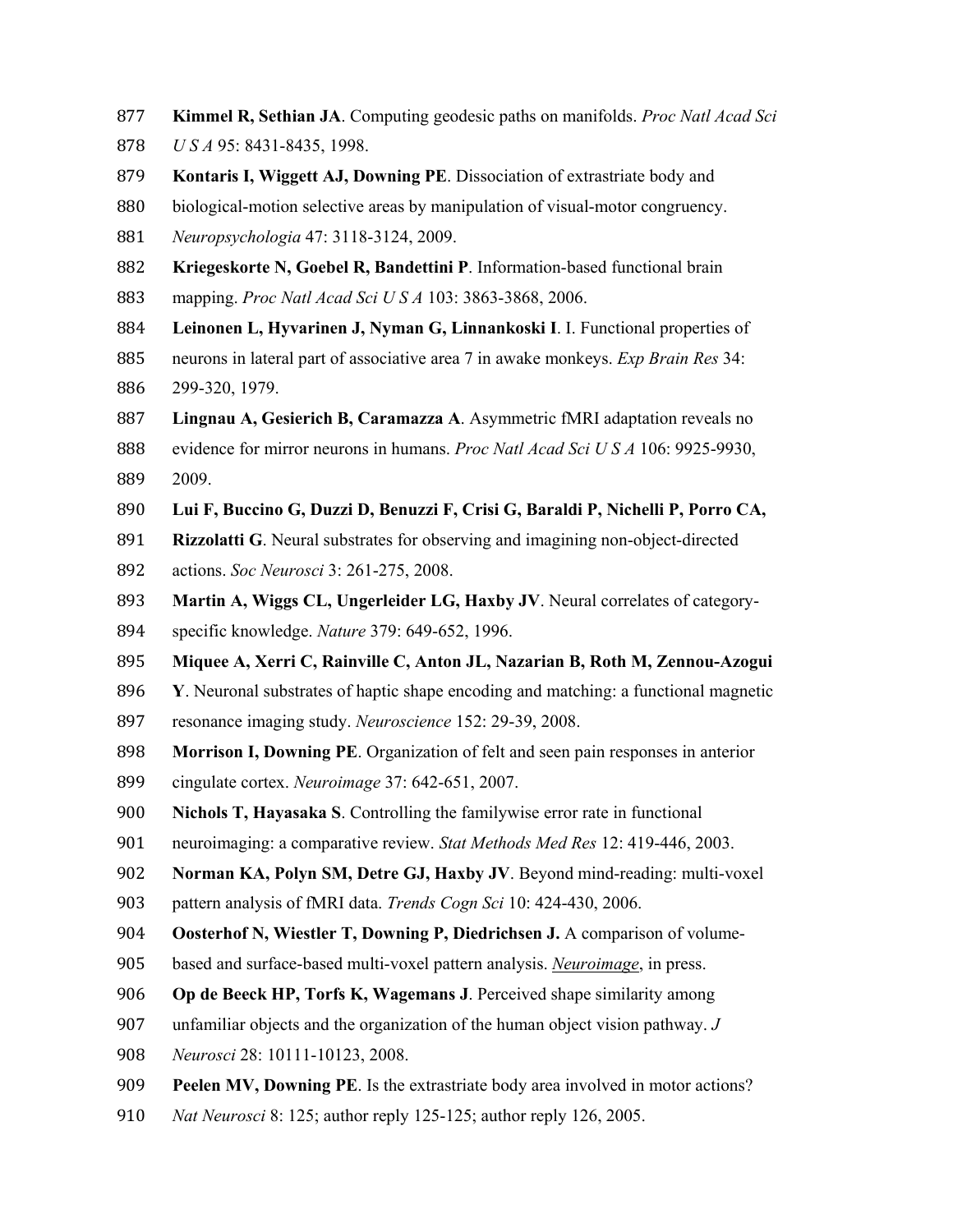- **Peelen MV, Downing PE**. The neural basis of visual body perception. *Nat Rev*
- *Neurosci* 8: 636-648, 2007a.
- **Peelen MV, Downing PE**. Using multi-voxel pattern analysis of fMRI data to
- interpret overlapping functional activations. *Trends Cogn Sci* 11: 4-5, 2007b.
- **Peyre G.** Toolbox fast marching a toolbox for fast marching
- and level sets computations. Retrieved on 16 May 2009 from
- http://www.ceremade.dauphine.fr/ peyre/matlab/fast-marching/content.html.
- **Reddy L, Kanwisher NG, VanRullen R**. Attention and biased competition in multi-
- voxel object representations. *Proc Natl Acad Sci U S A* 106: 21447-21452, 2009.
- **Rizzolatti G, Fabbri-Destro M**. The mirror system and its role in social cognition.
- *Curr Opin Neurobiol* 18: 179-184, 2008.
- **Rizzolatti G, Fadiga L, Gallese V, Fogassi L**. Premotor cortex and the recognition
- of motor actions. *Brain Res Cogn Brain Res* 3: 131-141, 1996a.
- **Rizzolatti G, Fadiga L, Matelli M, Bettinardi V, Paulesu E, Perani D, Fazio F**.
- Localization of grasp representations in humans by PET: 1. Observation versus
- execution. *Exp Brain Res* 111: 246-252, 1996b.
- **Rizzolatti G, Fogassi L, Gallese V**. Neurophysiological mechanisms underlying the
- understanding and imitation of action. *Nat Rev Neurosci* 2: 661-670, 2001.
- **Rizzolatti G, Sinigaglia C**. The functional role of the parieto-frontal mirror circuit:
- interpretations and misinterpretations. *Nat Rev Neurosci* 11: 264-274, 2010.
- **Saad ZS, Glen DR, Chen G, Beauchamp MS, Desai R, Cox RW**. A new method
- for improving functional-to-structural MRI alignment using local Pearson correlation.
- *Neuroimage* 44: 839-848, 2009.
- **Sawamura H, Orban GA, Vogels R**. Selectivity of neuronal adaptation does not
- match response selectivity: a single-cell study of the FMRI adaptation paradigm.
- *Neuron* 49: 307-318, 2006.
- **Serences JT, Boynton GM**. The representation of behavioral choice for motion in
- human visual cortex. *J Neurosci* 27: 12893-12899, 2007.
- **Stokes M, Thompson R, Cusack R, Duncan J**. Top-down activation of shape-
- specific population codes in visual cortex during mental imagery. *J Neurosci* 29:
- 1565-1572, 2009.
- **Swisher JD, Gatenby JC, Gore JC, Wolfe BA, Moon CH, Kim SG, Tong F**.
- Multiscale pattern analysis of orientation-selective activity in the primary visual
- cortex. *J Neurosci* 30: 325-330, 2010.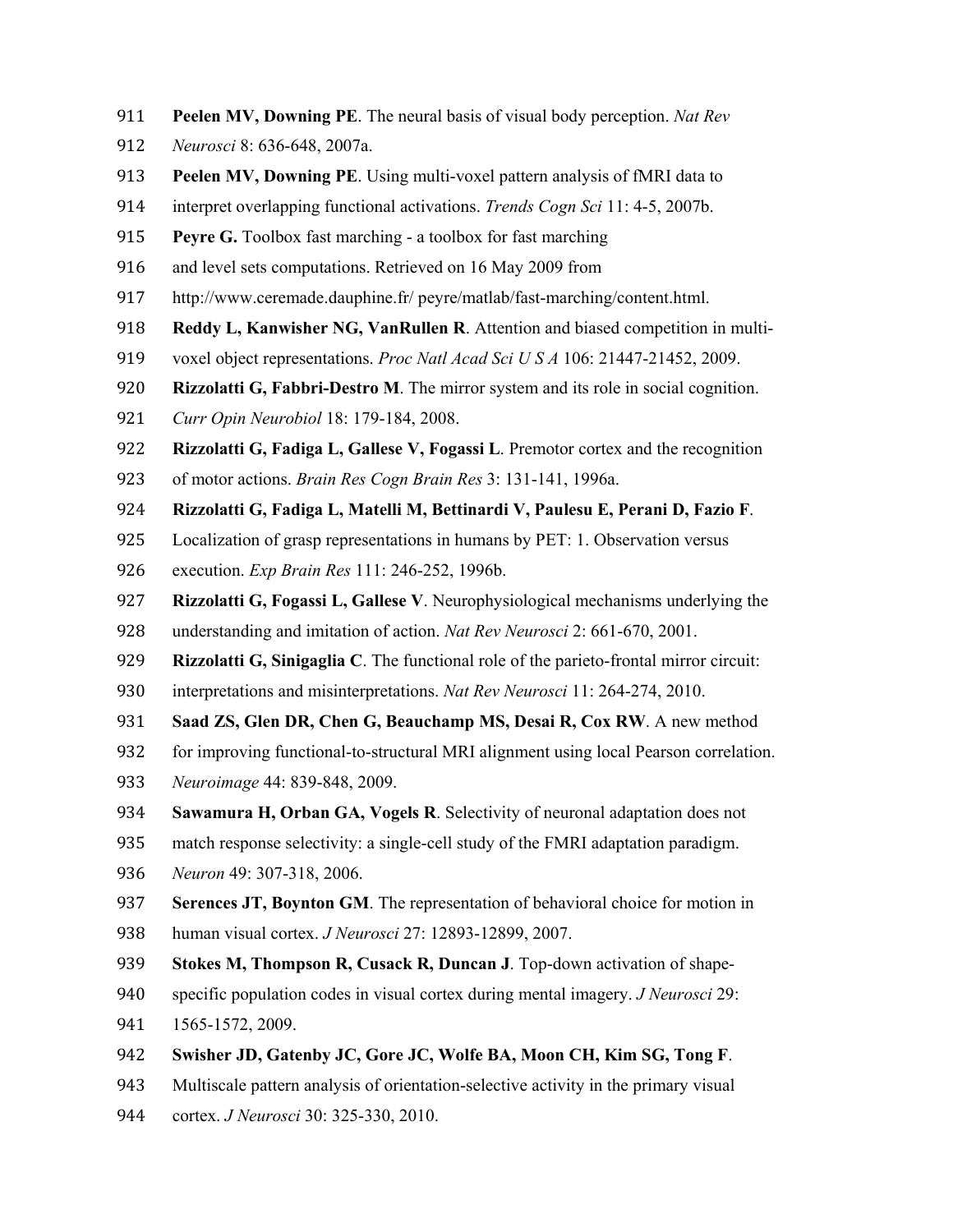- **Talairach J, Tournoux P**. *Co-planar Stereotaxic Atlas of the Human Brain: 3-*
- *Dimensional Proportional System an Approach to Cerebral Imaging*. New York:
- Thieme Medical Publishers, 1988.
- **Tootell RB, Reppas JB, Kwong KK, Malach R, Born RT, Brady TJ, Rosen BR,**
- **Belliveau JW**. Functional analysis of human MT and related visual cortical areas
- using magnetic resonance imaging. *J Neurosci* 15: 3215-3230, 1995.
- **Tunik E, Rice NJ, Hamilton A, Grafton ST**. Beyond grasping: representation of
- action in human anterior intraparietal sulcus. *Neuroimage* 36 Suppl 2: T77-86, 2007.
- **Urgesi C, Candidi M, Ionta S, Aglioti SM**. Representation of body identity and
- body actions in extrastriate body area and ventral premotor cortex. *Nat Neurosci* 10:
- 30-31, 2007.
- **Van Baaren RB, Holland RW, Steenaert B, van Knippenberg A**. Mimicry for
- money: Behavioral consequences of imitation. *Journal of Experimental Social*
- *Psychology* 39: 393-398, 2003.
- **Van Overwalle F, Baetens K**. Understanding others' actions and goals by mirror and
- mentalizing systems: A meta-analysis. *Neuroimage* 48: 564-584, 2009.
- **Vogt S, Taylor P, Hopkins B**. Visuomotor priming by pictures of hand postures:
- perspective matters. *Neuropsychologia* 41: 941-951, 2003.
- 
-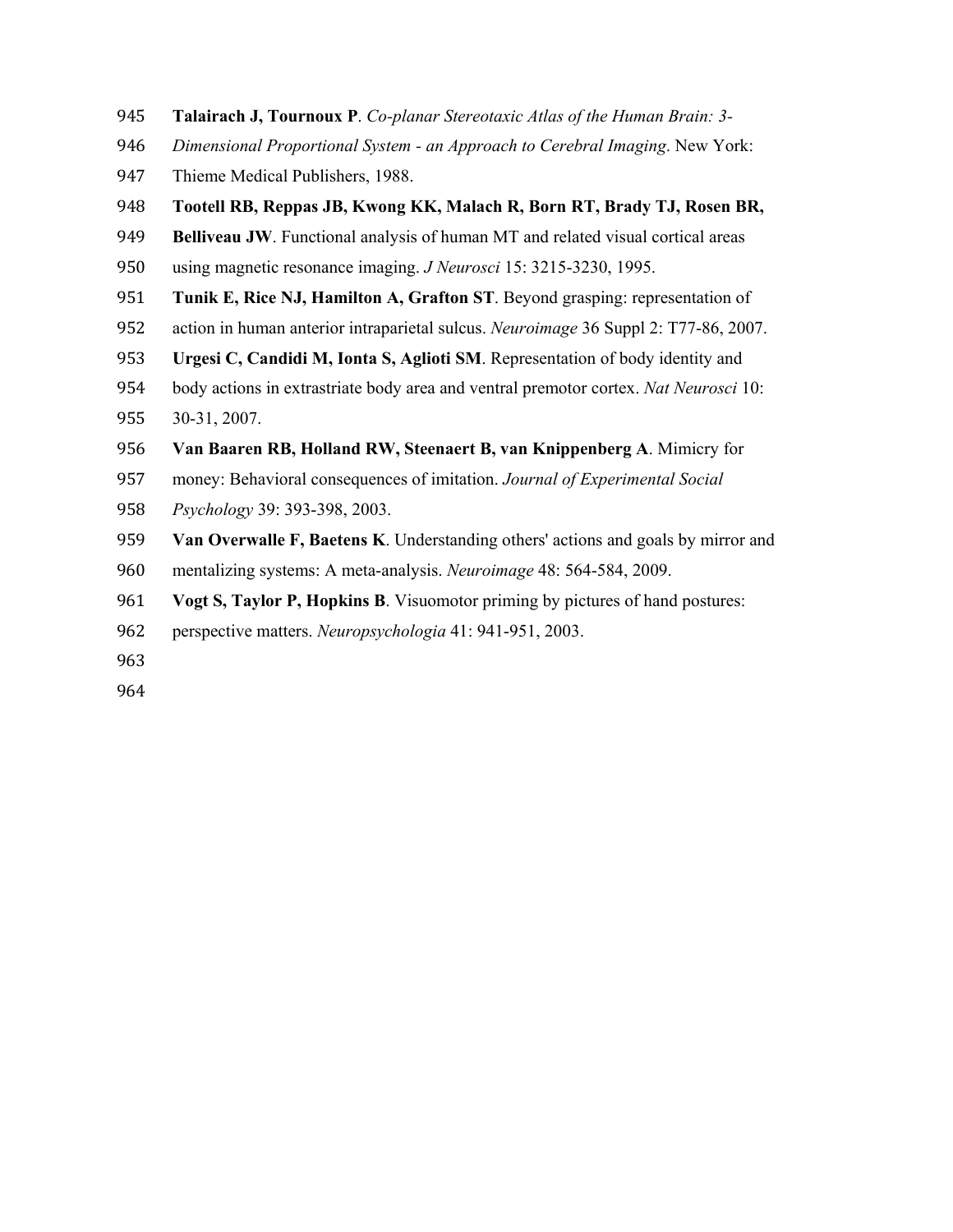| <b>Figure Captions</b>                                                                     |  |  |  |  |  |
|--------------------------------------------------------------------------------------------|--|--|--|--|--|
| 1. Schematic illustration of the trial structure in Experiment 1. Each block began with    |  |  |  |  |  |
| a warning signal, followed by a 1.5 s movie showing one of three simple, intransitive      |  |  |  |  |  |
| manual actions. A task cue ("see" or "do") and a blank interval then followed. On          |  |  |  |  |  |
| "see" trials, the same movie was then presented eight times in succession, with a 0.5      |  |  |  |  |  |
| sec blank interval between each movie presentation. On "do" trials, a central fixation     |  |  |  |  |  |
| dot grew larger for 1.5 sec and then shrank again for 0.5 sec, in a cycle that repeated    |  |  |  |  |  |
| eight times and that was matched to the cycle of movie presentations in the "see"          |  |  |  |  |  |
| condition. In the "do" condition, participants were required to perform the action that    |  |  |  |  |  |
| had appeared at the start of the block, in synchrony with the expansion of the fixation    |  |  |  |  |  |
| point.                                                                                     |  |  |  |  |  |
|                                                                                            |  |  |  |  |  |
| 2. Comparison of voxel selection methods in information mapping. (a) Schematic             |  |  |  |  |  |
| representation of a brain slice, with white matter, grey matter, and matter outside the    |  |  |  |  |  |
| brain indicated. The curved lines represent the white matter/grey matter boundary, the     |  |  |  |  |  |
| grey matter/pial surface boundary, and the skull. With the traditional volume-based        |  |  |  |  |  |
| voxel selection method for multivoxel pattern analysis, a voxel (blue) is taken as the     |  |  |  |  |  |
| center of a sphere (red; represented by a circle), and all voxels within the sphere are    |  |  |  |  |  |
| selected for further pattern analysis. (b) An improvement over (a), in that only grey      |  |  |  |  |  |
| matter voxels are selected. The grey matter can either be defined using a probability      |  |  |  |  |  |
| map, or using cortical surface reconstruction. A limitation however is that voxels         |  |  |  |  |  |
| close in Euclidian distance but far in geodesic distance (i.e. measured along the          |  |  |  |  |  |
| cortical surface) are included in the selection, as illustrated by the three voxels on the |  |  |  |  |  |
| left. (c) Using surface reconstruction, the white matter-grey matter and grey matter-      |  |  |  |  |  |
| pial surfaces are averaged, resulting in an intermediate surface that is used to measure   |  |  |  |  |  |
| geodesic distances. A node on the intermediate surface (blue) is taken as the center of    |  |  |  |  |  |
| a circle (red; represented by a solid line), the corresponding circles on the white-grey   |  |  |  |  |  |
| matter and grey matter-pial surfaces are constructed (red dashed lines), and only          |  |  |  |  |  |
| voxels in between these two circles are selected.                                          |  |  |  |  |  |
|                                                                                            |  |  |  |  |  |

**3.** Group crossmodal surface information map for Experiment 1, generated using multivoxel pattern analysis with an LDA classifier with training and test data from different ("see" vs. "do") modalities. **(a)** The coloured brain clusters (see Table 1)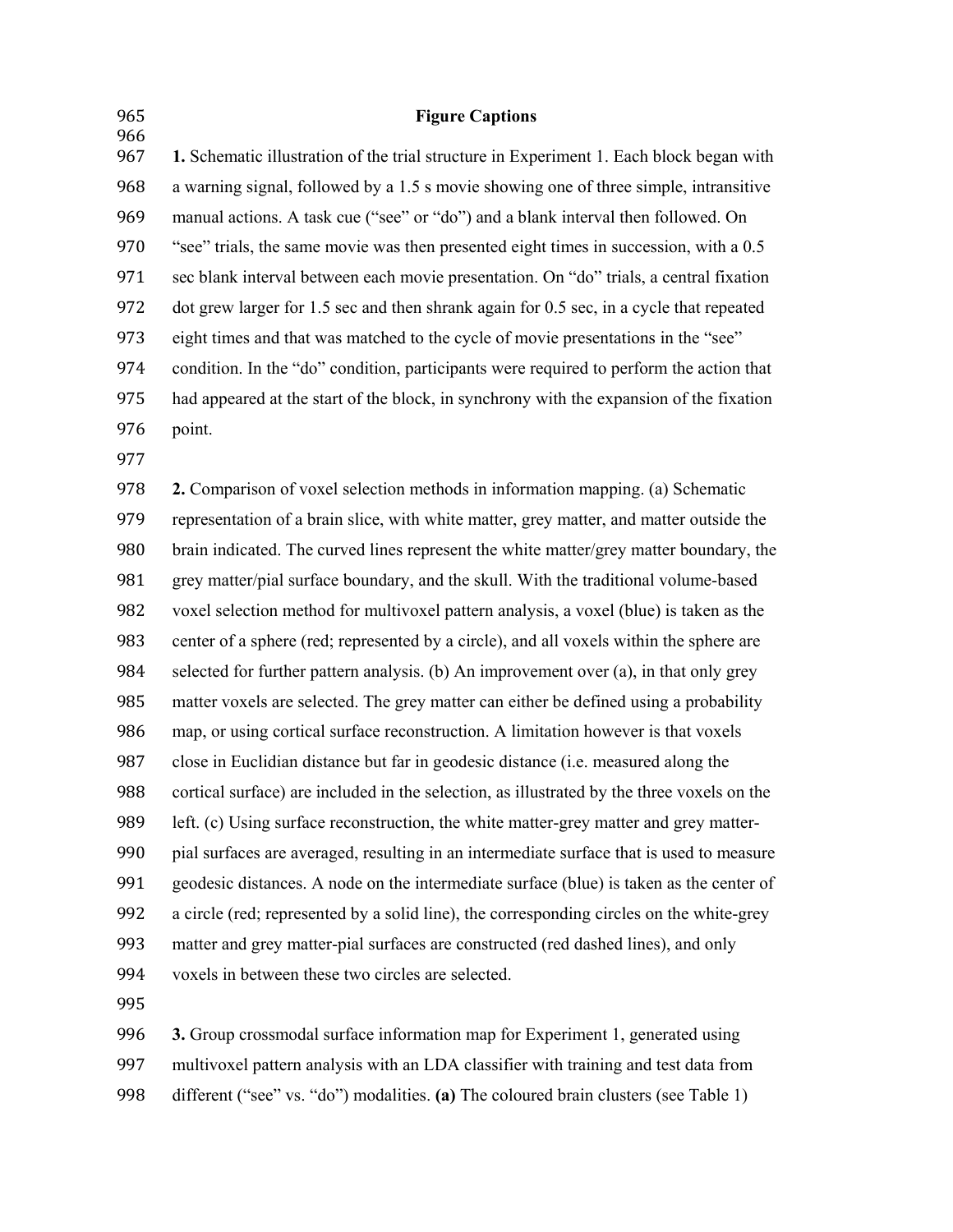indicate vertices where grey matter voxels within the surrounding circle on the cortical surface show above-chance crossmodal information (random effects analysis, thresholded for cluster size). Crossmodal visuo-motor information about intransitive manual actions is found in the left hemisphere at the junction of the intraparietal and postcentral sulci, and bilaterally in lateral occipitotemporal cortex. For each node this is based on two classifications, in which either the data from the "see" condition was used to train the classifier and the data from the "do" condition was used as test data, or vice versa. Insets: detailed view of the significant clusters. **(b)** The same map as (a), but without cluster thresholding. The color map legend (bottom left) shows the t-value of the group analysis against chance accuracy for panels (a) and (b). **(c)** As (a), except that mean classification accuracy values (chance = 33.3%) are depicted. **(d)** As (c), without cluster thresholding. The color map legend (bottom right) shows the accuracy scale for panels (c) and (d). Abbreviations: CS, central sulcus; PoCS, post-central sulcus; IPS, intraparietal sulcus; STS, superior temporal sulcus. **4.** Similarity matrices for evaluation of Experiment 2 cross-validation classification results. Each row and each column (for training set and test set, respectively) represents one of the eight conditions in the experiment, formed by the combination of modality (see, do) x effector (finger, hand) x goal (lift, punch). Where fMRI activity patterns are predicted to be similar (across training and test set, for a given brain region and a given participant), a cell matrix is marked with a pink square. Conversely, trials that were used in the cross-validation scheme but where no similarity between patterns is predicted, are indicated with a grey square. **(a)** This example represents predicted similarity for within-modality "do" action represention. The fMRI activity patterns elicited by performing a given action are predicted to be similar across multiple executions of that action, compared to a different action. **(b,c)** Similarity matrices for within-modality "see" and cross-modal action representation. In the crossmodal case (c), the prediction is that the fMRI activity pattern elicited by performing a given action will be similar to that elicited by seeing that action (relative to other actions), and *vice versa*. **(d,e)**. Similarity matrices for representation of goal irrespective of effector, and vice versa. Note that both cases reflect information

- carried across modalities. **(f)** Similarity matrix for the contrast of goal vs. effector,
- where blue squares indicate similarity of patterns, but with a negative weight. Note
- that this matrix is the difference between the matrices in (d) and (e). Also note that the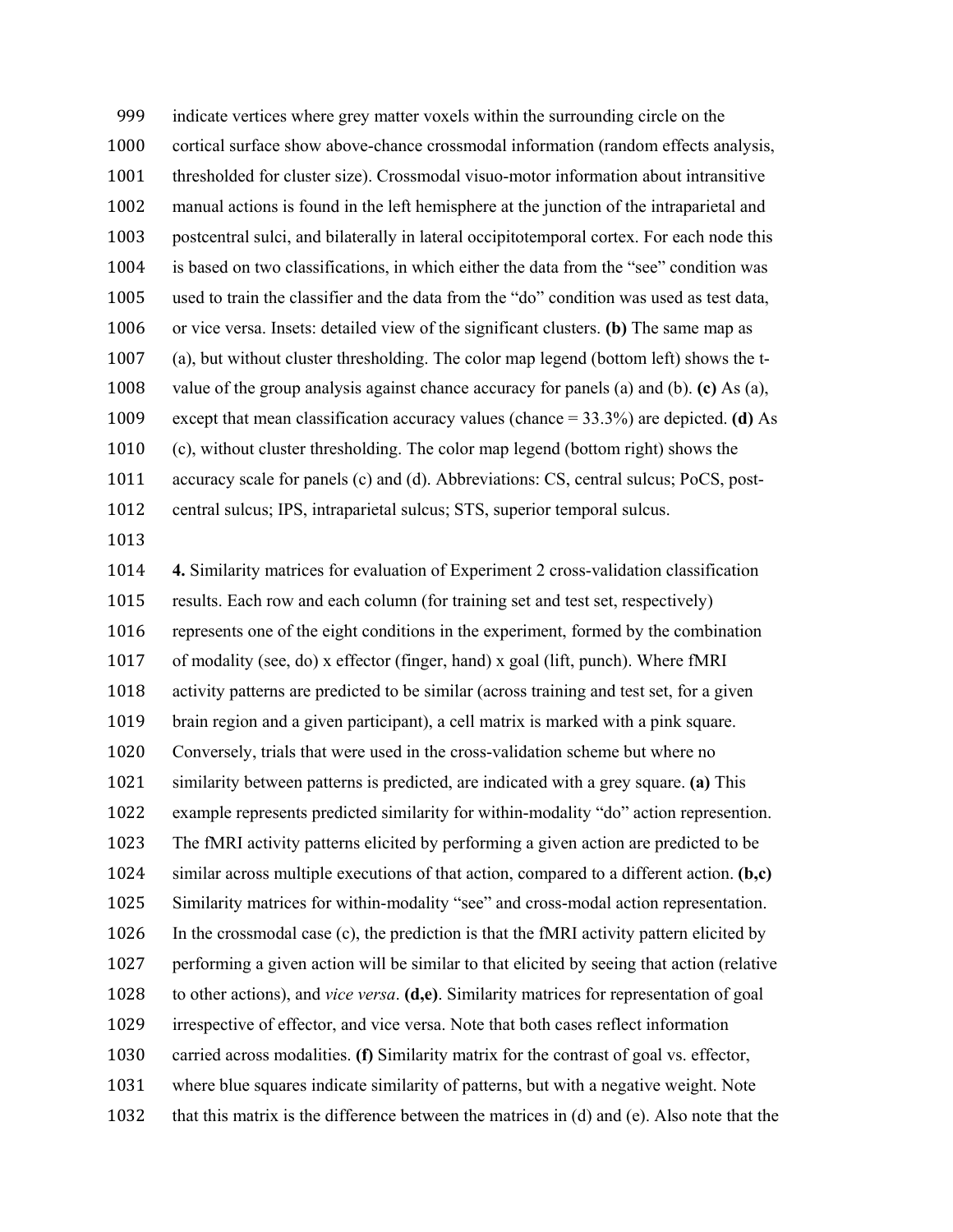matrices in (a-c) are equally applicable to Experiment 1, but with three actions in each modality instead of four.

 **5.** Experimental stimuli from Experiment 2. (**a**) Frame capture from video recording during Experiment 2, showing the position of the participant's hand, experimenter's hand, and the target object during a null (no action) trial. **(b)** Similar to (a), but the experimenter performs a "punch hand" action that is observed by the participant. (**c**) Frames illustrating each of the four actions used in the experiment, formed by crossing effector (finger, hand) with goal (lift, punch). **6.** Schematic of the trial structure for Experiment 2. The top row shows the series of events in "see" trials, and the bottom row events in "do" trials. **7.** Group crossmodal surface information map for Experiment 2. **(a)** Cluster-thresholded map (conventions as in Figure 3) of crossmodal visuo-motor information about transitive manual actions is found in the left hemisphere, around the junction of the intraparietal and postcentral sulci, and in lateral occipitotemporal cortex bilaterally (see Table 2). **(b)** The same map as (a), without cluster thresholding. The color map legend (bottom left) shows the t-value of the group analysis against chance accuracy for panels (a) and (b). **(c)** As (a), except that mean classification accuracy values (chance = 25%) are depicted. **(d)** As (c), without cluster thresholding. The color map legend (bottom right) shows the accuracy scale for panels (c) and (d). Abbreviations: CS, central sulcus; PoCS, post-central sulcus; IPS, intraparietal sulcus; STS, superior temporal sulcus. **8.** Regions in which representations are biased for effector or goal, Experiment 2. These data were first masked to select regions for which accuracy in the overall crossmodal analysis (Figure 7) was above chance. Vertices are coloured to indicate a bias in favour of either discrimination of the action effector (blue / cyan) or discrimination of the action goal (red / yellow). Areas with no bias are shown in green. Note a gradient in the bias from effector (postcentral gyrus) to action (superior parietal cortex).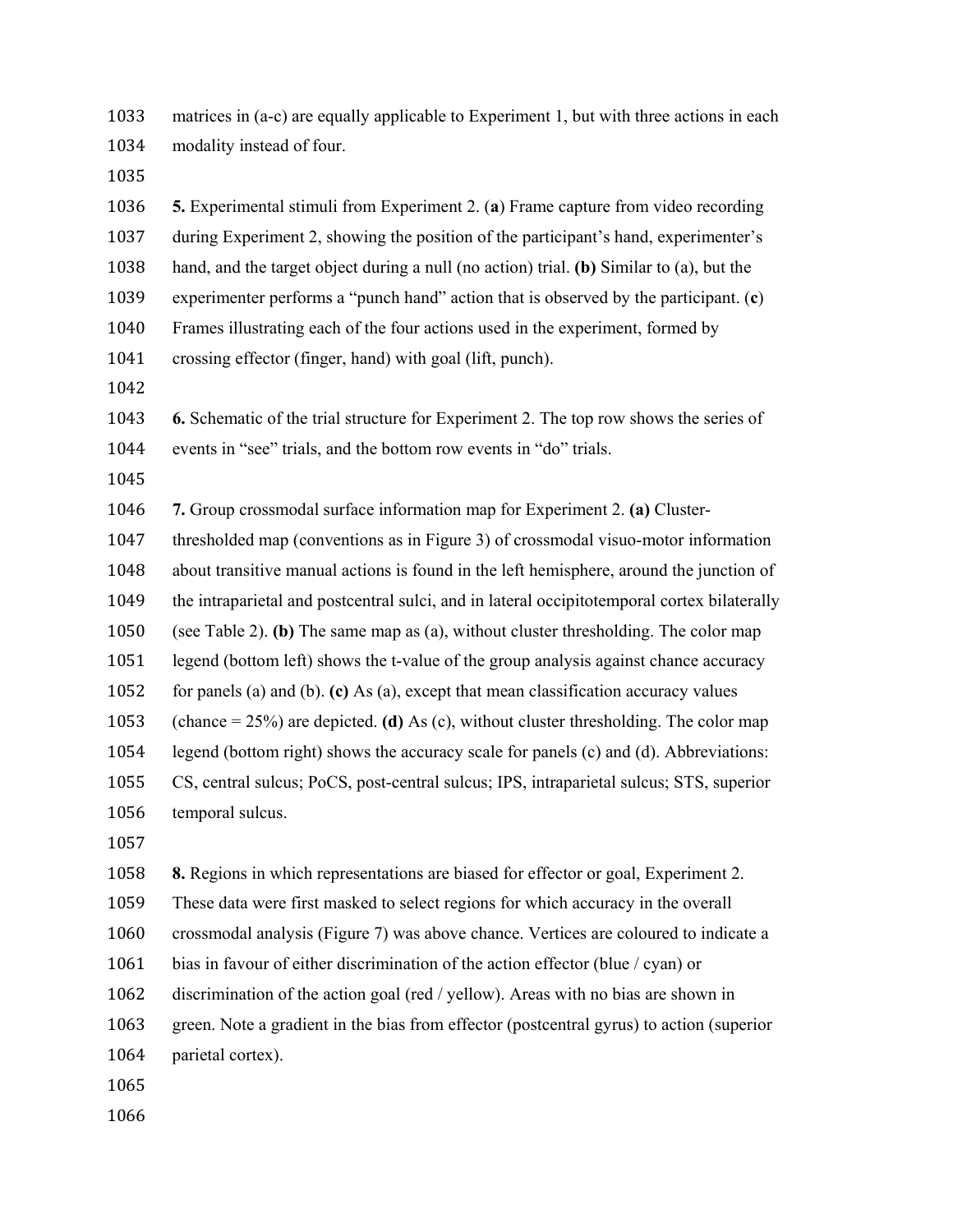**Table 1**. Significant clusters in Experiment 1 that carry cross-modal information (see Figure 3). Center of mass is shown in Talairach coordinates. Mean and maximum classification t-values within each cluster are shown. Clusters are thresholded based on a bootstrap-approach (see Methods). Approximate anatomical locations are provided. Abbreviations: IPS, intraparietal sulcus; OT, occipitotemporal cortex; EVC, early visual cortex; MTG, middle temporal gyrus

| Name       | Area             |       | $(mm2)$ CoM L-R CoM P-A CoM I-S |     | Mean    | Max     |
|------------|------------------|-------|---------------------------------|-----|---------|---------|
|            | Left hemisphere  |       |                                 |     |         |         |
| aIPS       | 493              | $-44$ | $-32$                           | 47  | 3.52    | 10.02   |
| OT.        | 445              | $-53$ | -56                             | 3   | 3.72    | 9.71    |
| <b>EVC</b> | 329              | $-9$  | $-87$                           | - 1 | $-3.79$ | $-2.45$ |
|            | Right hemisphere |       |                                 |     |         |         |
| aIPS       | 303              | 45    | $-62$                           | 3   | 3.89    | 11.11   |
| MTG        | 87               | 48    | $-7$                            | -10 | $-3.92$ | $-2.46$ |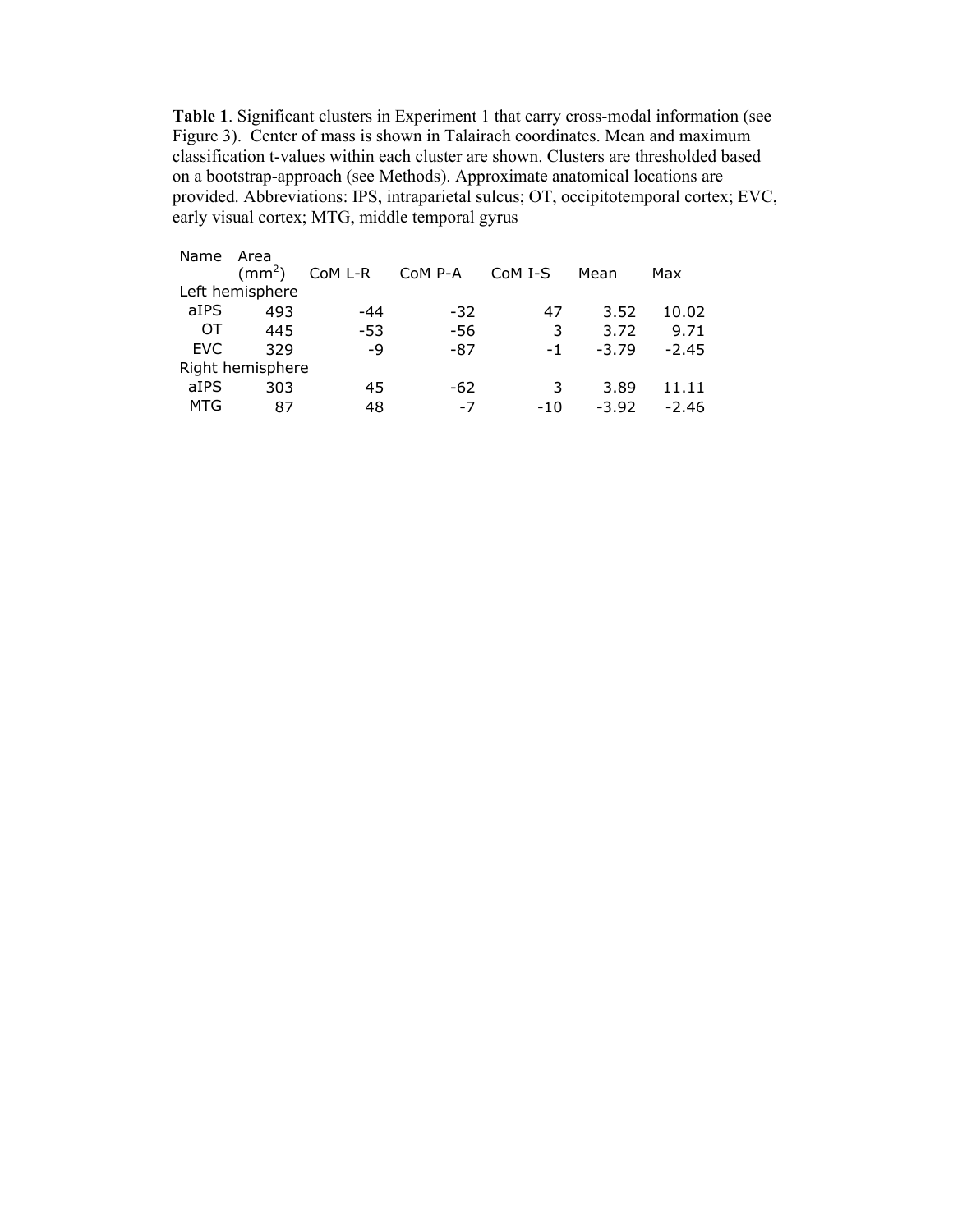**Table 2.** Significant clusters in Experiment 2 that carry cross-modal information (see Figure 7). Conventions as in Table 1. Abbreviations: IPS, intraparietal sulcus; OT, occipitotemporal cortex; poCG, postcentral gyrus; SFG, superior frontal gyrus; PCC, posterior cingulate cortex.

| Area            |         |                  |         |         |         |
|-----------------|---------|------------------|---------|---------|---------|
| $\rm (mm^2)$    | CoM L-R | CoM P-A          | CoM I-S | Mean    | Max     |
| Left hemisphere |         |                  |         |         |         |
| 1953            | -44     | $-31$            | 44      | 3.38    | 7.61    |
| 749             | $-49$   | -61              | 2       | 3.72    | 9.60    |
| 532             | $-52$   | $-19$            | 20      | 2.80    | 5.10    |
| 142             | $-23$   | 54               | 12      | $-2.94$ | $-2.20$ |
|                 |         |                  |         |         |         |
| 887             | 43      | -61              | $-7$    | 3.14    | 7.59    |
| 217             | 5       | -56              | 19      | $-3.19$ | $-2.20$ |
|                 |         | Right hemisphere |         |         |         |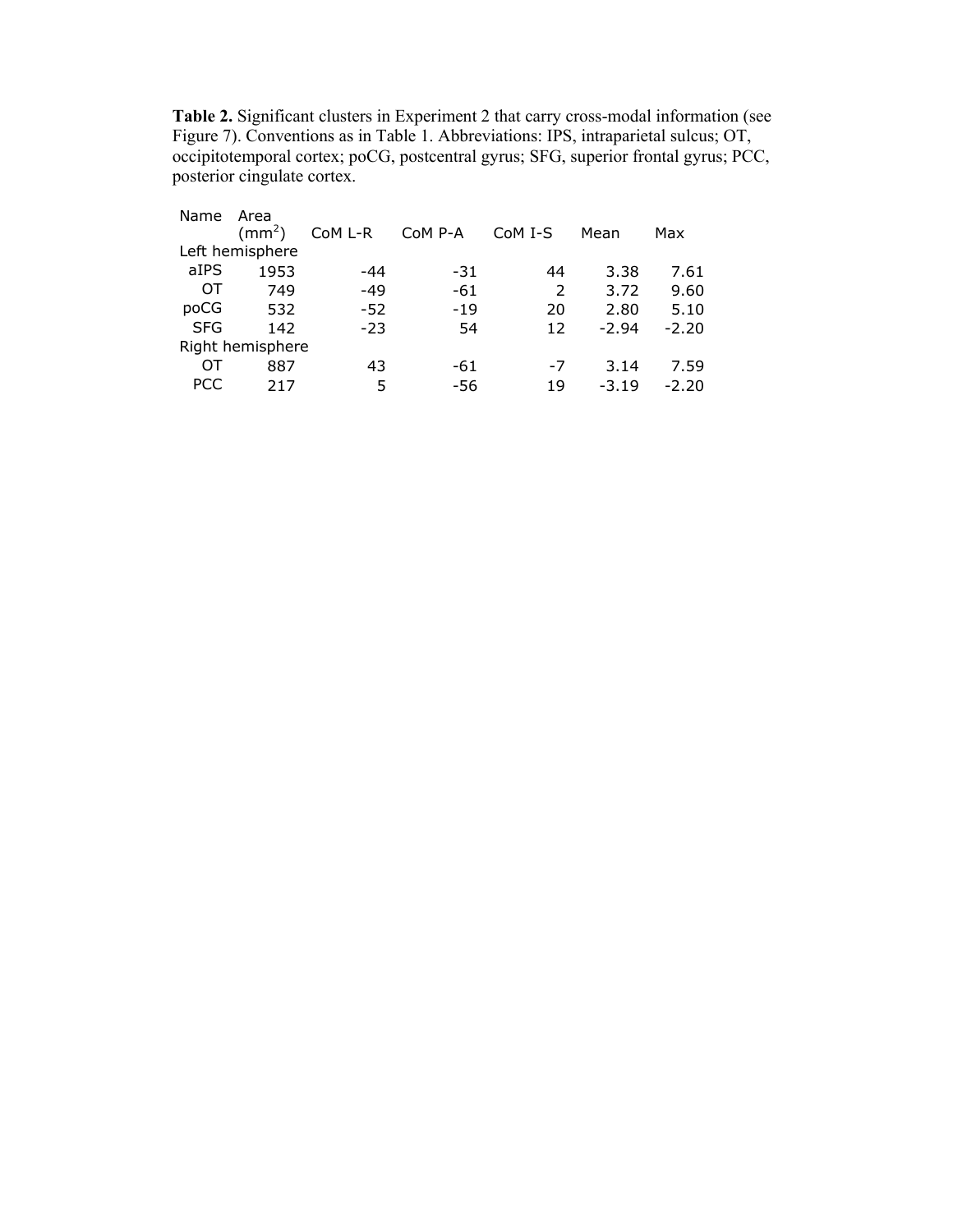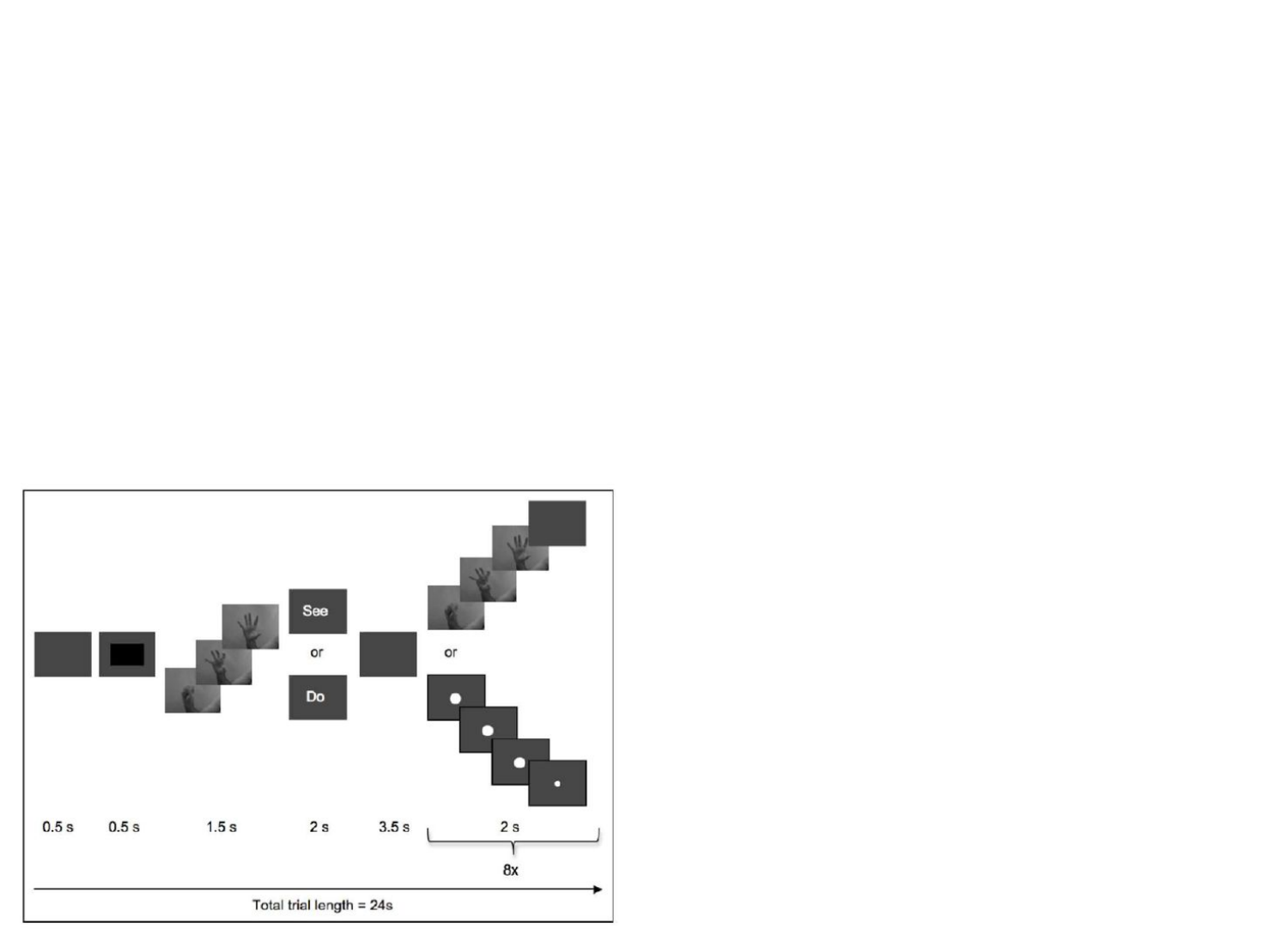





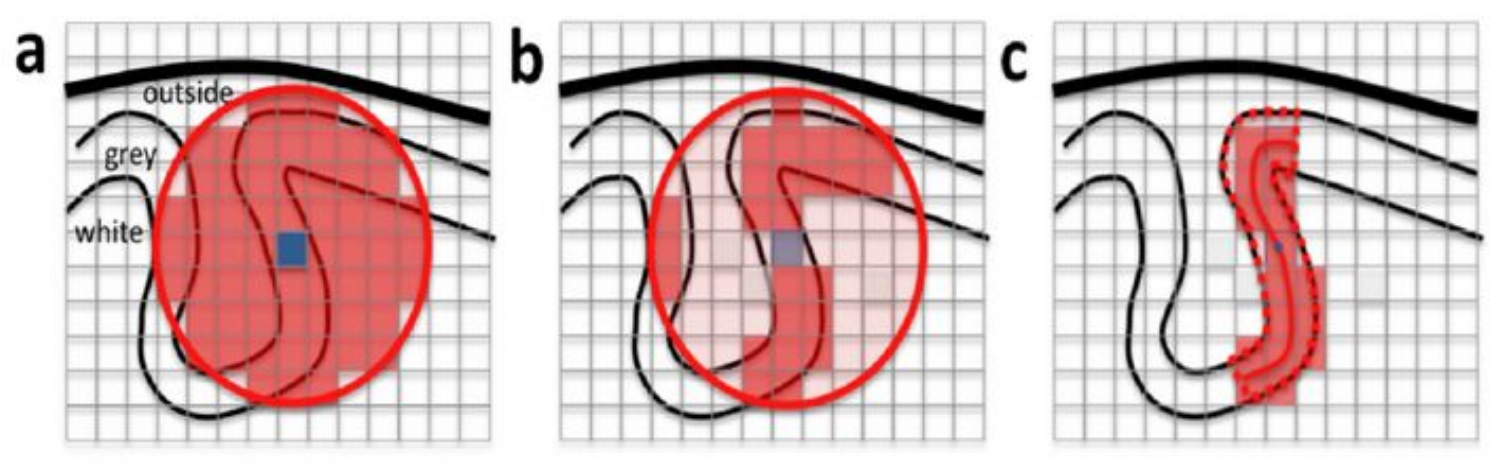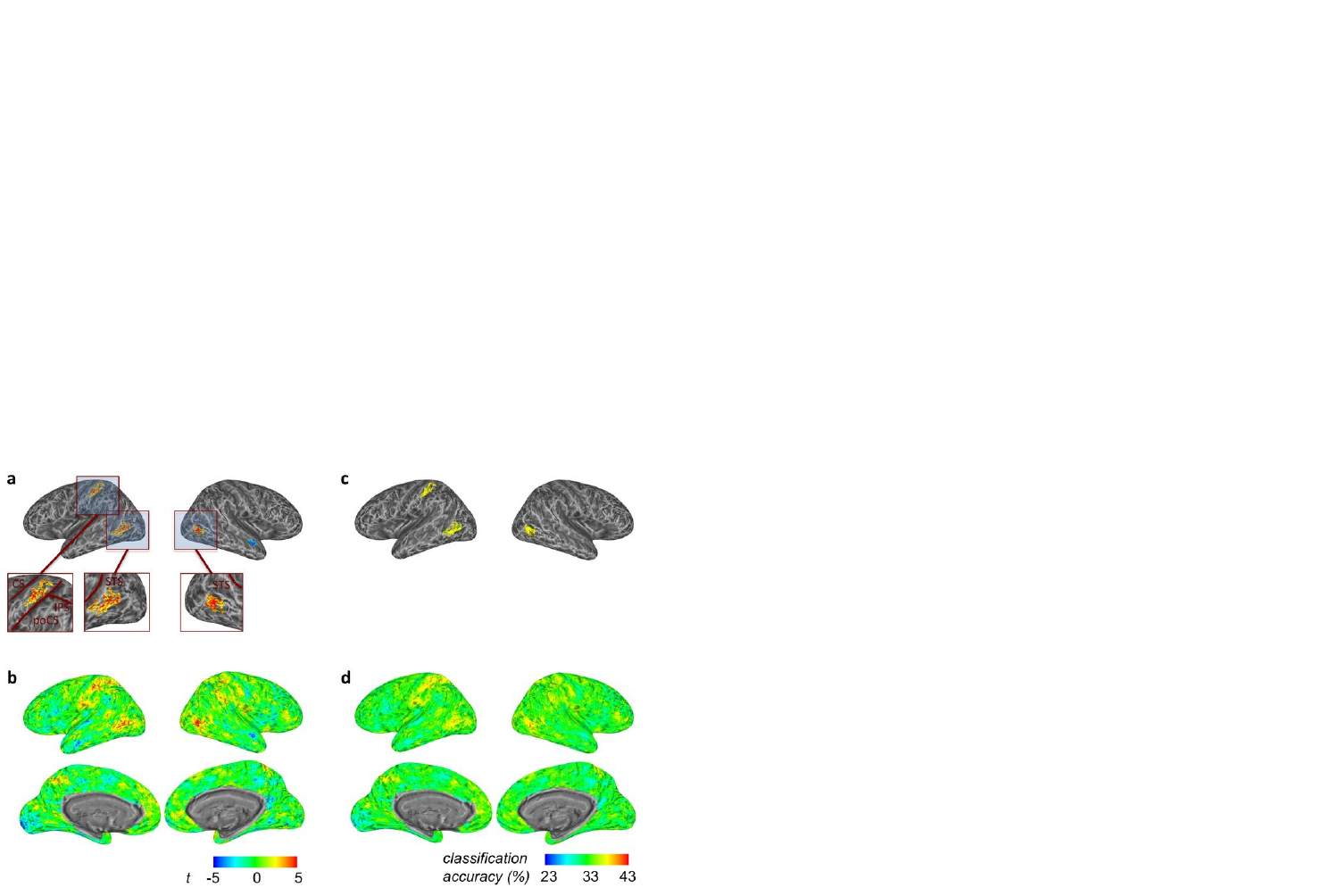



unimodal "see"

crossmodal

crossmodal "goal"

crossmodal "effector"

crossmodal "goal" vs. "effector"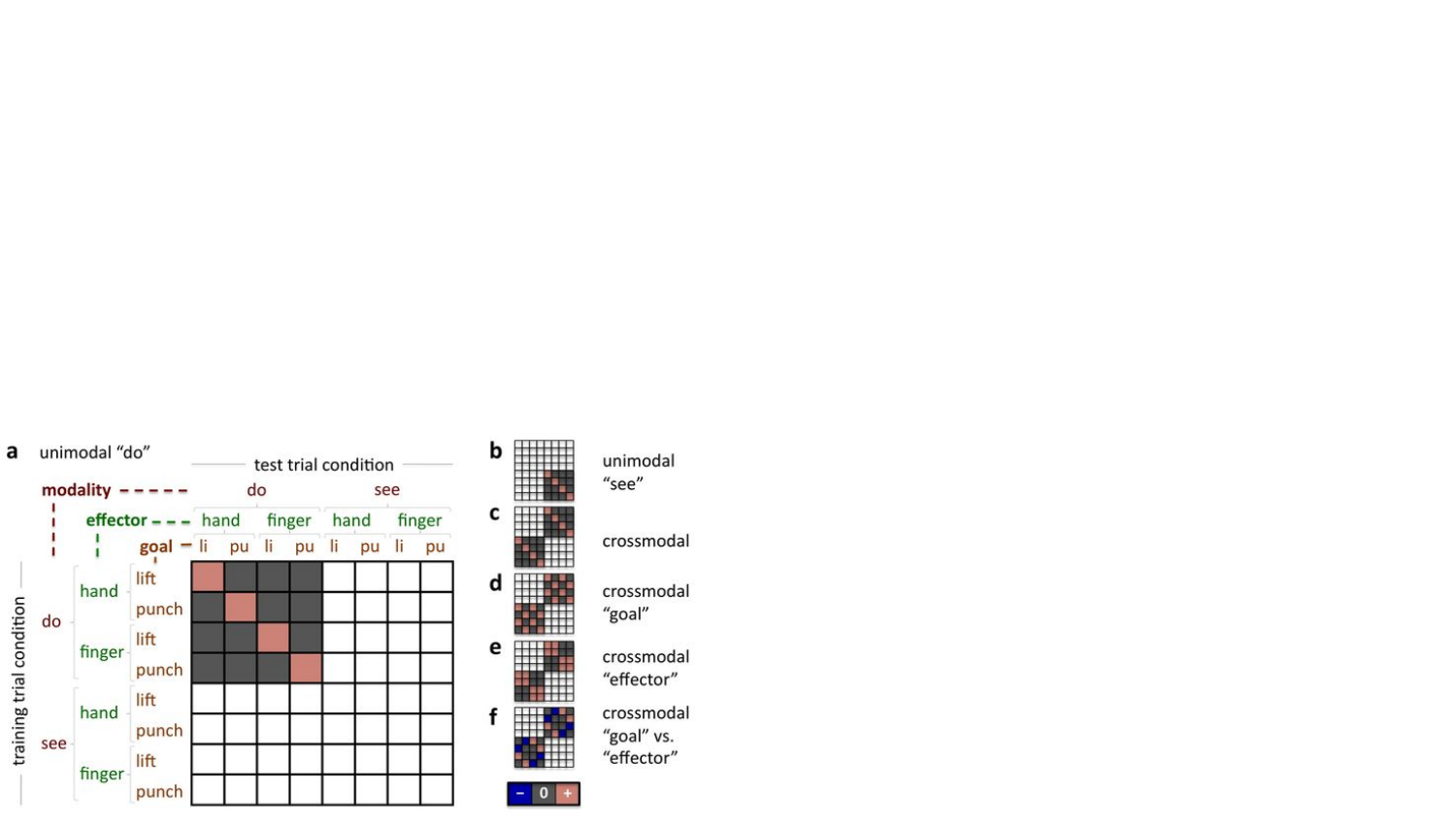











a

C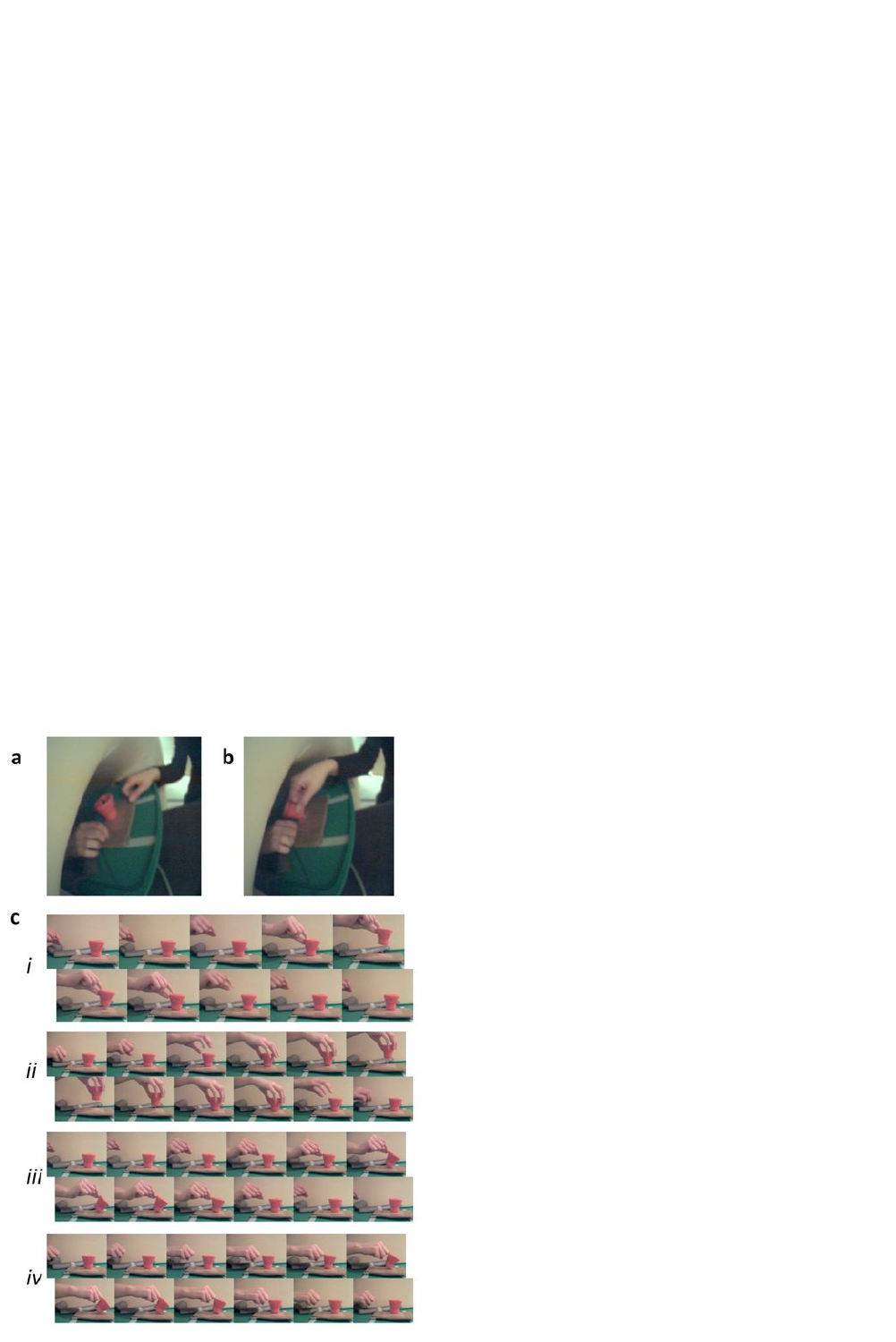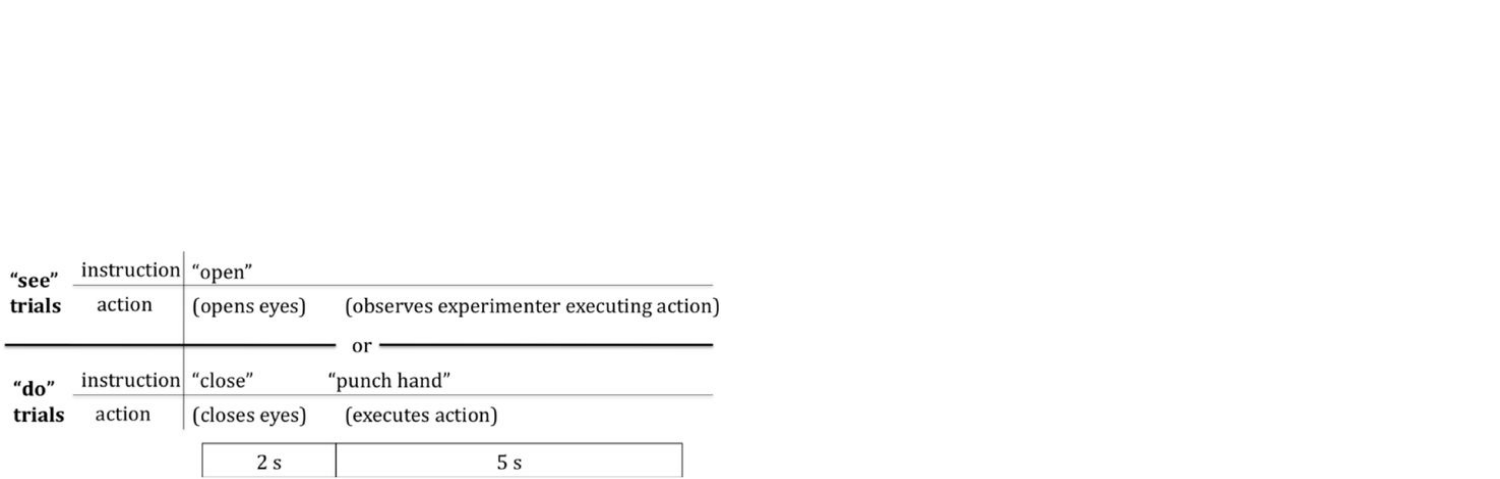